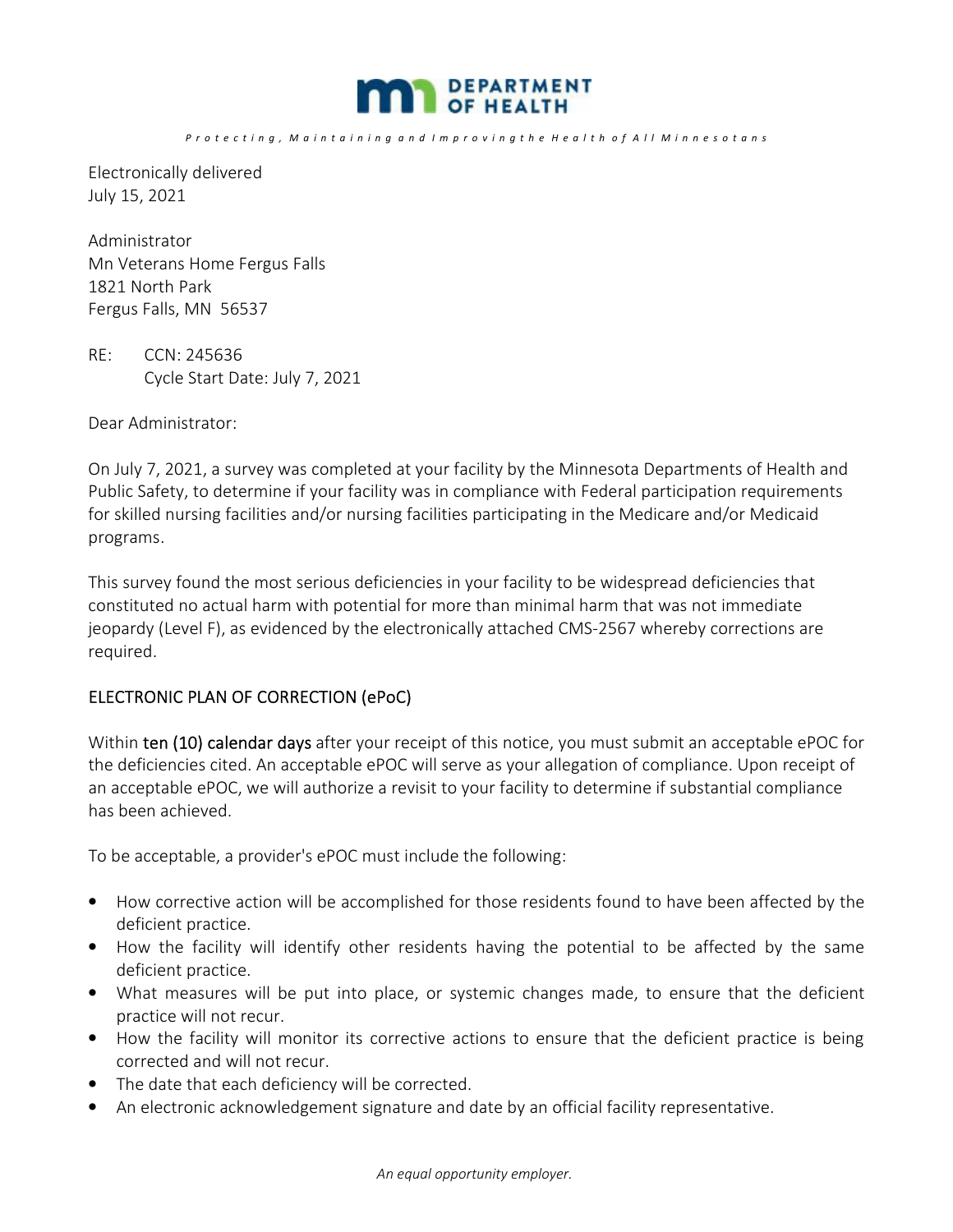Mn Veterans Home Fergus Falls July 15, 2021 Page 2

The state agency may, in lieu of an onsite revisit, determine correction and compliance by accepting the facility's ePoC if the ePoC is reasonable, addresses the problem and provides evidence that the corrective action has occurred.

If an acceptable ePoC is not received within 10 calendar days from the receipt of this letter, we will recommend to the CMS Region V Office that one or more of the following remedies be imposed:

- Denial of payment for new Medicare and Medicaid admissions (42 CFR 488.417);
- Civil money penalty (42 CFR 488.430 through 488.444).
- Termination of your facility's Medicare and/or Medicaid agreement (488.456(b)).

## DEPARTMENT CONTACT

Questions regarding this letter and all documents submitted as a response to the resident care deficiencies (those preceded by an "F" tag), i.e., the plan of correction should be directed to:

> Jen Bahr, RN, Unit Supervisor Bemidji District Office Licensing and Certification Program Health Regulation Division Minnesota Department of Health 705 5th Street NW, Suite A Bemidji, MN 56601-2933 Email: Jennifer.bahr@state.mn.us Office: (218) 308-2104 Mobile: (218) 368-3683

### PRESUMPTION OF COMPLIANCE - CREDIBLE ALLEGATION OF COMPLIANCE

The facility's ePoC will serve as your allegation of compliance upon the Department's acceptance. In order for your allegation of compliance to be acceptable to the Department, the ePoC must meet the criteria listed in the plan of correction section above. You will be notified by the Minnesota Department of Health, Licensing and Certification Program staff and/or the Department of Public Safety, State Fire Marshal Division staff, if your ePoC for the respective deficiencies (if any) is acceptable.

## VERIFICATION OF SUBSTANTIAL COMPLIANCE

Upon receipt of an acceptable ePoC, a Post Certification Revisit (PCR), of your facility will be conducted to validate that substantial compliance with the regulations has been attained in accordance with your verification.

If substantial compliance has been achieved, certification of your facility in the Medicare and/or Medicaid program(s) will be continued and remedies will not be imposed. Compliance is certified as of the latest correction date on the approved ePoC, unless it is determined that either correction actually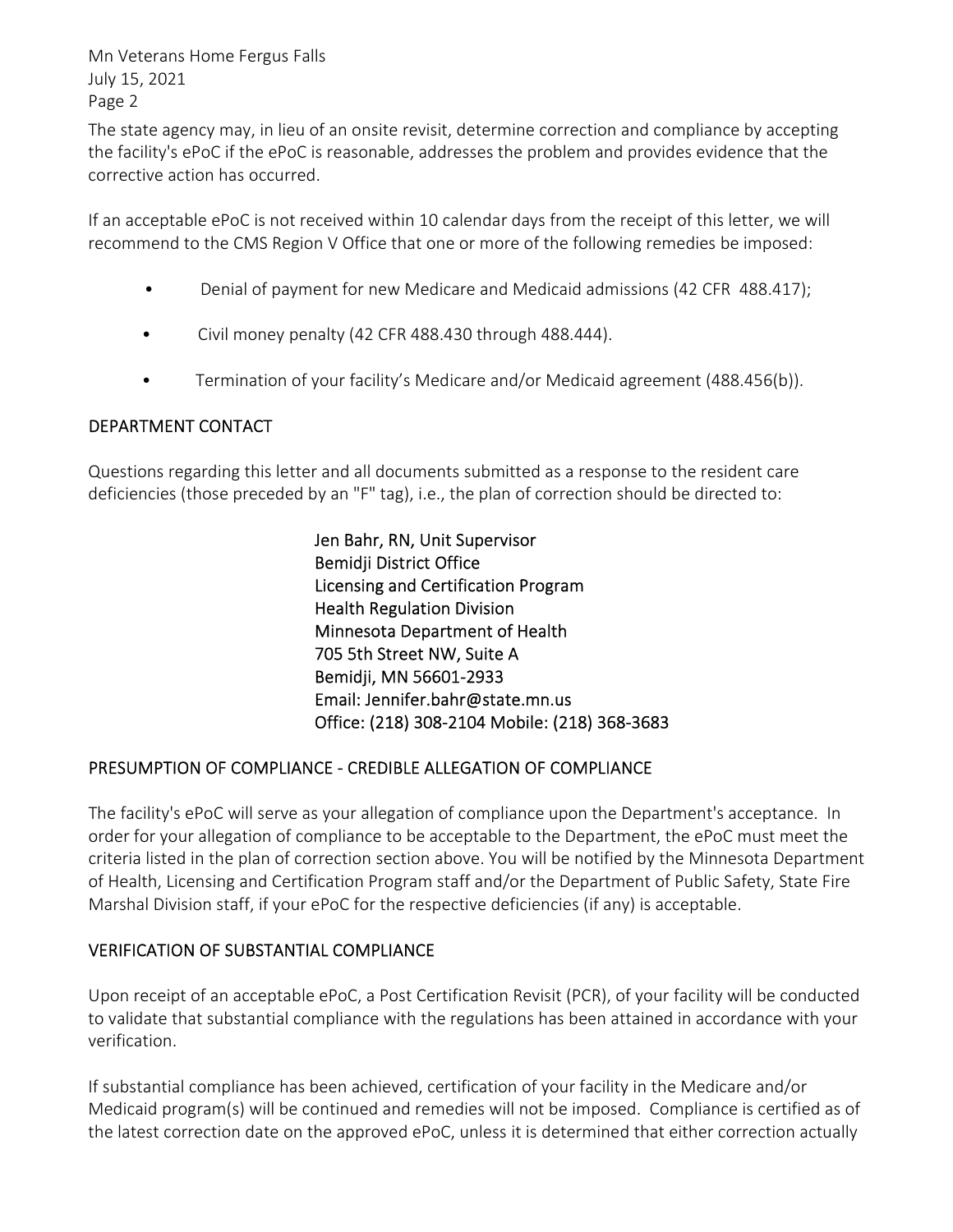Mn Veterans Home Fergus Falls July 15, 2021 Page 3

occurred between the latest correction date on the ePoC and the date of the first revisit, or correction occurred sooner than the latest correction date on the ePoC.

## FAILURE TO ACHIEVE SUBSTANTIAL COMPLIANCE BY THE THIRD OR SIXTH MONTH AFTER THE LAST DAY OF THE SURVEY

If substantial compliance with the regulations is not verified by October 7, 2021 (three months after the identification of noncompliance), the CMS Region V Office must deny payment for new admissions as mandated by the Social Security Act (the Act) at Sections 1819(h)(2)(D) and 1919(h)(2)(C) and Federal regulations at 42 CFR Section 488.417(b).

In addition, if substantial compliance with the regulations is not verified by January 7, 2022 (six months after the identification of noncompliance) your provider agreement will be terminated. This action is mandated by the Social Security Act at Sections 1819(h)(2)(C) and 1919(h)(3)(D) and Federal regulations at 42 CFR Sections 488.412 and 488.456.

Please note that this notice does not constitute formal notice of imposition of alternative remedies or termination of your provider agreement. Should the Centers for Medicare & Medicaid Services determine that termination or any other remedy is warranted, it will provide you with a separate formal notification of that determination.

## INFORMAL DISPUTE RESOLUTION (IDR) / INDEPENDENT INFORMAL DISPUTE RESOLUTION (IIDR)

In accordance with 42 CFR 488.331, you have one opportunity to question cited deficiencies through an informal dispute resolution process. You are required to send your written request, along with the specific deficiencies being disputed, and an explanation of why you are disputing those deficiencies, to:

> Nursing Home Informal Dispute Process Minnesota Department of Health Health Regulation Division P.O. Box 64900 St. Paul, Minnesota 55164-0900

This request must be sent within the same ten days you have for submitting an ePoC for the cited deficiencies. All requests for an IDR or IIDR of federal deficiencies must be submitted via the web at: https://mdhprovidercontent.web.health.state.mn.us/ltc\_idr.cfm

You must notify MDH at this website of your request for an IDR or IIDR within the 10 calendar day period allotted for submitting an acceptable electronic plan of correction. A copy of the Department's informal dispute resolution policies are posted on the MDH Information Bulletin website at: https://www.health.state.mn.us/facilities/regulation/infobulletins/ib04\_8.html

Please note that the failure to complete the informal dispute resolution process will not delay the dates specified for compliance or the imposition of remedies. Feel free to contact me if you have questions.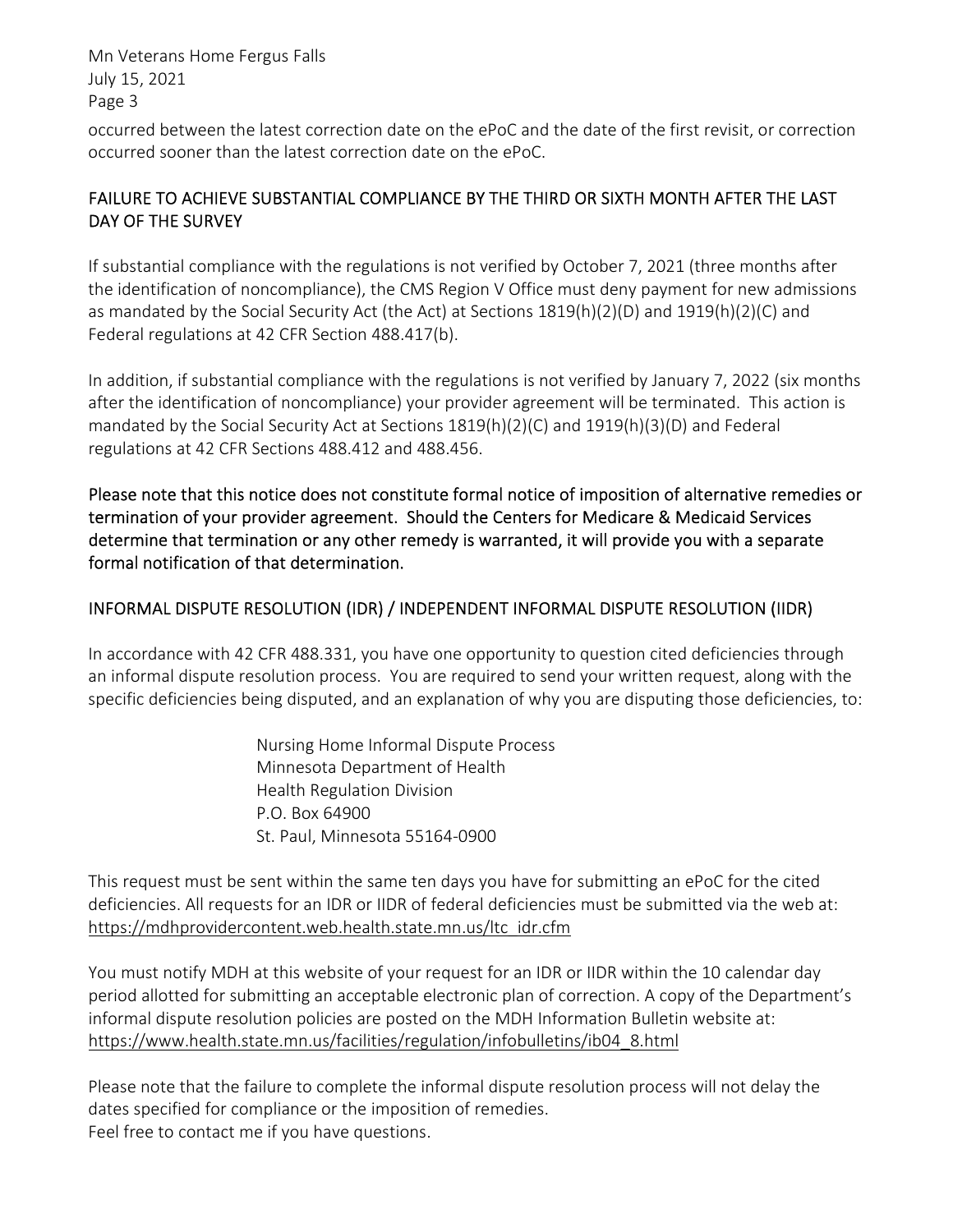Mn Veterans Home Fergus Falls July 15, 2021 Page 4

Sincerely,

 $\subset$ 

Joanne Simon, Enforcement Specialist Minnesota Department of Health Licensing and Certification Program Program Assurance Unit Health Regulation Division Telephone: 651-201-4161 Fax: 651-215-9697 Email: joanne.simon@state.mn.us

cc: Licensing and Certification File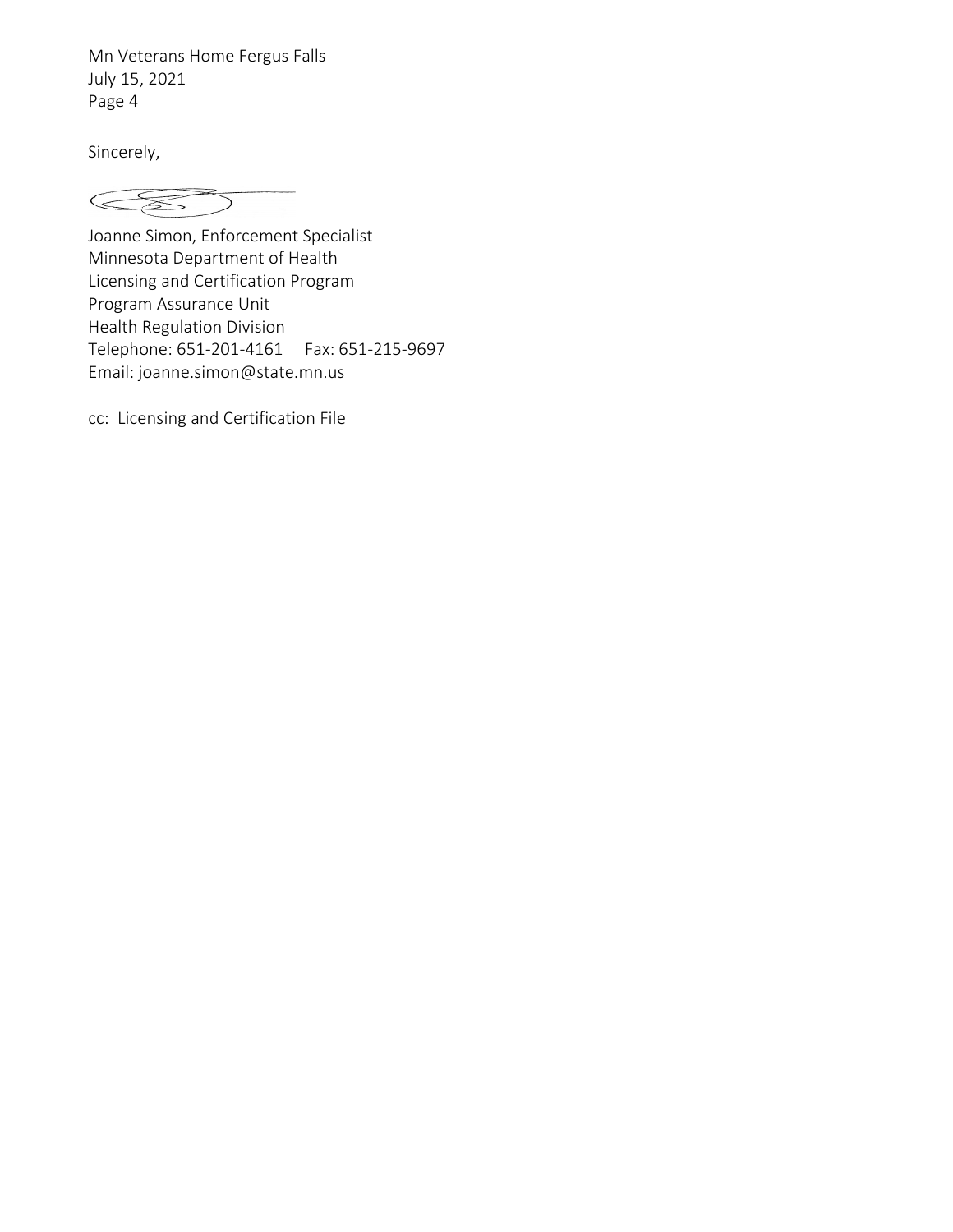| DEPARTMENT OF HEALTH AND HUMAN SERVICES<br><b>FORM APPROVED</b> |                                                                                                          |                                                                                                                                                                                                                                                                                                                           |                            |  |                                                                                                                          |                                           |                                          |
|-----------------------------------------------------------------|----------------------------------------------------------------------------------------------------------|---------------------------------------------------------------------------------------------------------------------------------------------------------------------------------------------------------------------------------------------------------------------------------------------------------------------------|----------------------------|--|--------------------------------------------------------------------------------------------------------------------------|-------------------------------------------|------------------------------------------|
|                                                                 |                                                                                                          | CENTERS FOR MEDICARE & MEDICAID SERVICES                                                                                                                                                                                                                                                                                  |                            |  |                                                                                                                          |                                           | OMB NO. 0938-0391                        |
|                                                                 | STATEMENT OF DEFICIENCIES<br>AND PLAN OF CORRECTION                                                      | (X1) PROVIDER/SUPPLIER/CLIA<br><b>IDENTIFICATION NUMBER:</b>                                                                                                                                                                                                                                                              |                            |  | (X2) MULTIPLE CONSTRUCTION<br>A. BUILDING <u>____________________</u>                                                    | (X3) DATE SURVEY<br><b>COMPLETED</b><br>C |                                          |
|                                                                 |                                                                                                          | 245636                                                                                                                                                                                                                                                                                                                    | <b>B. WING</b>             |  |                                                                                                                          |                                           | 07/07/2021                               |
|                                                                 | NAME OF PROVIDER OR SUPPLIER                                                                             |                                                                                                                                                                                                                                                                                                                           |                            |  | STREET ADDRESS, CITY, STATE, ZIP CODE                                                                                    |                                           |                                          |
|                                                                 | <b>MN VETERANS HOME FERGUS FALLS</b>                                                                     |                                                                                                                                                                                                                                                                                                                           |                            |  | <b>1821 NORTH PARK</b>                                                                                                   |                                           |                                          |
|                                                                 |                                                                                                          |                                                                                                                                                                                                                                                                                                                           |                            |  | FERGUS FALLS, MN 56537                                                                                                   |                                           |                                          |
| $(X4)$ ID<br><b>PREFIX</b><br><b>TAG</b>                        |                                                                                                          | SUMMARY STATEMENT OF DEFICIENCIES<br>(EACH DEFICIENCY MUST BE PRECEDED BY FULL<br>REGULATORY OR LSC IDENTIFYING INFORMATION)                                                                                                                                                                                              | ID<br><b>PREFIX</b><br>TAG |  | PROVIDER'S PLAN OF CORRECTION<br>(EACH CORRECTIVE ACTION SHOULD BE<br>CROSS-REFERENCED TO THE APPROPRIATE<br>DEFICIENCY) |                                           | (X5)<br><b>COMPLETION</b><br><b>DATE</b> |
| F 000                                                           | <b>INITIAL COMMENTS</b>                                                                                  |                                                                                                                                                                                                                                                                                                                           | F 000                      |  |                                                                                                                          |                                           |                                          |
|                                                                 | Term Care Facilities.                                                                                    | On 7/7/21, a standard abbreviated survey was<br>conducted at your facility. Your facility was found<br>to be NOT in compliance with the requirements of<br>42 CFR 483, Subpart B, Requirements for Long                                                                                                                   |                            |  |                                                                                                                          |                                           |                                          |
|                                                                 | <b>SUBSTANTIATED:</b><br>(F880).                                                                         | The following complaints were found to be<br>H5636014C (MN74349), with a deficiency cited at                                                                                                                                                                                                                              |                            |  |                                                                                                                          |                                           |                                          |
|                                                                 | be used as verification of compliance.                                                                   | The facility's plan of correction (POC) will serve<br>as your allegation of compliance upon the<br>Departments acceptance. Because you are<br>enrolled in ePOC, your signature is not required<br>at the bottom of the first page of the CMS-2567<br>form. Your electronic submission of the POC will                     |                            |  |                                                                                                                          |                                           |                                          |
| $SS = F$                                                        | regulations has been attained.<br>F 563 Right to Receive/Deny Visitors<br>CFR(s): $483.10(f)(4)(ii)-(v)$ | Upon receipt of an acceptable electronic POC, an<br>onsite revisit of your facility may be conducted to<br>validate that substantial compliance with the                                                                                                                                                                  | F 563                      |  |                                                                                                                          |                                           | 8/6/21                                   |
|                                                                 | resident.                                                                                                | §483.10(f)(4) The resident has a right to receive<br>visitors of his or her choosing at the time of his or<br>her choosing, subject to the resident's right to<br>deny visitation when applicable, and in a manner<br>that does not impose on the rights of another<br>(ii) The facility must provide immediate access to |                            |  |                                                                                                                          |                                           |                                          |
|                                                                 | deny or withdraw consent at any time;                                                                    | a resident by immediate family and other relatives<br>of the resident, subject to the resident's right to<br>(iii) The facility must provide immediate access to                                                                                                                                                          |                            |  |                                                                                                                          |                                           |                                          |
|                                                                 |                                                                                                          | LABORATORY DIRECTOR'S OR PROVIDER/SUPPLIER REPRESENTATIVE'S SIGNATURE                                                                                                                                                                                                                                                     |                            |  | <b>TITLE</b>                                                                                                             |                                           | (X6) DATE                                |
|                                                                 | <b>Electronically Signed</b>                                                                             |                                                                                                                                                                                                                                                                                                                           |                            |  |                                                                                                                          |                                           | 07/23/2021                               |

Any deficiency statement ending with an asterisk (\*) denotes a deficiency which the institution may be excused from correcting providing it is determined that other safeguards provide sufficient protection to the patients. (See instructions.) Except for nursing homes, the findings stated above are disclosable 90 days following the date of survey whether or not a plan of correction is provided. For nursing homes, the above findings and plans of correction are disclosable 14 days following the date these documents are made available to the facility. If deficiencies are cited, an approved plan of correction is requisite to continued program participation.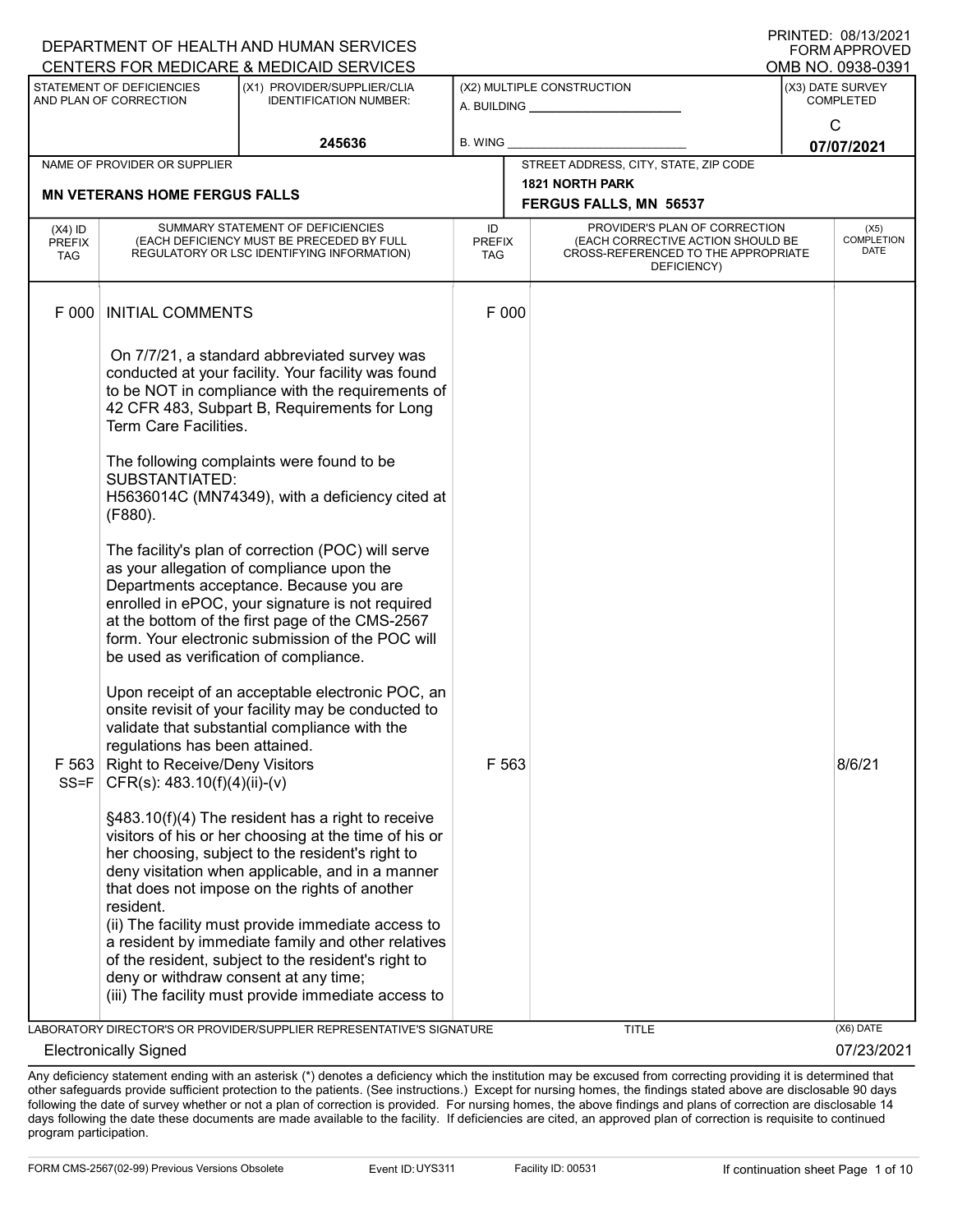|                                          |                                                                                                                                             | DEPARTMENT OF HEALTH AND HUMAN SERVICES                                                                                                                                                                                                                                                                                                                                                                                                                                                                                                                                                                                                                                                                                                                                                                                                                                                                                                                                                                                                                                                                                                                                                                                                                                                                                                                                                                                                                                                                                                                                                                                                                                                                                                     |                            |                                                                     |                                                                                                                                                                                                                                                                                                                                                                                                                                                                                                                                                                                                                                                                                                                                |                                      | <b>FORM APPROVED</b>              |
|------------------------------------------|---------------------------------------------------------------------------------------------------------------------------------------------|---------------------------------------------------------------------------------------------------------------------------------------------------------------------------------------------------------------------------------------------------------------------------------------------------------------------------------------------------------------------------------------------------------------------------------------------------------------------------------------------------------------------------------------------------------------------------------------------------------------------------------------------------------------------------------------------------------------------------------------------------------------------------------------------------------------------------------------------------------------------------------------------------------------------------------------------------------------------------------------------------------------------------------------------------------------------------------------------------------------------------------------------------------------------------------------------------------------------------------------------------------------------------------------------------------------------------------------------------------------------------------------------------------------------------------------------------------------------------------------------------------------------------------------------------------------------------------------------------------------------------------------------------------------------------------------------------------------------------------------------|----------------------------|---------------------------------------------------------------------|--------------------------------------------------------------------------------------------------------------------------------------------------------------------------------------------------------------------------------------------------------------------------------------------------------------------------------------------------------------------------------------------------------------------------------------------------------------------------------------------------------------------------------------------------------------------------------------------------------------------------------------------------------------------------------------------------------------------------------|--------------------------------------|-----------------------------------|
|                                          |                                                                                                                                             | CENTERS FOR MEDICARE & MEDICAID SERVICES                                                                                                                                                                                                                                                                                                                                                                                                                                                                                                                                                                                                                                                                                                                                                                                                                                                                                                                                                                                                                                                                                                                                                                                                                                                                                                                                                                                                                                                                                                                                                                                                                                                                                                    |                            |                                                                     |                                                                                                                                                                                                                                                                                                                                                                                                                                                                                                                                                                                                                                                                                                                                |                                      | OMB NO. 0938-0391                 |
|                                          | STATEMENT OF DEFICIENCIES<br>AND PLAN OF CORRECTION                                                                                         | (X1) PROVIDER/SUPPLIER/CLIA<br><b>IDENTIFICATION NUMBER:</b>                                                                                                                                                                                                                                                                                                                                                                                                                                                                                                                                                                                                                                                                                                                                                                                                                                                                                                                                                                                                                                                                                                                                                                                                                                                                                                                                                                                                                                                                                                                                                                                                                                                                                |                            | (X2) MULTIPLE CONSTRUCTION<br>A. BUILDING <u>__________________</u> |                                                                                                                                                                                                                                                                                                                                                                                                                                                                                                                                                                                                                                                                                                                                | (X3) DATE SURVEY<br><b>COMPLETED</b> |                                   |
|                                          |                                                                                                                                             | 245636                                                                                                                                                                                                                                                                                                                                                                                                                                                                                                                                                                                                                                                                                                                                                                                                                                                                                                                                                                                                                                                                                                                                                                                                                                                                                                                                                                                                                                                                                                                                                                                                                                                                                                                                      | <b>B. WING</b>             |                                                                     |                                                                                                                                                                                                                                                                                                                                                                                                                                                                                                                                                                                                                                                                                                                                |                                      | $\mathsf{C}$<br>07/07/2021        |
|                                          | NAME OF PROVIDER OR SUPPLIER                                                                                                                |                                                                                                                                                                                                                                                                                                                                                                                                                                                                                                                                                                                                                                                                                                                                                                                                                                                                                                                                                                                                                                                                                                                                                                                                                                                                                                                                                                                                                                                                                                                                                                                                                                                                                                                                             |                            |                                                                     | STREET ADDRESS, CITY, STATE, ZIP CODE                                                                                                                                                                                                                                                                                                                                                                                                                                                                                                                                                                                                                                                                                          |                                      |                                   |
|                                          | <b>MN VETERANS HOME FERGUS FALLS</b>                                                                                                        |                                                                                                                                                                                                                                                                                                                                                                                                                                                                                                                                                                                                                                                                                                                                                                                                                                                                                                                                                                                                                                                                                                                                                                                                                                                                                                                                                                                                                                                                                                                                                                                                                                                                                                                                             |                            |                                                                     | <b>1821 NORTH PARK</b><br>FERGUS FALLS, MN 56537                                                                                                                                                                                                                                                                                                                                                                                                                                                                                                                                                                                                                                                                               |                                      |                                   |
| $(X4)$ ID<br><b>PREFIX</b><br><b>TAG</b> |                                                                                                                                             | SUMMARY STATEMENT OF DEFICIENCIES<br>(EACH DEFICIENCY MUST BE PRECEDED BY FULL<br>REGULATORY OR LSC IDENTIFYING INFORMATION)                                                                                                                                                                                                                                                                                                                                                                                                                                                                                                                                                                                                                                                                                                                                                                                                                                                                                                                                                                                                                                                                                                                                                                                                                                                                                                                                                                                                                                                                                                                                                                                                                | ID<br><b>PREFIX</b><br>TAG |                                                                     | PROVIDER'S PLAN OF CORRECTION<br>(EACH CORRECTIVE ACTION SHOULD BE<br>CROSS-REFERENCED TO THE APPROPRIATE<br>DEFICIENCY)                                                                                                                                                                                                                                                                                                                                                                                                                                                                                                                                                                                                       |                                      | (X5)<br><b>COMPLETION</b><br>DATE |
|                                          | F 563 Continued From page 1<br>or withdraw consent at any time; and<br>by:<br>Findings include:<br>the facility was not in outbreak status. | a resident by others who are visiting with the<br>consent of the resident, subject to reasonable<br>clinical and safety restrictions and the resident's<br>right to deny or withdraw consent at any time;<br>(iv) The facility must provide reasonable access<br>to a resident by any entity or individual that<br>provides health, social, legal, or other services to<br>the resident, subject to the resident's right to deny<br>(v) The facility must have written policies and<br>procedures regarding the visitation rights of<br>residents, including those setting forth any<br>clinically necessary or reasonable restriction or<br>limitation or safety restriction or limitation, when<br>such limitations may apply consistent with the<br>requirements of this subpart, that the facility may<br>need to place on such rights and the reasons for<br>the clinical or safety restriction or limitation.<br>This REQUIREMENT is not met as evidenced<br>Based on interview and document review, the<br>facility failed to provide routine indoor visitation<br>according to the Centers for Disease Control<br>(CDC) guidance when a facility was not in<br>COVID-19 outbreak status for 2 of 3 residents<br>(R1, R3) who were able to voice concerns about<br>indoor visitation. This practice had the potential to<br>affect all 96 residents residing in the facility.<br>The CDC guidance Updated Healthcare Infection<br>Prevention and Control Recommendations in<br>Response to COVID-19 Vaccination dated<br>4/27/21, identified indoor visitation could be<br>permitted for all residents when the county<br>positivity rate was less than 10%, more than 70%<br>of residents in the facility are fully vaccinated, and | F 563                      |                                                                     | 1. Residents R1, R2, and R3 were<br>notified of the new visitation policy on<br>7/23/2021. The new procedure outlines<br>new maximum capacity for designated<br>visiting areas as well as added three<br>larger rooms to accommodate larger<br>groups. The Procedure notes that one<br>adult can accompany two children on<br>each visit. All designated rooms have at<br>least a maximum of 3 visitors with the<br>largest being the multipurpose room at 10<br>visitors. The multipurpose room would<br>allow for 4 adults and 6 children at<br>maximum capacity. No cap on outdoor<br>visitors.<br>2. All residents at the Minnesota<br>Veteran's Home-Fergus Falls have the<br>potential to be affected by the deficiency. |                                      |                                   |

FORM CMS-2567(02-99) Previous Versions Obsolete Event ID: UYS311 Facility ID: 00531 If continuation sheet Page 2 of 10

DEPARTMENT OF HEALTH AND HUMAN SERVICES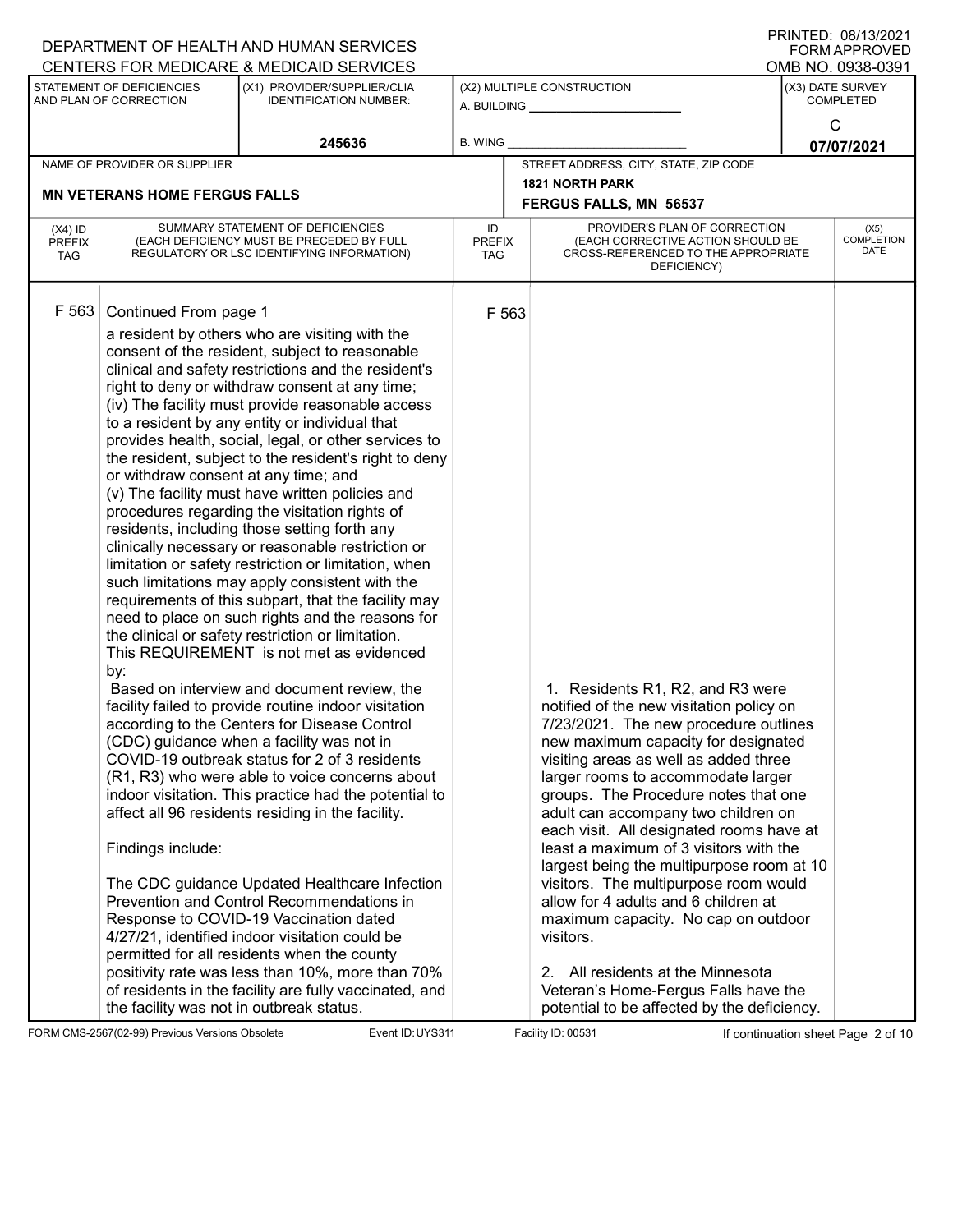| PRINTED: 08/13/2021<br>DEPARTMENT OF HEALTH AND HUMAN SERVICES<br><b>FORM APPROVED</b><br>CENTERS FOR MEDICARE & MEDICAID SERVICES<br>OMB NO. 0938-0391 |                                                            |                                                                                                                                                                                                                                                                                                                                                                                                                                                                                                                                                                                                                                                                                                                                                                                                                                                                                                                                                                                                                                                                                                                                                                                                                                                                                                                                                                                                                                                                                                                                                                                                                                                                                                                   |                                   |                                                                                                                                                                                                                                                                                                                                                                                                                                                                                                                                                                                                                                                                                                                                                                                                                                                                                                                                                                                                                                                                                                                                                                                                      |                                      |                              |  |  |
|---------------------------------------------------------------------------------------------------------------------------------------------------------|------------------------------------------------------------|-------------------------------------------------------------------------------------------------------------------------------------------------------------------------------------------------------------------------------------------------------------------------------------------------------------------------------------------------------------------------------------------------------------------------------------------------------------------------------------------------------------------------------------------------------------------------------------------------------------------------------------------------------------------------------------------------------------------------------------------------------------------------------------------------------------------------------------------------------------------------------------------------------------------------------------------------------------------------------------------------------------------------------------------------------------------------------------------------------------------------------------------------------------------------------------------------------------------------------------------------------------------------------------------------------------------------------------------------------------------------------------------------------------------------------------------------------------------------------------------------------------------------------------------------------------------------------------------------------------------------------------------------------------------------------------------------------------------|-----------------------------------|------------------------------------------------------------------------------------------------------------------------------------------------------------------------------------------------------------------------------------------------------------------------------------------------------------------------------------------------------------------------------------------------------------------------------------------------------------------------------------------------------------------------------------------------------------------------------------------------------------------------------------------------------------------------------------------------------------------------------------------------------------------------------------------------------------------------------------------------------------------------------------------------------------------------------------------------------------------------------------------------------------------------------------------------------------------------------------------------------------------------------------------------------------------------------------------------------|--------------------------------------|------------------------------|--|--|
|                                                                                                                                                         | <b>STATEMENT OF DEFICIENCIES</b><br>AND PLAN OF CORRECTION | (X1) PROVIDER/SUPPLIER/CLIA<br><b>IDENTIFICATION NUMBER:</b>                                                                                                                                                                                                                                                                                                                                                                                                                                                                                                                                                                                                                                                                                                                                                                                                                                                                                                                                                                                                                                                                                                                                                                                                                                                                                                                                                                                                                                                                                                                                                                                                                                                      |                                   | (X2) MULTIPLE CONSTRUCTION<br>A. BUILDING _________________                                                                                                                                                                                                                                                                                                                                                                                                                                                                                                                                                                                                                                                                                                                                                                                                                                                                                                                                                                                                                                                                                                                                          | (X3) DATE SURVEY<br><b>COMPLETED</b> |                              |  |  |
|                                                                                                                                                         |                                                            | 245636                                                                                                                                                                                                                                                                                                                                                                                                                                                                                                                                                                                                                                                                                                                                                                                                                                                                                                                                                                                                                                                                                                                                                                                                                                                                                                                                                                                                                                                                                                                                                                                                                                                                                                            | <b>B. WING</b>                    |                                                                                                                                                                                                                                                                                                                                                                                                                                                                                                                                                                                                                                                                                                                                                                                                                                                                                                                                                                                                                                                                                                                                                                                                      |                                      | $\mathsf{C}$<br>07/07/2021   |  |  |
|                                                                                                                                                         | NAME OF PROVIDER OR SUPPLIER                               |                                                                                                                                                                                                                                                                                                                                                                                                                                                                                                                                                                                                                                                                                                                                                                                                                                                                                                                                                                                                                                                                                                                                                                                                                                                                                                                                                                                                                                                                                                                                                                                                                                                                                                                   |                                   | STREET ADDRESS, CITY, STATE, ZIP CODE                                                                                                                                                                                                                                                                                                                                                                                                                                                                                                                                                                                                                                                                                                                                                                                                                                                                                                                                                                                                                                                                                                                                                                |                                      |                              |  |  |
|                                                                                                                                                         | <b>MN VETERANS HOME FERGUS FALLS</b>                       |                                                                                                                                                                                                                                                                                                                                                                                                                                                                                                                                                                                                                                                                                                                                                                                                                                                                                                                                                                                                                                                                                                                                                                                                                                                                                                                                                                                                                                                                                                                                                                                                                                                                                                                   |                                   | <b>1821 NORTH PARK</b><br>FERGUS FALLS, MN 56537                                                                                                                                                                                                                                                                                                                                                                                                                                                                                                                                                                                                                                                                                                                                                                                                                                                                                                                                                                                                                                                                                                                                                     |                                      |                              |  |  |
| $(X4)$ ID<br><b>PREFIX</b><br>TAG                                                                                                                       |                                                            | SUMMARY STATEMENT OF DEFICIENCIES<br>(EACH DEFICIENCY MUST BE PRECEDED BY FULL<br>REGULATORY OR LSC IDENTIFYING INFORMATION)                                                                                                                                                                                                                                                                                                                                                                                                                                                                                                                                                                                                                                                                                                                                                                                                                                                                                                                                                                                                                                                                                                                                                                                                                                                                                                                                                                                                                                                                                                                                                                                      | ID<br><b>PREFIX</b><br><b>TAG</b> | PROVIDER'S PLAN OF CORRECTION<br>(EACH CORRECTIVE ACTION SHOULD BE<br>CROSS-REFERENCED TO THE APPROPRIATE<br>DEFICIENCY)                                                                                                                                                                                                                                                                                                                                                                                                                                                                                                                                                                                                                                                                                                                                                                                                                                                                                                                                                                                                                                                                             |                                      | $(X5)$<br>COMPLETION<br>DATE |  |  |
| F 563                                                                                                                                                   | Continued From page 2                                      |                                                                                                                                                                                                                                                                                                                                                                                                                                                                                                                                                                                                                                                                                                                                                                                                                                                                                                                                                                                                                                                                                                                                                                                                                                                                                                                                                                                                                                                                                                                                                                                                                                                                                                                   | F 563                             |                                                                                                                                                                                                                                                                                                                                                                                                                                                                                                                                                                                                                                                                                                                                                                                                                                                                                                                                                                                                                                                                                                                                                                                                      |                                      |                              |  |  |
|                                                                                                                                                         | case reported on 5/20/21.<br>weather.                      | The COVID-19 Nursing Home Data for the week<br>of 6/15/21 through 6/28/21, identified Ottertail<br>county's positivity rate for the week was 2.5%.<br>On 7/7/21, at 1:27 p.m. the director of nursing<br>(DON) stated the facility was in non-outbreak<br>status since 6/4/21, with the last COVID-19 staff<br>During interview on 7/7/21, at 2:53 p.m. the long<br>term care ombudsman (LTCO) (a trained<br>advocate for residents of nursing homes to<br>resolve problems) stated she had been trying to<br>work with R1 and countless other residents<br>regarding concerns and complaints due to the<br>facility's visitation policy. Prior to the week of<br>7/1/21, only two visitors per resident and no one<br>under 18 were allowed even though the facility<br>administration had assured her visitation would<br>be determined on a case by case basis. Further,<br>residents were just told "no", no timelines were<br>given and no process was specified. The entire<br>process to obtain a visitation exception was very<br>ambiguous and not resident centered. The<br>visitation exception request originally took five<br>weeks for R1 because they were continually told<br>by facility administration family could visit the<br>resident outside the facility. However, when LTCO<br>began working with R1's family regarding this it<br>was snowing and then it was 100 degrees<br>Fahrenheit (F) outside. The facility made no<br>alternative visitation opportunities for inclimate<br>Finally, an meeting was scheduled and R1 was<br>approved for a visit with her grandchildren, but<br>they were denied access to the building when<br>they arrived due to more than one child present. |                                   | 3. A new visitation procedure went into<br>effect on 7/23/2021. The new procedure<br>outlines new maximum capacity for<br>designated visiting areas as well as added<br>three larger rooms to accommodate larger<br>groups. The Procedure notes that one<br>adult can accompany two children on<br>each visit. All designated rooms have at<br>least a maximum of 3 visitors with the<br>largest being the multipurpose room at 10<br>visitors. The multipurpose room would<br>allow for 4 adults and 6 children at<br>maximum capacity. No cap on outdoor<br>visitors. All staff will be educated on the<br>new policy on 8/06/2021.<br>4. The administrator or his designee will<br>conduct audits on residents' rights and<br>visitation. The audits will be conducted on<br>random residents as well as R1, R2, and<br>R3. The audits will be conducted weekly<br>for four weeks and monthly for two<br>months. The results of the audits will be<br>sent to the QAPI committee by the<br>Administrator or his designee for review<br>and recommendation. The QAPI<br>committee will determine if further audits<br>need to be completed or if the audits<br>show compliance and can be retired. |                                      |                              |  |  |

FORM CMS-2567(02-99) Previous Versions Obsolete Event ID: UYS311 Facility ID: 00531 If continuation sheet Page 3 of 10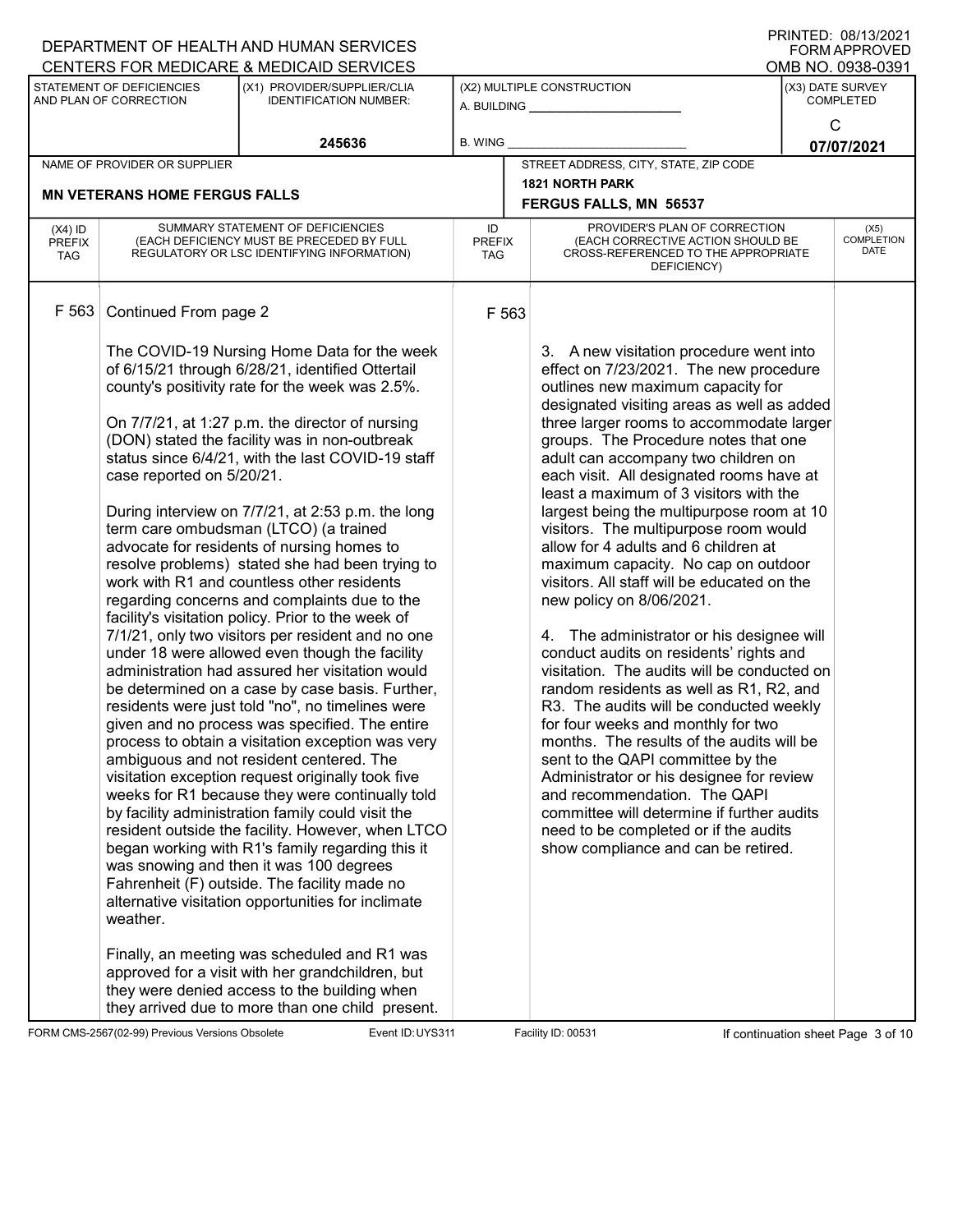|                                          |                                                                                                                                                                                          | DEPARTMENT OF HEALTH AND HUMAN SERVICES                                                                                                                                                                                                                                                                                                                                                                                                                                                                                                                                                                                                                                                                                                                                                                                                                                                                                                                                                                                                                                                                                                                                                                                                                                                                                                                                                                                                                                                                                                                               |                                   |       |                                                                                                                          | ו ועוויו בש. ישטו ויוויו<br><b>FORM APPROVED</b> |
|------------------------------------------|------------------------------------------------------------------------------------------------------------------------------------------------------------------------------------------|-----------------------------------------------------------------------------------------------------------------------------------------------------------------------------------------------------------------------------------------------------------------------------------------------------------------------------------------------------------------------------------------------------------------------------------------------------------------------------------------------------------------------------------------------------------------------------------------------------------------------------------------------------------------------------------------------------------------------------------------------------------------------------------------------------------------------------------------------------------------------------------------------------------------------------------------------------------------------------------------------------------------------------------------------------------------------------------------------------------------------------------------------------------------------------------------------------------------------------------------------------------------------------------------------------------------------------------------------------------------------------------------------------------------------------------------------------------------------------------------------------------------------------------------------------------------------|-----------------------------------|-------|--------------------------------------------------------------------------------------------------------------------------|--------------------------------------------------|
|                                          |                                                                                                                                                                                          | CENTERS FOR MEDICARE & MEDICAID SERVICES                                                                                                                                                                                                                                                                                                                                                                                                                                                                                                                                                                                                                                                                                                                                                                                                                                                                                                                                                                                                                                                                                                                                                                                                                                                                                                                                                                                                                                                                                                                              |                                   |       |                                                                                                                          | OMB NO. 0938-0391                                |
|                                          | STATEMENT OF DEFICIENCIES<br>AND PLAN OF CORRECTION                                                                                                                                      | (X1) PROVIDER/SUPPLIER/CLIA<br><b>IDENTIFICATION NUMBER:</b>                                                                                                                                                                                                                                                                                                                                                                                                                                                                                                                                                                                                                                                                                                                                                                                                                                                                                                                                                                                                                                                                                                                                                                                                                                                                                                                                                                                                                                                                                                          |                                   |       | (X2) MULTIPLE CONSTRUCTION<br>A. BUILDING                                                                                | (X3) DATE SURVEY<br><b>COMPLETED</b>             |
|                                          |                                                                                                                                                                                          | 245636                                                                                                                                                                                                                                                                                                                                                                                                                                                                                                                                                                                                                                                                                                                                                                                                                                                                                                                                                                                                                                                                                                                                                                                                                                                                                                                                                                                                                                                                                                                                                                | <b>B. WING</b>                    |       |                                                                                                                          | C<br>07/07/2021                                  |
|                                          | NAME OF PROVIDER OR SUPPLIER                                                                                                                                                             |                                                                                                                                                                                                                                                                                                                                                                                                                                                                                                                                                                                                                                                                                                                                                                                                                                                                                                                                                                                                                                                                                                                                                                                                                                                                                                                                                                                                                                                                                                                                                                       |                                   |       | STREET ADDRESS, CITY, STATE, ZIP CODE                                                                                    |                                                  |
|                                          | <b>MN VETERANS HOME FERGUS FALLS</b>                                                                                                                                                     |                                                                                                                                                                                                                                                                                                                                                                                                                                                                                                                                                                                                                                                                                                                                                                                                                                                                                                                                                                                                                                                                                                                                                                                                                                                                                                                                                                                                                                                                                                                                                                       |                                   |       | <b>1821 NORTH PARK</b>                                                                                                   |                                                  |
|                                          |                                                                                                                                                                                          |                                                                                                                                                                                                                                                                                                                                                                                                                                                                                                                                                                                                                                                                                                                                                                                                                                                                                                                                                                                                                                                                                                                                                                                                                                                                                                                                                                                                                                                                                                                                                                       |                                   |       | FERGUS FALLS, MN 56537                                                                                                   |                                                  |
| $(X4)$ ID<br><b>PREFIX</b><br><b>TAG</b> |                                                                                                                                                                                          | SUMMARY STATEMENT OF DEFICIENCIES<br>(EACH DEFICIENCY MUST BE PRECEDED BY FULL<br>REGULATORY OR LSC IDENTIFYING INFORMATION)                                                                                                                                                                                                                                                                                                                                                                                                                                                                                                                                                                                                                                                                                                                                                                                                                                                                                                                                                                                                                                                                                                                                                                                                                                                                                                                                                                                                                                          | ID<br><b>PREFIX</b><br><b>TAG</b> |       | PROVIDER'S PLAN OF CORRECTION<br>(EACH CORRECTIVE ACTION SHOULD BE<br>CROSS-REFERENCED TO THE APPROPRIATE<br>DEFICIENCY) | (X5)<br><b>COMPLETION</b><br>DATE                |
| F 563                                    | Continued From page 3<br>furious because he wanted to see his<br>with their masks".<br>services.<br>able to see her grandchildren or<br>her anymore. Further, she visited her<br>ideal". | Additionally, the LTCO continued to receive<br>resident complaints. Another resident, R3 was<br>grandchildren and had been denied. LTCO<br>provided information from the State Agency as<br>well as the CDC indicating there were no<br>restriction for children under the age of 18, but<br>the facility administration was unwilling to update<br>their policy due to their leadership in Minneapolis<br>and stated they could not because "children fiddle<br>R1's annual Minimum Data Set (MDS) dated<br>3/18/21, indicated R1 was cognitively intact. R1's<br>care plan dated 4/6/21, indicated R1's family was<br>supportive and active with care, was coping with<br>visitor restrictions and required additional<br>emotional support and/or resources. The care<br>plan directed staff to encourage ongoing family<br>involvement and invite R1's family to attend<br>special events, activities, meals, and support<br>On 7/7/21, at 3:15 p.m. R1 stated she was not<br>great-grandchildren within the facility building, but<br>the facility was starting to open again. She told<br>staff she was concerned, after such a long time<br>period, her family would not want to come to visit<br>great-grandchildren in recent weeks because<br>they had taken her out of the facility for an outing<br>and she had an outdoor visit. However, she was<br>not allowed to see her great-grandchildren inside<br>the building and she needed to see them<br>outdoors or to go on an outing with them. "It's not<br>On 7/7/21, at 3:45 p.m. family member (FM)-A |                                   | F 563 |                                                                                                                          |                                                  |
|                                          |                                                                                                                                                                                          |                                                                                                                                                                                                                                                                                                                                                                                                                                                                                                                                                                                                                                                                                                                                                                                                                                                                                                                                                                                                                                                                                                                                                                                                                                                                                                                                                                                                                                                                                                                                                                       |                                   |       |                                                                                                                          |                                                  |

FORM CMS-2567(02-99) Previous Versions Obsolete Event ID: UYS311 Facility ID: 00531 If continuation sheet Page 4 of 10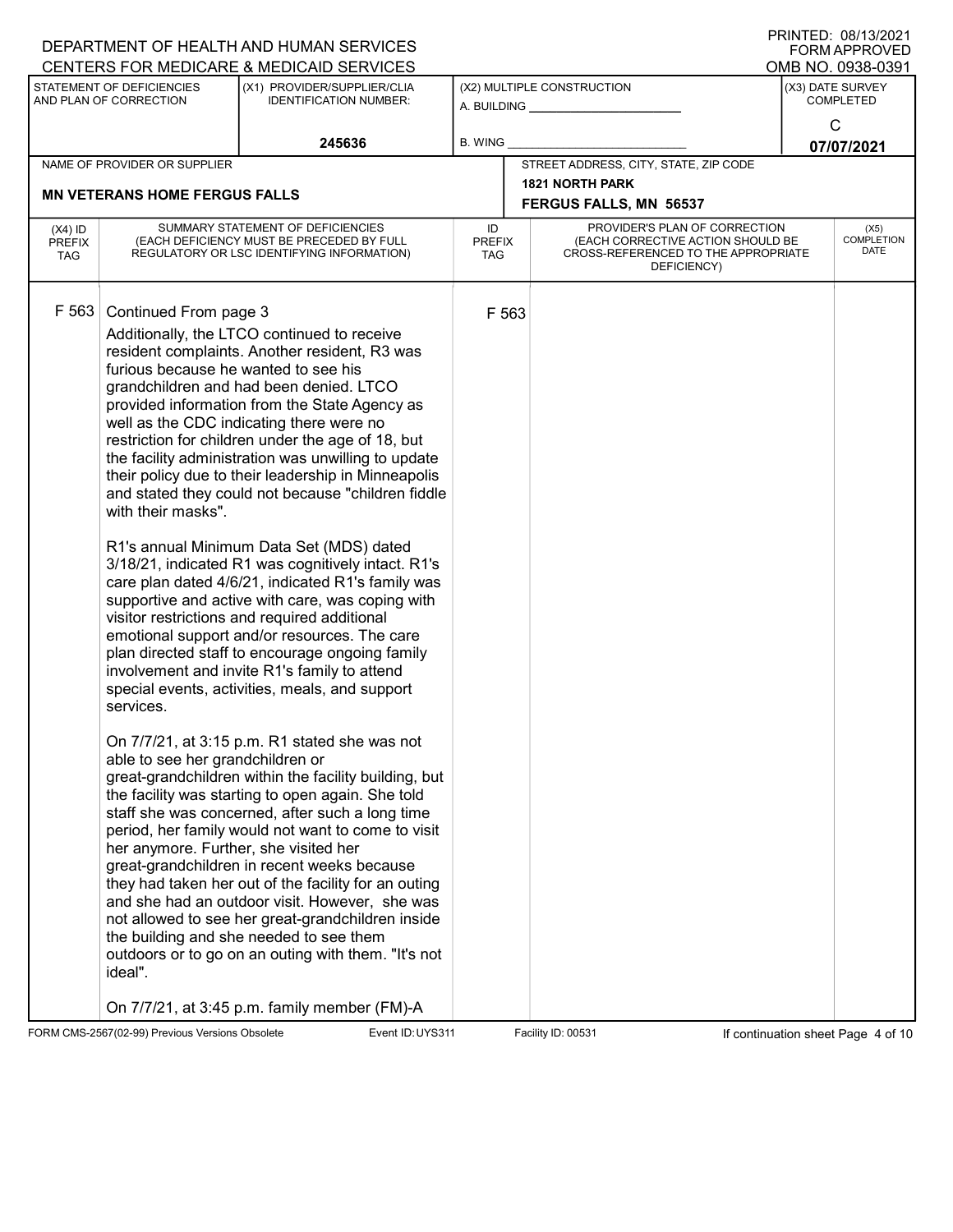|                                          |                                                                                                                 | DEPARTMENT OF HEALTH AND HUMAN SERVICES<br>CENTERS FOR MEDICARE & MEDICAID SERVICES                                                                                                                                                                                                                                                                                                                                                                                                                                                                                                                                                                                                                                                                                                                                                                                                                                                                                                                                                                                                                                                                                                                                                                                                                                                                                                                                                                                                                                                                                                                                                                                                                                                                                |                            |                                                                                                                          | ו ועוויו ביט. טשונטו ו<br><b>FORM APPROVED</b><br>OMB NO. 0938-0391 |
|------------------------------------------|-----------------------------------------------------------------------------------------------------------------|--------------------------------------------------------------------------------------------------------------------------------------------------------------------------------------------------------------------------------------------------------------------------------------------------------------------------------------------------------------------------------------------------------------------------------------------------------------------------------------------------------------------------------------------------------------------------------------------------------------------------------------------------------------------------------------------------------------------------------------------------------------------------------------------------------------------------------------------------------------------------------------------------------------------------------------------------------------------------------------------------------------------------------------------------------------------------------------------------------------------------------------------------------------------------------------------------------------------------------------------------------------------------------------------------------------------------------------------------------------------------------------------------------------------------------------------------------------------------------------------------------------------------------------------------------------------------------------------------------------------------------------------------------------------------------------------------------------------------------------------------------------------|----------------------------|--------------------------------------------------------------------------------------------------------------------------|---------------------------------------------------------------------|
|                                          | STATEMENT OF DEFICIENCIES<br>AND PLAN OF CORRECTION                                                             | (X1) PROVIDER/SUPPLIER/CLIA<br><b>IDENTIFICATION NUMBER:</b>                                                                                                                                                                                                                                                                                                                                                                                                                                                                                                                                                                                                                                                                                                                                                                                                                                                                                                                                                                                                                                                                                                                                                                                                                                                                                                                                                                                                                                                                                                                                                                                                                                                                                                       |                            | (X2) MULTIPLE CONSTRUCTION<br>A. BUILDING                                                                                | (X3) DATE SURVEY<br><b>COMPLETED</b>                                |
|                                          |                                                                                                                 | 245636                                                                                                                                                                                                                                                                                                                                                                                                                                                                                                                                                                                                                                                                                                                                                                                                                                                                                                                                                                                                                                                                                                                                                                                                                                                                                                                                                                                                                                                                                                                                                                                                                                                                                                                                                             | <b>B. WING</b>             |                                                                                                                          | $\mathsf{C}$<br>07/07/2021                                          |
|                                          | NAME OF PROVIDER OR SUPPLIER                                                                                    |                                                                                                                                                                                                                                                                                                                                                                                                                                                                                                                                                                                                                                                                                                                                                                                                                                                                                                                                                                                                                                                                                                                                                                                                                                                                                                                                                                                                                                                                                                                                                                                                                                                                                                                                                                    |                            | STREET ADDRESS, CITY, STATE, ZIP CODE                                                                                    |                                                                     |
|                                          | <b>MN VETERANS HOME FERGUS FALLS</b>                                                                            |                                                                                                                                                                                                                                                                                                                                                                                                                                                                                                                                                                                                                                                                                                                                                                                                                                                                                                                                                                                                                                                                                                                                                                                                                                                                                                                                                                                                                                                                                                                                                                                                                                                                                                                                                                    |                            | <b>1821 NORTH PARK</b><br>FERGUS FALLS, MN 56537                                                                         |                                                                     |
| $(X4)$ ID<br><b>PREFIX</b><br><b>TAG</b> |                                                                                                                 | SUMMARY STATEMENT OF DEFICIENCIES<br>(EACH DEFICIENCY MUST BE PRECEDED BY FULL<br>REGULATORY OR LSC IDENTIFYING INFORMATION)                                                                                                                                                                                                                                                                                                                                                                                                                                                                                                                                                                                                                                                                                                                                                                                                                                                                                                                                                                                                                                                                                                                                                                                                                                                                                                                                                                                                                                                                                                                                                                                                                                       | ID<br><b>PREFIX</b><br>TAG | PROVIDER'S PLAN OF CORRECTION<br>(EACH CORRECTIVE ACTION SHOULD BE<br>CROSS-REFERENCED TO THE APPROPRIATE<br>DEFICIENCY) | (X5)<br><b>COMPLETION</b><br>DATE                                   |
| F 563                                    | Continued From page 4<br>Because of this, R1 visited with her<br>resident in the building at a time.<br>device. | stated she spoke with the facility staff and LTCO<br>in hopes to resolve her concerns regarding<br>visitation. At that time, FM-A was told visitation<br>was a "case by case" decision and exceptions to<br>the under age 18 restriction could be obtained.<br>FM-A stated an exception had been approved<br>and on 6/28/21, R1's granddaughter-in-law<br>arrived at the facility along with R1's two<br>great-grandchildren. They planned to walk<br>through the facility to an inner courtyard which<br>housed a childrens playground while being<br>escorted by staff. However, FM-A stated they<br>were told they were not allowed in the building<br>because there were two children, not one.<br>great-grandchildren but had to do so in another<br>outdoor area of the building which prevented<br>entry to the building. When FM-A asked why one<br>child was alright, but not two, she was told it was<br>the facility policy to only allow 2 visitors per<br>R3's quarterly MDS dated 4/16/21, indicated R3<br>was cognitively intact. R3's care plan dated<br>4/26/21, identified R3 and R3's family were<br>coping with restrictions related to COVID-19<br>protocols and precautions and R3 was at the risk<br>for psychosocial effects such as depression,<br>withdrawal from social situations, and emotional<br>strain. The care plan directed staff to encourage<br>family to provide window visits as able, phone<br>calls, essential caregiver visits as allowed, and<br>video chats. Further, recreation staff and/or social<br>services would assist with the use of a streaming<br>On 7/7/21, at 3:26 p.m. R3 stated visits had been<br>going fine with his wife, but he couldn't see his<br>great-grandchildren without special permission. | F 563                      |                                                                                                                          |                                                                     |

FORM CMS-2567(02-99) Previous Versions Obsolete Event ID: UYS311 Facility ID: 00531 If continuation sheet Page 5 of 10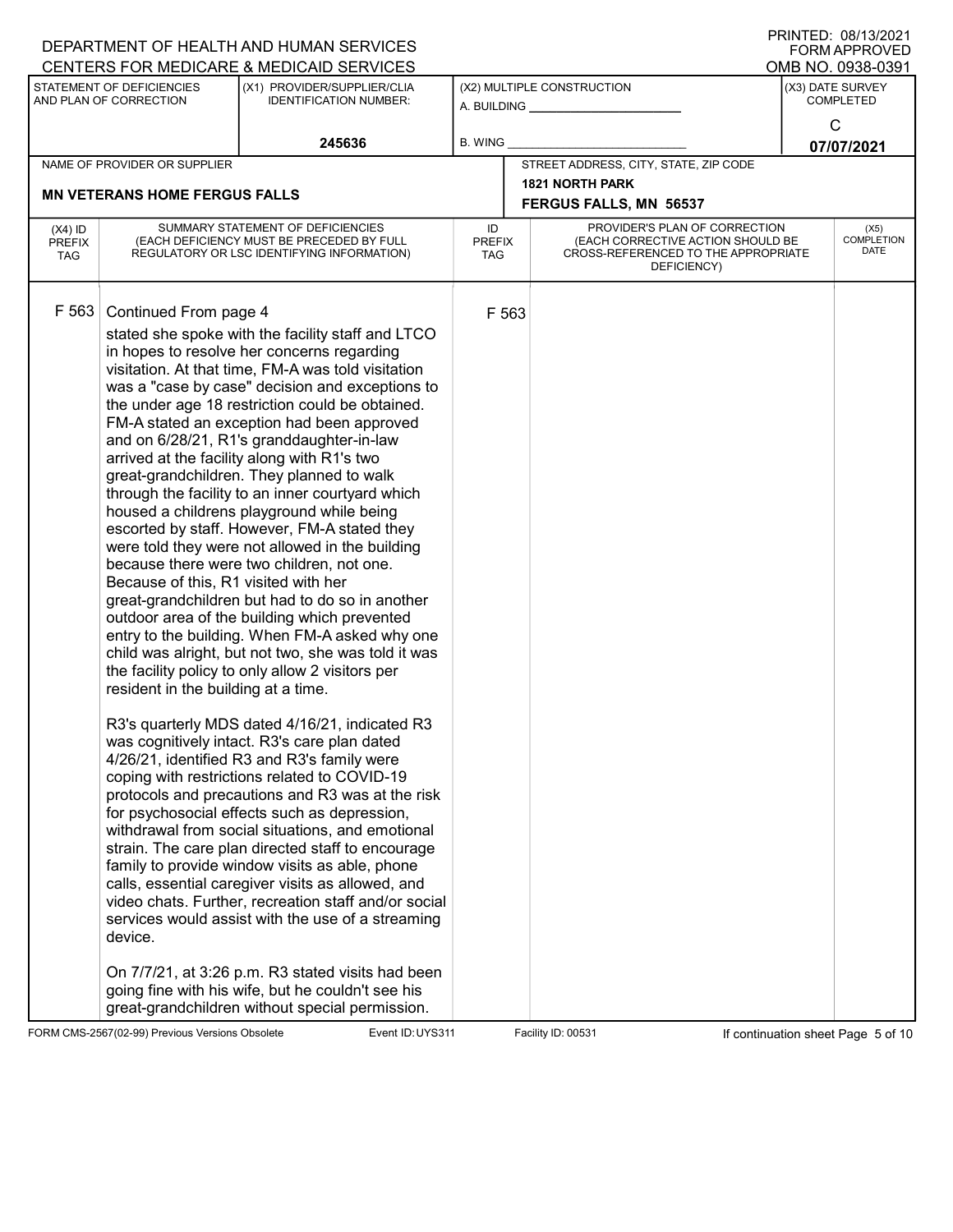|                                                       | DEPARTMENT OF HEALTH AND HUMAN SERVICES                                                                                                                                                                                                                                                                                                                                                                                                                                                                                                                                                                                                                                                                                                                                                                                                                                                                                                                                                                                                                                                                                                                                                                                                                                                                                                                                                                                                                                                                                                                                                                                                                                                                                                                                                                                                                                      |                            |                                                                                                                          | <b>FORM APPROVED</b>                 |
|-------------------------------------------------------|------------------------------------------------------------------------------------------------------------------------------------------------------------------------------------------------------------------------------------------------------------------------------------------------------------------------------------------------------------------------------------------------------------------------------------------------------------------------------------------------------------------------------------------------------------------------------------------------------------------------------------------------------------------------------------------------------------------------------------------------------------------------------------------------------------------------------------------------------------------------------------------------------------------------------------------------------------------------------------------------------------------------------------------------------------------------------------------------------------------------------------------------------------------------------------------------------------------------------------------------------------------------------------------------------------------------------------------------------------------------------------------------------------------------------------------------------------------------------------------------------------------------------------------------------------------------------------------------------------------------------------------------------------------------------------------------------------------------------------------------------------------------------------------------------------------------------------------------------------------------------|----------------------------|--------------------------------------------------------------------------------------------------------------------------|--------------------------------------|
|                                                       | CENTERS FOR MEDICARE & MEDICAID SERVICES                                                                                                                                                                                                                                                                                                                                                                                                                                                                                                                                                                                                                                                                                                                                                                                                                                                                                                                                                                                                                                                                                                                                                                                                                                                                                                                                                                                                                                                                                                                                                                                                                                                                                                                                                                                                                                     |                            |                                                                                                                          | OMB NO. 0938-0391                    |
| STATEMENT OF DEFICIENCIES<br>AND PLAN OF CORRECTION   | (X1) PROVIDER/SUPPLIER/CLIA<br><b>IDENTIFICATION NUMBER:</b>                                                                                                                                                                                                                                                                                                                                                                                                                                                                                                                                                                                                                                                                                                                                                                                                                                                                                                                                                                                                                                                                                                                                                                                                                                                                                                                                                                                                                                                                                                                                                                                                                                                                                                                                                                                                                 | A. BUILDING _              | (X2) MULTIPLE CONSTRUCTION                                                                                               | (X3) DATE SURVEY<br><b>COMPLETED</b> |
|                                                       | 245636                                                                                                                                                                                                                                                                                                                                                                                                                                                                                                                                                                                                                                                                                                                                                                                                                                                                                                                                                                                                                                                                                                                                                                                                                                                                                                                                                                                                                                                                                                                                                                                                                                                                                                                                                                                                                                                                       | <b>B. WING</b>             |                                                                                                                          | C<br>07/07/2021                      |
| NAME OF PROVIDER OR SUPPLIER                          |                                                                                                                                                                                                                                                                                                                                                                                                                                                                                                                                                                                                                                                                                                                                                                                                                                                                                                                                                                                                                                                                                                                                                                                                                                                                                                                                                                                                                                                                                                                                                                                                                                                                                                                                                                                                                                                                              |                            | STREET ADDRESS, CITY, STATE, ZIP CODE                                                                                    |                                      |
| <b>MN VETERANS HOME FERGUS FALLS</b>                  |                                                                                                                                                                                                                                                                                                                                                                                                                                                                                                                                                                                                                                                                                                                                                                                                                                                                                                                                                                                                                                                                                                                                                                                                                                                                                                                                                                                                                                                                                                                                                                                                                                                                                                                                                                                                                                                                              |                            | <b>1821 NORTH PARK</b><br>FERGUS FALLS, MN 56537                                                                         |                                      |
| $(X4)$ ID<br><b>PREFIX</b><br><b>TAG</b>              | SUMMARY STATEMENT OF DEFICIENCIES<br>(EACH DEFICIENCY MUST BE PRECEDED BY FULL<br>REGULATORY OR LSC IDENTIFYING INFORMATION)                                                                                                                                                                                                                                                                                                                                                                                                                                                                                                                                                                                                                                                                                                                                                                                                                                                                                                                                                                                                                                                                                                                                                                                                                                                                                                                                                                                                                                                                                                                                                                                                                                                                                                                                                 | ID<br><b>PREFIX</b><br>TAG | PROVIDER'S PLAN OF CORRECTION<br>(EACH CORRECTIVE ACTION SHOULD BE<br>CROSS-REFERENCED TO THE APPROPRIATE<br>DEFICIENCY) | (X5)<br><b>COMPLETION</b><br>DATE    |
| F 563<br>Continued From page 5<br>when they can come. | R3 did not understand why, if the doors can be<br>open, visitors could not come whenever they<br>wanted. R3 stated he had not seen his<br>great-grandchildren since the beginning of the<br>pandemic even though he and his family had<br>been fully vaccinated. The facility staff had told<br>him he could arrange a special appointment for<br>his great-grandchildren to visit, but only one could<br>come at a time, it must be set up ahead of time,<br>and they must come through the back door. "It's<br>not like a regular visit. I don't know. Oh my God,<br>it's all kinds of rules. You have to say something<br>like they're coming in two weeks. Life doesn't<br>work like that. It's ridiculous." R3 then stated had<br>not requested a visit because he does not know<br>On 7/7/21, at 4:54 p.m. FM-B stated she lived five<br>hours away and had not been able to visit yet, but<br>R2's wife had been to scheduled visits. R2's adult<br>granddaughter brought R2's wife to the facility<br>and they were both allowed to visit, but the visits<br>were limited to less than $\frac{1}{2}$ hour in length and<br>needed to be scheduled ahead of time. FM-B<br>stated she was told this was due to the all the<br>government restrictions placed due to COVID-19.<br>On 7/7/21, at 4:04 p.m. nursing assistant (NA)-A<br>stated before COVID-19 resident visitors could<br>come at anytime, but after the restrictions were<br>put into place, visitors needed to schedule visits.<br>However, NA-A could not verify who was allowed<br>to visit or when they could visit and directed the<br>surveyor to check with the front office.<br>On 7/7/21, at 4:06 p.m. registered nurse (RN)-A<br>stated visitors could and could not visit openly. If<br>the visitor was willing to do an outside visit, the<br>visit was able to happen at any time. This was | F 563                      |                                                                                                                          |                                      |

FORM CMS-2567(02-99) Previous Versions Obsolete Event ID: UYS311 Facility ID: 00531 If continuation sheet Page 6 of 10

DEPARTMENT OF HEALTH AND HUMAN SERVICES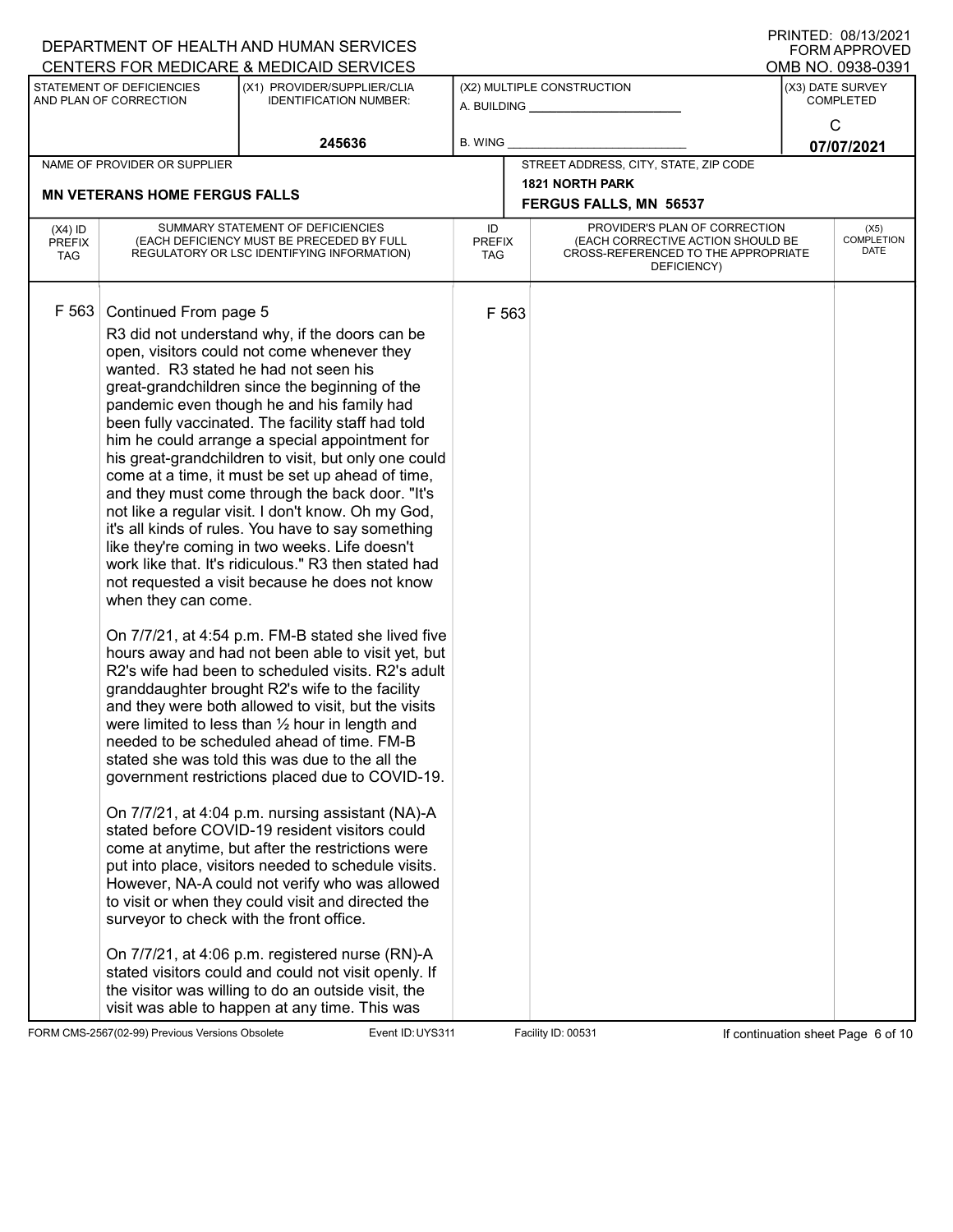|                                          |                                                                                        | DEPARTMENT OF HEALTH AND HUMAN SERVICES                                                                                                                                                                                                                                                                                                                                                                                                                                                                                                                                                                                                                                                                                                                                                                                                                                                                                                                                                                                                                                                                                                                                                                                                                                                                                                                                                                                                                                                                                                                                                                                                                                                                                                                                                          |                                   |       |                                                                                                                          | <b>I INTITLE</b> . VOI TUIZUZ I<br>FORM APPROVED |
|------------------------------------------|----------------------------------------------------------------------------------------|--------------------------------------------------------------------------------------------------------------------------------------------------------------------------------------------------------------------------------------------------------------------------------------------------------------------------------------------------------------------------------------------------------------------------------------------------------------------------------------------------------------------------------------------------------------------------------------------------------------------------------------------------------------------------------------------------------------------------------------------------------------------------------------------------------------------------------------------------------------------------------------------------------------------------------------------------------------------------------------------------------------------------------------------------------------------------------------------------------------------------------------------------------------------------------------------------------------------------------------------------------------------------------------------------------------------------------------------------------------------------------------------------------------------------------------------------------------------------------------------------------------------------------------------------------------------------------------------------------------------------------------------------------------------------------------------------------------------------------------------------------------------------------------------------|-----------------------------------|-------|--------------------------------------------------------------------------------------------------------------------------|--------------------------------------------------|
|                                          | STATEMENT OF DEFICIENCIES                                                              | CENTERS FOR MEDICARE & MEDICAID SERVICES<br>(X1) PROVIDER/SUPPLIER/CLIA                                                                                                                                                                                                                                                                                                                                                                                                                                                                                                                                                                                                                                                                                                                                                                                                                                                                                                                                                                                                                                                                                                                                                                                                                                                                                                                                                                                                                                                                                                                                                                                                                                                                                                                          |                                   |       | (X2) MULTIPLE CONSTRUCTION                                                                                               | OMB NO. 0938-0391<br>(X3) DATE SURVEY            |
|                                          | AND PLAN OF CORRECTION                                                                 | <b>IDENTIFICATION NUMBER:</b>                                                                                                                                                                                                                                                                                                                                                                                                                                                                                                                                                                                                                                                                                                                                                                                                                                                                                                                                                                                                                                                                                                                                                                                                                                                                                                                                                                                                                                                                                                                                                                                                                                                                                                                                                                    |                                   |       | A. BUILDING _________________                                                                                            | <b>COMPLETED</b>                                 |
|                                          |                                                                                        | 245636                                                                                                                                                                                                                                                                                                                                                                                                                                                                                                                                                                                                                                                                                                                                                                                                                                                                                                                                                                                                                                                                                                                                                                                                                                                                                                                                                                                                                                                                                                                                                                                                                                                                                                                                                                                           | <b>B. WING</b>                    |       |                                                                                                                          | C                                                |
|                                          | NAME OF PROVIDER OR SUPPLIER                                                           |                                                                                                                                                                                                                                                                                                                                                                                                                                                                                                                                                                                                                                                                                                                                                                                                                                                                                                                                                                                                                                                                                                                                                                                                                                                                                                                                                                                                                                                                                                                                                                                                                                                                                                                                                                                                  |                                   |       | STREET ADDRESS, CITY, STATE, ZIP CODE                                                                                    | 07/07/2021                                       |
|                                          |                                                                                        |                                                                                                                                                                                                                                                                                                                                                                                                                                                                                                                                                                                                                                                                                                                                                                                                                                                                                                                                                                                                                                                                                                                                                                                                                                                                                                                                                                                                                                                                                                                                                                                                                                                                                                                                                                                                  |                                   |       | <b>1821 NORTH PARK</b>                                                                                                   |                                                  |
|                                          | <b>MN VETERANS HOME FERGUS FALLS</b>                                                   |                                                                                                                                                                                                                                                                                                                                                                                                                                                                                                                                                                                                                                                                                                                                                                                                                                                                                                                                                                                                                                                                                                                                                                                                                                                                                                                                                                                                                                                                                                                                                                                                                                                                                                                                                                                                  |                                   |       | <b>FERGUS FALLS, MN 56537</b>                                                                                            |                                                  |
| $(X4)$ ID<br><b>PREFIX</b><br><b>TAG</b> |                                                                                        | SUMMARY STATEMENT OF DEFICIENCIES<br>(EACH DEFICIENCY MUST BE PRECEDED BY FULL<br>REGULATORY OR LSC IDENTIFYING INFORMATION)                                                                                                                                                                                                                                                                                                                                                                                                                                                                                                                                                                                                                                                                                                                                                                                                                                                                                                                                                                                                                                                                                                                                                                                                                                                                                                                                                                                                                                                                                                                                                                                                                                                                     | ID<br><b>PREFIX</b><br><b>TAG</b> |       | PROVIDER'S PLAN OF CORRECTION<br>(EACH CORRECTIVE ACTION SHOULD BE<br>CROSS-REFERENCED TO THE APPROPRIATE<br>DEFICIENCY) | (X5)<br><b>COMPLETION</b><br>DATE                |
| F 563                                    | Continued From page 6<br>staff were aware.<br>allowed to visit with children outdoors. | decided by the county positivity rate and if the<br>facility was in an COVID-19 outbreak. Visits were<br>also scheduled Monday through Friday in<br>designated rooms so there were not too many<br>visitors at the facility at one time, to ensure the<br>residents and staff were safe. RN-A then stated<br>grandchildren visiting depended on the age.<br>Because of this, he would need to call the DON<br>or another director during the evening or on a<br>weekend to determine if visitation would be<br>allowed for a grandchild. RN-A verified he was<br>unaware of what the current policy stated<br>regarding children and would have to look in the<br>policy book, but would call the DON if no other<br>On 7/7/21, at 4:13 p.m. licensed practical nurse<br>(LPN)-A stated residents could have visitors<br>whenever they wanted, but due to COVID-19<br>visitors needed to schedule an appointment prior<br>to coming. LPN-A stated visitors under the age of<br>18 were not allowed in the building and when<br>visitor appointments were scheduled ages were<br>confirmed prior. LPN-A stated she would direct<br>requests to a unit director on weekends or<br>evenings if she received a request for a child to<br>visit. However, LPN-A stated residents were<br>During interview with the DON on 7/7/21, at 4:19<br>p.m. the DON indicated visitation for visitors<br>under age 18 was by exception because the<br>facility's medical director had stood firm regarding<br>this topic. The DON further explained anyone<br>under 18 who entered the building needed to be<br>escorted by an adult companion and a staff<br>member to the designated visiting area. Some<br>factors that were considered were: Could the<br>child be a vector (any living agent which carries |                                   | F 563 |                                                                                                                          |                                                  |

FORM CMS-2567(02-99) Previous Versions Obsolete Event ID: UYS311 Facility ID: 00531 If continuation sheet Page 7 of 10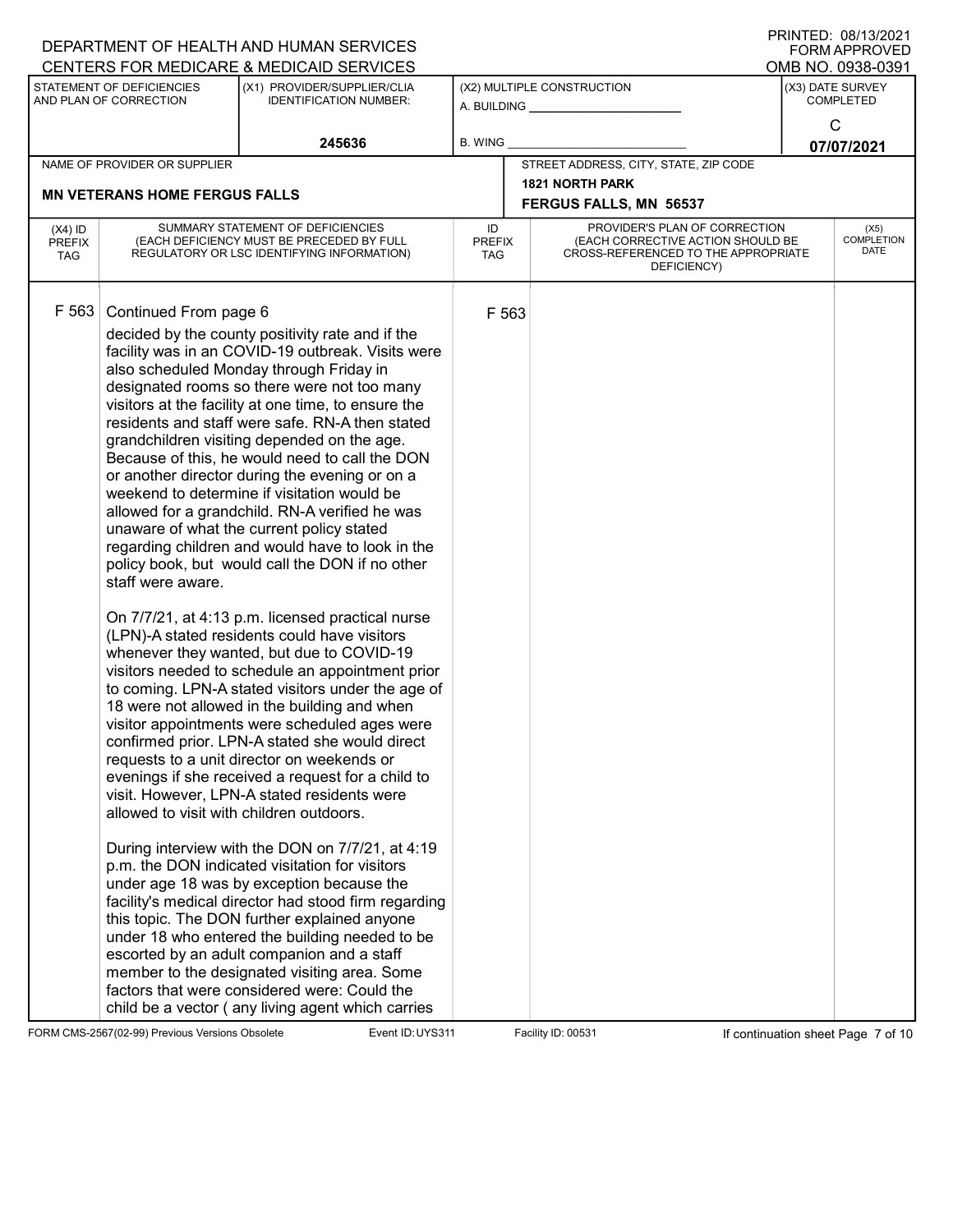|                                          |                                                                                                                                     | DEPARTMENT OF HEALTH AND HUMAN SERVICES                                                                                                                                                                                                                                                                                                                                                                                                                                                                                                                                                                                                                                                                                                                                                                                                                                                                                                                                                                                                                                                                                                                                                                                                                                                                                                                                                                                                                                                                                                                                                                                                                                                                                                                                                              |                            |                                                                                                                          | <b>FORM APPROVED</b>                 |
|------------------------------------------|-------------------------------------------------------------------------------------------------------------------------------------|------------------------------------------------------------------------------------------------------------------------------------------------------------------------------------------------------------------------------------------------------------------------------------------------------------------------------------------------------------------------------------------------------------------------------------------------------------------------------------------------------------------------------------------------------------------------------------------------------------------------------------------------------------------------------------------------------------------------------------------------------------------------------------------------------------------------------------------------------------------------------------------------------------------------------------------------------------------------------------------------------------------------------------------------------------------------------------------------------------------------------------------------------------------------------------------------------------------------------------------------------------------------------------------------------------------------------------------------------------------------------------------------------------------------------------------------------------------------------------------------------------------------------------------------------------------------------------------------------------------------------------------------------------------------------------------------------------------------------------------------------------------------------------------------------|----------------------------|--------------------------------------------------------------------------------------------------------------------------|--------------------------------------|
|                                          |                                                                                                                                     | CENTERS FOR MEDICARE & MEDICAID SERVICES                                                                                                                                                                                                                                                                                                                                                                                                                                                                                                                                                                                                                                                                                                                                                                                                                                                                                                                                                                                                                                                                                                                                                                                                                                                                                                                                                                                                                                                                                                                                                                                                                                                                                                                                                             |                            |                                                                                                                          | OMB NO. 0938-0391                    |
|                                          | STATEMENT OF DEFICIENCIES<br>AND PLAN OF CORRECTION                                                                                 | (X1) PROVIDER/SUPPLIER/CLIA<br><b>IDENTIFICATION NUMBER:</b>                                                                                                                                                                                                                                                                                                                                                                                                                                                                                                                                                                                                                                                                                                                                                                                                                                                                                                                                                                                                                                                                                                                                                                                                                                                                                                                                                                                                                                                                                                                                                                                                                                                                                                                                         |                            | (X2) MULTIPLE CONSTRUCTION<br>A. BUILDING <u>_________________</u>                                                       | (X3) DATE SURVEY<br><b>COMPLETED</b> |
|                                          |                                                                                                                                     | 245636                                                                                                                                                                                                                                                                                                                                                                                                                                                                                                                                                                                                                                                                                                                                                                                                                                                                                                                                                                                                                                                                                                                                                                                                                                                                                                                                                                                                                                                                                                                                                                                                                                                                                                                                                                                               | <b>B. WING</b>             |                                                                                                                          | $\mathsf{C}$<br>07/07/2021           |
|                                          | NAME OF PROVIDER OR SUPPLIER                                                                                                        |                                                                                                                                                                                                                                                                                                                                                                                                                                                                                                                                                                                                                                                                                                                                                                                                                                                                                                                                                                                                                                                                                                                                                                                                                                                                                                                                                                                                                                                                                                                                                                                                                                                                                                                                                                                                      |                            | STREET ADDRESS, CITY, STATE, ZIP CODE                                                                                    |                                      |
|                                          | <b>MN VETERANS HOME FERGUS FALLS</b>                                                                                                |                                                                                                                                                                                                                                                                                                                                                                                                                                                                                                                                                                                                                                                                                                                                                                                                                                                                                                                                                                                                                                                                                                                                                                                                                                                                                                                                                                                                                                                                                                                                                                                                                                                                                                                                                                                                      |                            | <b>1821 NORTH PARK</b><br>FERGUS FALLS, MN 56537                                                                         |                                      |
| $(X4)$ ID<br><b>PREFIX</b><br><b>TAG</b> |                                                                                                                                     | SUMMARY STATEMENT OF DEFICIENCIES<br>(EACH DEFICIENCY MUST BE PRECEDED BY FULL<br>REGULATORY OR LSC IDENTIFYING INFORMATION)                                                                                                                                                                                                                                                                                                                                                                                                                                                                                                                                                                                                                                                                                                                                                                                                                                                                                                                                                                                                                                                                                                                                                                                                                                                                                                                                                                                                                                                                                                                                                                                                                                                                         | ID<br><b>PREFIX</b><br>TAG | PROVIDER'S PLAN OF CORRECTION<br>(EACH CORRECTIVE ACTION SHOULD BE<br>CROSS-REFERENCED TO THE APPROPRIATE<br>DEFICIENCY) | (X5)<br><b>COMPLETION</b><br>DATE    |
| F 563                                    | Continued From page 7<br>not keep the child masked.<br>most vocal were going on outings with<br>grandchildren outside the building. | and transmits an infectious pathogen into another<br>living organism)? Could the child keep a mask<br>on? Could the child spread COVID-19? The<br>whole building would be in an outbreak and<br>visitation would shut down if the facility staff could<br>Children could visit as long as they were outside<br>and did not enter the building, but again stated<br>indoor visitation would be allowed by exception.<br>However, stated only one child and one adult<br>could be escorted in for a visit and one adult with<br>two toddlers would not be allowed to visit<br>because it did not meet the visitation policy. The<br>DON denied being aware of any visitors having<br>been turned away or having not been allowed to<br>visit their loved-one, but then stated residents<br>were always encouraged to go on outings with<br>their families and friends. Further a resident could<br>go on an outing with their family while unmasked,<br>not social distance and be allowed to return to the<br>facility unrestricted but believed this was less<br>risky than a child that may or may not follow mask<br>guidelines within the facility. The DON stated<br>visitation has been a frequent topic with<br>residents, resident council and with LTCO;<br>however, while visitation policy and procedures<br>remained unchanged and the residents who were<br>During interview with the administrator and DON<br>on 7/7/21, at 4:30 p.m. the administrator indicated<br>the facility's visitation policy stated no one under<br>the age of 18, only two visitors at a time and visits<br>must be scheduled ahead of time due to limited<br>space. Because they allowed only 12 visitors in<br>the building at one time, outdoor visits were<br>always encouraged. The administrator stated | F 563                      |                                                                                                                          |                                      |

FORM CMS-2567(02-99) Previous Versions Obsolete Event ID: UYS311 Facility ID: 00531 If continuation sheet Page 8 of 10

DEPARTMENT OF HEALTH AND HUMAN SERVICES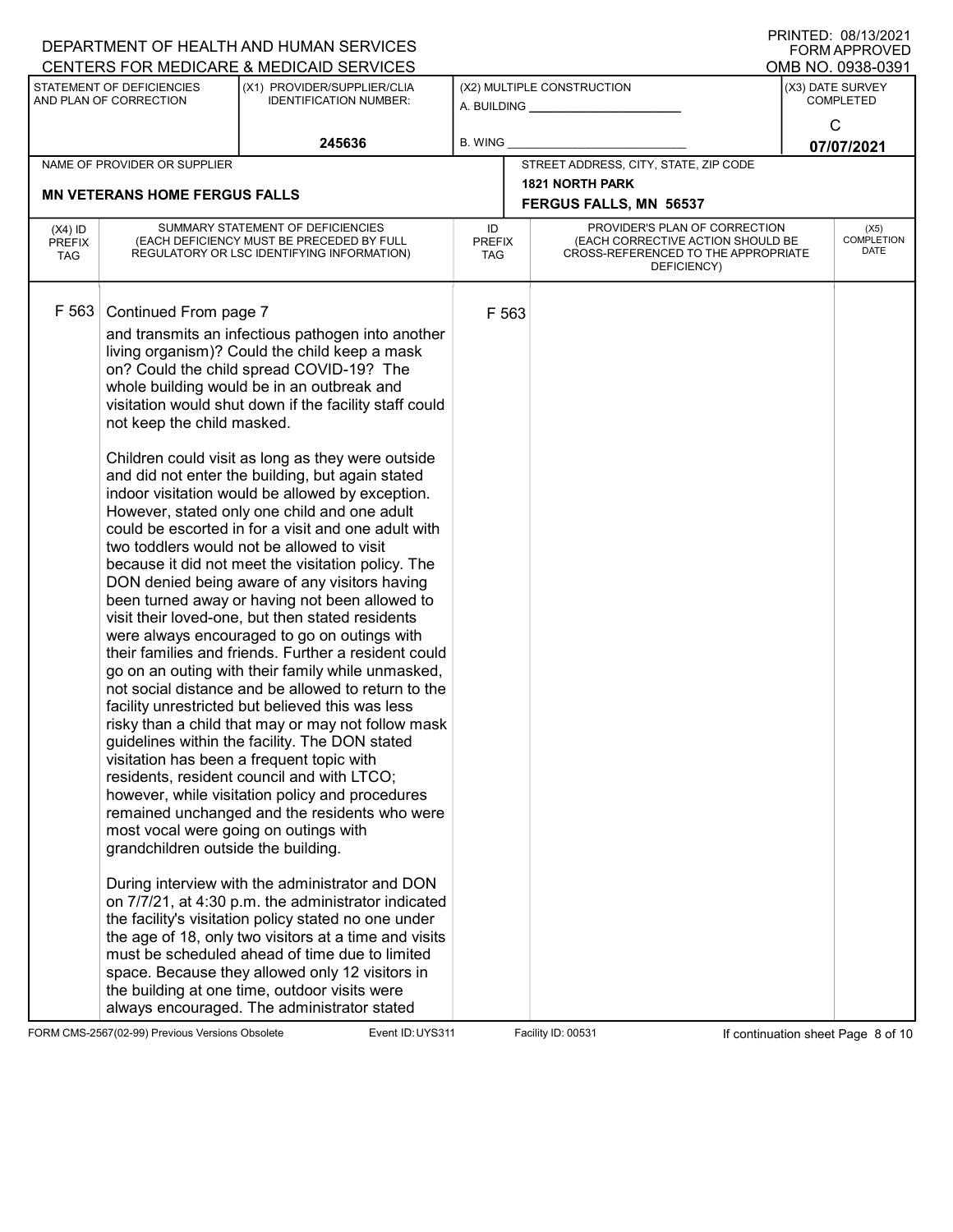|                                          |                                                                                                                                    | DEPARTMENT OF HEALTH AND HUMAN SERVICES<br>CENTERS FOR MEDICARE & MEDICAID SERVICES                                                                                                                                                                                                                                                                                                                                                                                                                                                                                                                                                                                                                                                                                                                                                                                                                                                                                                                                                                                                                                                                                                                                                                                                                                                                                                                                                                                                                                                                                                                                                                                                                                                                                                |                            |                                                                                                                          |                                      | ו ועוויו בש. ישטו ויוויו<br><b>FORM APPROVED</b><br>OMB NO. 0938-0391 |
|------------------------------------------|------------------------------------------------------------------------------------------------------------------------------------|------------------------------------------------------------------------------------------------------------------------------------------------------------------------------------------------------------------------------------------------------------------------------------------------------------------------------------------------------------------------------------------------------------------------------------------------------------------------------------------------------------------------------------------------------------------------------------------------------------------------------------------------------------------------------------------------------------------------------------------------------------------------------------------------------------------------------------------------------------------------------------------------------------------------------------------------------------------------------------------------------------------------------------------------------------------------------------------------------------------------------------------------------------------------------------------------------------------------------------------------------------------------------------------------------------------------------------------------------------------------------------------------------------------------------------------------------------------------------------------------------------------------------------------------------------------------------------------------------------------------------------------------------------------------------------------------------------------------------------------------------------------------------------|----------------------------|--------------------------------------------------------------------------------------------------------------------------|--------------------------------------|-----------------------------------------------------------------------|
|                                          | STATEMENT OF DEFICIENCIES<br>AND PLAN OF CORRECTION                                                                                | (X1) PROVIDER/SUPPLIER/CLIA<br><b>IDENTIFICATION NUMBER:</b>                                                                                                                                                                                                                                                                                                                                                                                                                                                                                                                                                                                                                                                                                                                                                                                                                                                                                                                                                                                                                                                                                                                                                                                                                                                                                                                                                                                                                                                                                                                                                                                                                                                                                                                       |                            | (X2) MULTIPLE CONSTRUCTION<br>A. BUILDING                                                                                | (X3) DATE SURVEY<br><b>COMPLETED</b> |                                                                       |
|                                          |                                                                                                                                    | 245636                                                                                                                                                                                                                                                                                                                                                                                                                                                                                                                                                                                                                                                                                                                                                                                                                                                                                                                                                                                                                                                                                                                                                                                                                                                                                                                                                                                                                                                                                                                                                                                                                                                                                                                                                                             | <b>B. WING</b>             |                                                                                                                          |                                      | $\mathsf{C}$<br>07/07/2021                                            |
|                                          | NAME OF PROVIDER OR SUPPLIER                                                                                                       |                                                                                                                                                                                                                                                                                                                                                                                                                                                                                                                                                                                                                                                                                                                                                                                                                                                                                                                                                                                                                                                                                                                                                                                                                                                                                                                                                                                                                                                                                                                                                                                                                                                                                                                                                                                    |                            | STREET ADDRESS, CITY, STATE, ZIP CODE                                                                                    |                                      |                                                                       |
|                                          | <b>MN VETERANS HOME FERGUS FALLS</b>                                                                                               |                                                                                                                                                                                                                                                                                                                                                                                                                                                                                                                                                                                                                                                                                                                                                                                                                                                                                                                                                                                                                                                                                                                                                                                                                                                                                                                                                                                                                                                                                                                                                                                                                                                                                                                                                                                    |                            | <b>1821 NORTH PARK</b><br><b>FERGUS FALLS, MN 56537</b>                                                                  |                                      |                                                                       |
| $(X4)$ ID<br><b>PREFIX</b><br><b>TAG</b> |                                                                                                                                    | SUMMARY STATEMENT OF DEFICIENCIES<br>(EACH DEFICIENCY MUST BE PRECEDED BY FULL<br>REGULATORY OR LSC IDENTIFYING INFORMATION)                                                                                                                                                                                                                                                                                                                                                                                                                                                                                                                                                                                                                                                                                                                                                                                                                                                                                                                                                                                                                                                                                                                                                                                                                                                                                                                                                                                                                                                                                                                                                                                                                                                       | ID<br><b>PREFIX</b><br>TAG | PROVIDER'S PLAN OF CORRECTION<br>(EACH CORRECTIVE ACTION SHOULD BE<br>CROSS-REFERENCED TO THE APPROPRIATE<br>DEFICIENCY) |                                      | (X5)<br><b>COMPLETION</b><br>DATE                                     |
| F 563                                    | Continued From page 8<br>age 18 were not allowed to visit, and<br>limited due to a high risk of COVID-19<br>indoor visitation for: | their current county positivity rate was low, their<br>resident vaccination rate was greater than 70%,<br>and they were not in an outbreak status.<br>Additionally, QSO 20-39 revised 4/27/21, directed<br>nursing homes to not restrict visitation if the<br>criteria above were met nor does it state children<br>were not allowed. The administrator did state they<br>had addressed these concerns with agency<br>management; however, they were cautious to<br>open visitation further and policy/procedure had<br>remained unchanged. At that time, the DON<br>stated "we can always be more strict not lesser".<br>The facility policy Minnesota Department of<br>Veteran Affairs Operation Procedure: FF-COVID<br>-19 Indoor Visitation dated 3/26/21, indicated<br>visits would be allowed for residents so long as<br>rules and guidelines were followed to reduce the<br>potential for the spread of COVID - 19. The<br>procedure went on to state visits must be<br>scheduled in advance with no "walk-ins" allowed;<br>each visit would be scheduled for 20 minutes to<br>allow for cleaning time before and after each visit;<br>visits would be monitored by a facility staff<br>member or volunteer; a maximum of two adult<br>visitors per visit would be allowed; persons under<br>visits/appointments could be canceled at any time<br>by the facility and were at the facility's discretion.<br>The Center's for Medicare and Medicaid Quality,<br>Safety and Oversight (QSO) memo 20-39 revised<br>4/27/21, indicated nursing homes should allow<br>indoor visitation at all times and for all residents<br>(regardless of vaccination status), except for a<br>few circumstances when visitation should be<br>transmission. These scenarios include limiting | F 563                      |                                                                                                                          |                                      |                                                                       |

FORM CMS-2567(02-99) Previous Versions Obsolete Event ID: UYS311 Facility ID: 00531 If continuation sheet Page 9 of 10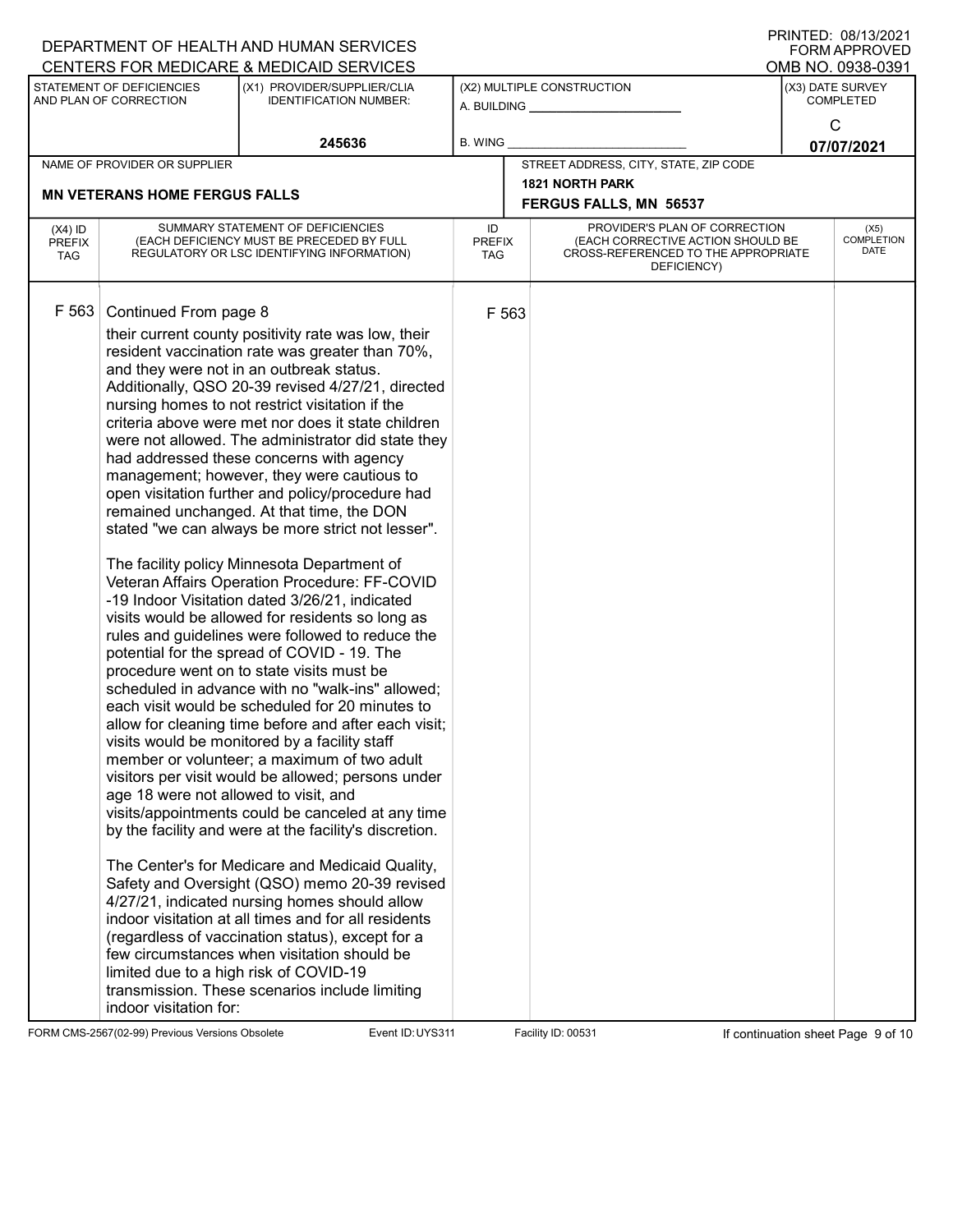|                                          |                                                                                                                                                                          | DEPARTMENT OF HEALTH AND HUMAN SERVICES                                                                                                                                                                                                                                                                                                                                                                                                                                                                                                                                  |                                   |       |                                                                                                                          | FORM APPROVED                     |
|------------------------------------------|--------------------------------------------------------------------------------------------------------------------------------------------------------------------------|--------------------------------------------------------------------------------------------------------------------------------------------------------------------------------------------------------------------------------------------------------------------------------------------------------------------------------------------------------------------------------------------------------------------------------------------------------------------------------------------------------------------------------------------------------------------------|-----------------------------------|-------|--------------------------------------------------------------------------------------------------------------------------|-----------------------------------|
|                                          |                                                                                                                                                                          | CENTERS FOR MEDICARE & MEDICAID SERVICES                                                                                                                                                                                                                                                                                                                                                                                                                                                                                                                                 |                                   |       |                                                                                                                          | OMB NO. 0938-0391                 |
|                                          | STATEMENT OF DEFICIENCIES<br>AND PLAN OF CORRECTION                                                                                                                      | (X1) PROVIDER/SUPPLIER/CLIA<br><b>IDENTIFICATION NUMBER:</b>                                                                                                                                                                                                                                                                                                                                                                                                                                                                                                             |                                   |       | (X2) MULTIPLE CONSTRUCTION<br>A. BUILDING <u>_________________</u>                                                       | (X3) DATE SURVEY<br>COMPLETED     |
|                                          |                                                                                                                                                                          | 245636                                                                                                                                                                                                                                                                                                                                                                                                                                                                                                                                                                   | <b>B. WING</b>                    |       |                                                                                                                          | $\mathsf{C}$<br>07/07/2021        |
|                                          | NAME OF PROVIDER OR SUPPLIER                                                                                                                                             |                                                                                                                                                                                                                                                                                                                                                                                                                                                                                                                                                                          |                                   |       | STREET ADDRESS, CITY, STATE, ZIP CODE                                                                                    |                                   |
|                                          | <b>MN VETERANS HOME FERGUS FALLS</b>                                                                                                                                     |                                                                                                                                                                                                                                                                                                                                                                                                                                                                                                                                                                          |                                   |       | 1821 NORTH PARK                                                                                                          |                                   |
|                                          |                                                                                                                                                                          |                                                                                                                                                                                                                                                                                                                                                                                                                                                                                                                                                                          |                                   |       | FERGUS FALLS, MN 56537                                                                                                   |                                   |
| $(X4)$ ID<br><b>PREFIX</b><br><b>TAG</b> |                                                                                                                                                                          | SUMMARY STATEMENT OF DEFICIENCIES<br>(EACH DEFICIENCY MUST BE PRECEDED BY FULL<br>REGULATORY OR LSC IDENTIFYING INFORMATION)                                                                                                                                                                                                                                                                                                                                                                                                                                             | ID<br><b>PREFIX</b><br><b>TAG</b> |       | PROVIDER'S PLAN OF CORRECTION<br>(EACH CORRECTIVE ACTION SHOULD BE<br>CROSS-REFERENCED TO THE APPROPRIATE<br>DEFICIENCY) | (X5)<br><b>COMPLETION</b><br>DATE |
| F 563                                    | Continued From page 9<br>are fully vaccinated;<br>have met the criteria to discontinue<br>Transmission-Based Precautions; or<br>release from quarantine.<br>regulations. | -Unvaccinated residents, if the nursing home's<br>COVID-19 county positivity rate is greater than<br>10% and less than 70% of residents in the facility<br>-Residents with confirmed COVID-19 infection,<br>whether vaccinated or unvaccinated until they<br>-Residents in quarantine, whether vaccinated or<br>unvaccinated, until they have met criteria for<br>The memo further indicated facilities shall not<br>restrict visitation without a reasonable clinical or<br>safety cause and must facilitate in-person<br>visitation consistent with the applicable CMS |                                   | F 563 |                                                                                                                          |                                   |

FORM CMS-2567(02-99) Previous Versions Obsolete Event ID: UYS311 Facility ID: 00531 If continuation sheet Page 10 of 10

DEPARTMENT OF HEALTH AND HUMAN SERVICES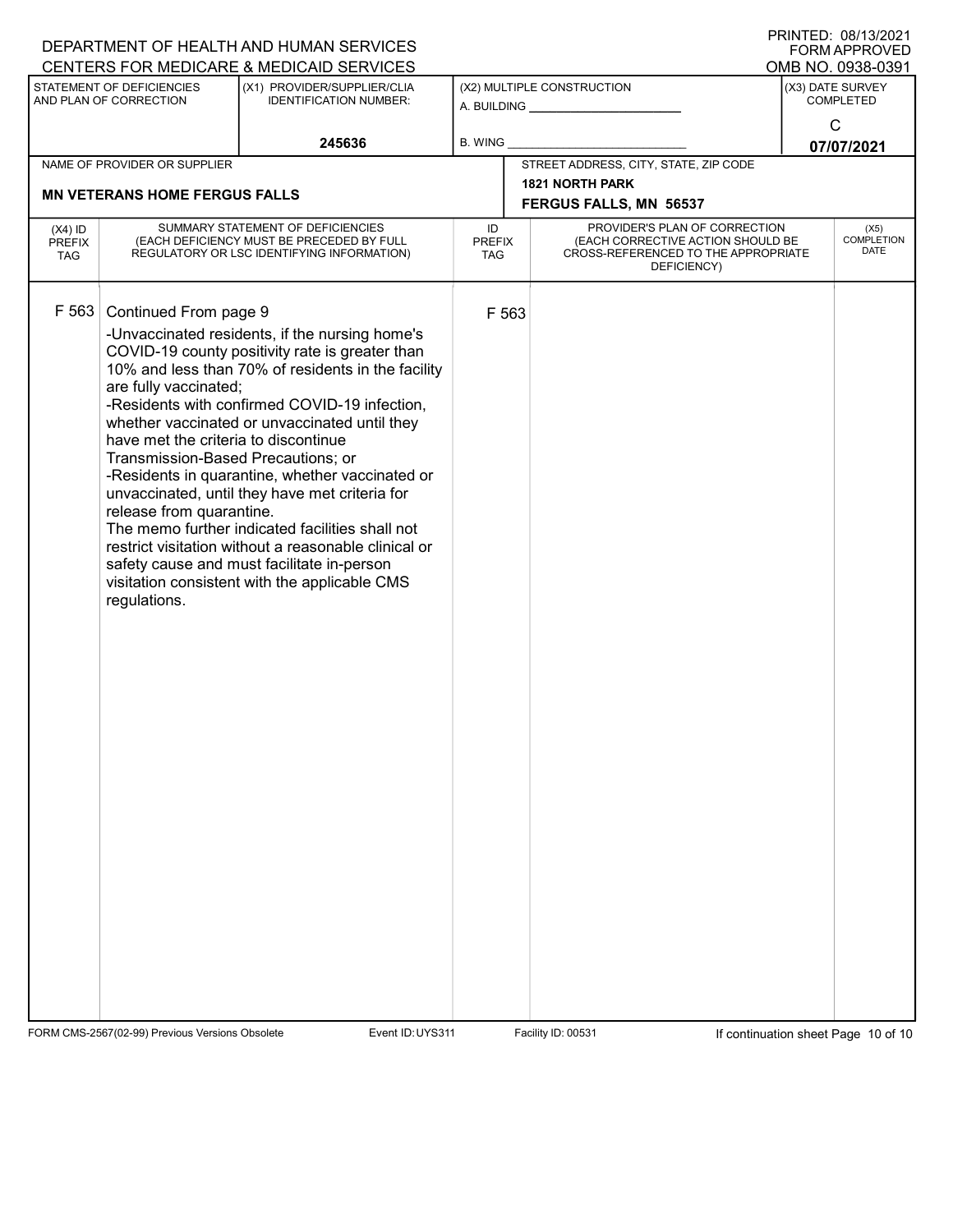

*P r o t e c t i n g , M a i n t a i n i n g a n d I m p r o v i n g t h e H e a l t h o f A l l M i n n e s o t a n s* 

Electronically delivered July 15, 2021

Administrator Mn Veterans Home Fergus Falls 1821 North Park Fergus Falls, MN 56537

### Re: State Nursing Home Licensing Orders Event ID: UYS311

Dear Administrator:

The above facility was surveyed on July 7, 2021 through July 7, 2021 for the purpose of assessing compliance with Minnesota Department of Health Nursing Home Rules and Statutes. At the time of the survey, the survey team from the Minnesota Department of Health - Health Regulation Division noted one or more violations of these rules or statutes that are issued in accordance with Minn. Stat. § 144.653 and/or Minn. Stat. § 144A.10. If, upon reinspection, it is found that the deficiency or deficiencies cited herein are not corrected, a civil fine for each deficiency not corrected shall be assessed in accordance with a schedule of fines promulgated by rule and/or statute of the Minnesota Department of Health.

To assist in complying with the correction order(s), a "suggested method of correction" has been added. This provision is being suggested as one method that you can follow to correct the cited deficiency. Please remember that this provision is only a suggestion and you are not required to follow it. Failure to follow the suggested method will not result in the issuance of a penalty assessment. You are reminded, however, that regardless of the method used, correction of the order within the established time frame is required. The "suggested method of correction" is for your information and assistance only.

You have agreed to participate in the electronic receipt of State licensure orders consistent with the Minnesota Department of Health Informational Bulletin 14-01, available at https://www.health.state.mn.us/facilities/regulation/infobulletins/ib04\_8.html. The State licensing orders are delineated on the Minnesota Department of Health State Form and are being delivered to you electronically. The Minnesota Department of Health is documenting the State Licensing Correction Orders using federal software. Tag numbers have been assigned to Minnesota state statutes/rules for Nursing Homes.

The assigned tag number appears in the far left column entitled "ID Prefix Tag." The state statute/rule number and the corresponding text of the state statute/rule out of compliance is listed in the "Summary Statement of Deficiencies" column and replaces the "To Comply" portion of the correction order. This column also includes the findings that are in violation of the state statute or rule after the statement, "This MN Requirement is not met as evidenced by." Following the surveyors findings are the Suggested Method of Correction and the Time Period For Correction.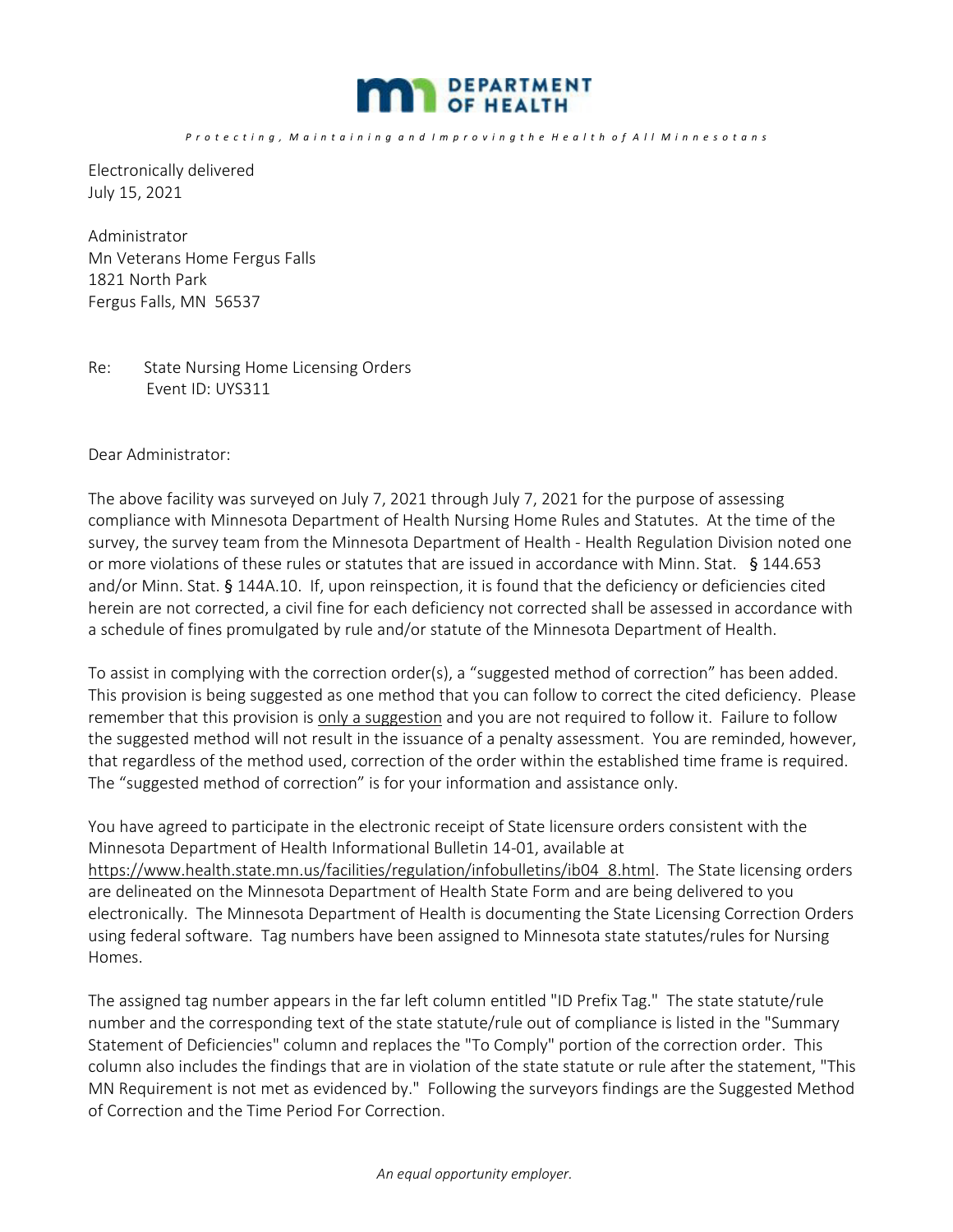# PLEASE DISREGARD THE HEADING OF THE FOURTH COLUMN WHICH STATES, "PROVIDER'S PLAN OF CORRECTION." THIS APPLIES TO FEDERAL DEFICIENCIES ONLY. THIS WILL APPEAR ON EACH PAGE. Mn Veterans Home Fergus Falls July 15, 2021 Page 2

THERE IS NO REQUIREMENT TO SUBMIT A PLAN OF CORRECTION FOR VIOLATIONS OF MINNESOTA STATE STATUTES/RULES.

Although no plan of correction is necessary for State Statutes/Rules, please enter the word "corrected" in the box available for text. You must then indicate in the electronic State licensure process, under the heading completion date, the date your orders will be corrected prior to electronically submitting to the Minnesota Department of Health. We urge you to review these orders carefully, item by item, and if you find that any of the orders are not in accordance with your understanding at the time of the exit conference following the survey, you should immediately contact:

> Jen Bahr, RN, Unit Supervisor Bemidji District Office Licensing and Certification Program Health Regulation Division Minnesota Department of Health 705 5th Street NW, Suite A Bemidji, MN 56601-2933 Email: Jennifer.bahr@state.mn.us Office: (218) 308-2104 Mobile: (218) 368-3683

You may request a hearing on any assessments that may result from non-compliance with these orders provided that a written request is made to the Department within 15 days of receipt of a notice of assessment for non-compliance.

Please note it is your responsibility to share the information contained in this letter and the results of this visit with the President of your facility's Governing Body.

Please feel free to call me with any questions.

Sincerely,

Joanne Simon, Enforcement Specialist Minnesota Department of Health Licensing and Certification Program Program Assurance Unit Health Regulation Division Telephone: 651-201-4161 Fax: 651-215-9697 Email: joanne.simon@state.mn.us

cc: Licensing and Certification File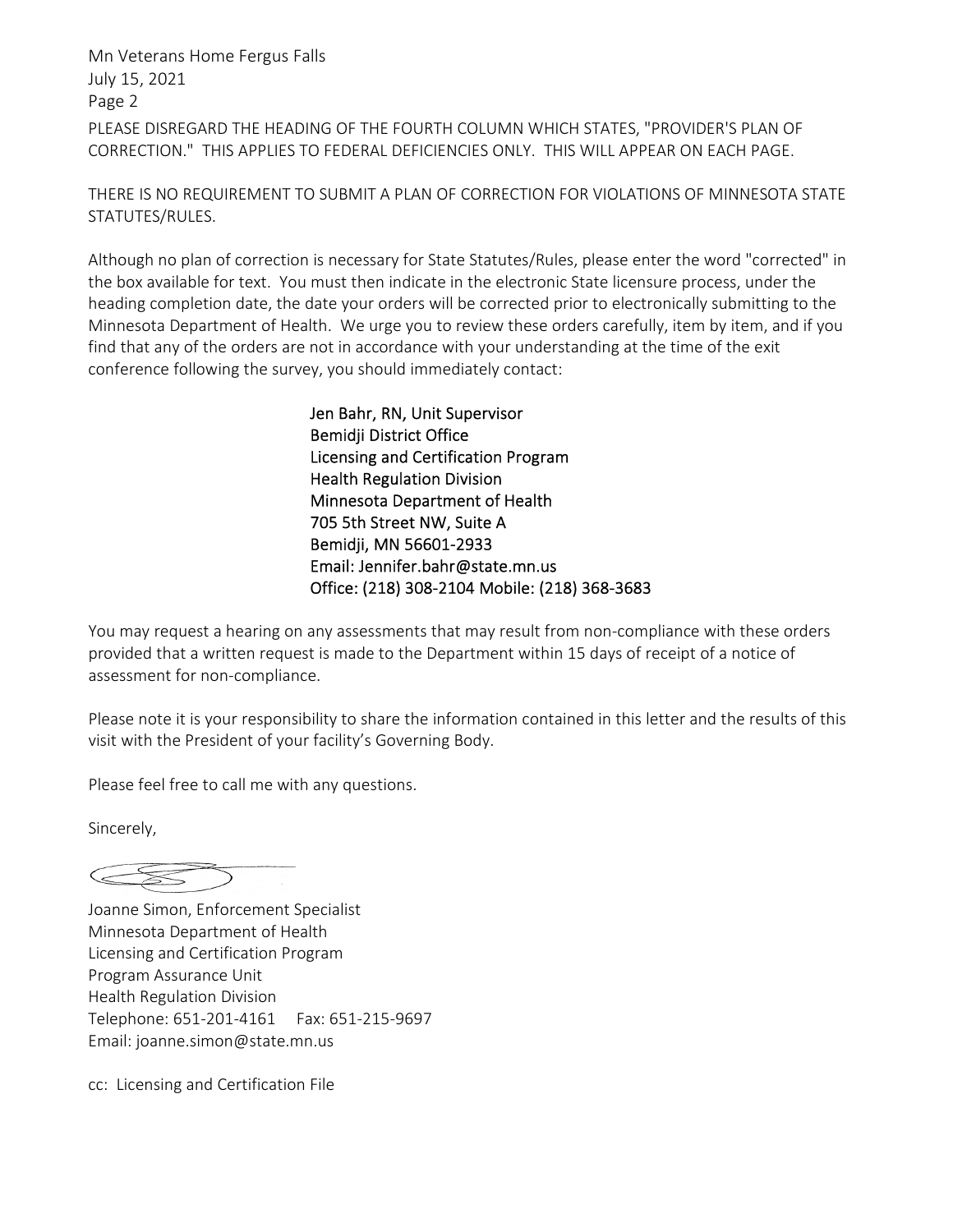|                                          | Minnesota Department of Health                                                |                                                                                                                                                                                                                                                                                                                                                                                                                                                                                                                                                                                                                                                                                                                               |                                                         |                                                                                                                          |                  |                                 |
|------------------------------------------|-------------------------------------------------------------------------------|-------------------------------------------------------------------------------------------------------------------------------------------------------------------------------------------------------------------------------------------------------------------------------------------------------------------------------------------------------------------------------------------------------------------------------------------------------------------------------------------------------------------------------------------------------------------------------------------------------------------------------------------------------------------------------------------------------------------------------|---------------------------------------------------------|--------------------------------------------------------------------------------------------------------------------------|------------------|---------------------------------|
|                                          | STATEMENT OF DEFICIENCIES<br>AND PLAN OF CORRECTION                           | (X1) PROVIDER/SUPPLIER/CLIA<br><b>IDENTIFICATION NUMBER:</b>                                                                                                                                                                                                                                                                                                                                                                                                                                                                                                                                                                                                                                                                  |                                                         | (X2) MULTIPLE CONSTRUCTION                                                                                               | (X3) DATE SURVEY | <b>COMPLETED</b>                |
|                                          |                                                                               | 00531                                                                                                                                                                                                                                                                                                                                                                                                                                                                                                                                                                                                                                                                                                                         | <b>B. WING</b>                                          |                                                                                                                          | C                | 07/07/2021                      |
|                                          | NAME OF PROVIDER OR SUPPLIER                                                  |                                                                                                                                                                                                                                                                                                                                                                                                                                                                                                                                                                                                                                                                                                                               |                                                         | STREET ADDRESS, CITY, STATE, ZIP CODE                                                                                    |                  |                                 |
|                                          | <b>MN VETERANS HOME FERGUS FALLS</b>                                          |                                                                                                                                                                                                                                                                                                                                                                                                                                                                                                                                                                                                                                                                                                                               | <b>1821 NORTH PARK</b><br><b>FERGUS FALLS, MN 56537</b> |                                                                                                                          |                  |                                 |
| $(X4)$ ID<br><b>PREFIX</b><br><b>TAG</b> |                                                                               | SUMMARY STATEMENT OF DEFICIENCIES<br>(EACH DEFICIENCY MUST BE PRECEDED BY FULL<br>REGULATORY OR LSC IDENTIFYING INFORMATION)                                                                                                                                                                                                                                                                                                                                                                                                                                                                                                                                                                                                  | ID<br><b>PREFIX</b><br>TAG                              | PROVIDER'S PLAN OF CORRECTION<br>(EACH CORRECTIVE ACTION SHOULD BE<br>CROSS-REFERENCED TO THE APPROPRIATE<br>DEFICIENCY) |                  | (X5)<br><b>COMPLETE</b><br>DATE |
| 2 0 0 0                                  | <b>Initial Comments</b>                                                       |                                                                                                                                                                                                                                                                                                                                                                                                                                                                                                                                                                                                                                                                                                                               | 2 0 0 0                                                 |                                                                                                                          |                  |                                 |
|                                          |                                                                               | *****ATTENTION******                                                                                                                                                                                                                                                                                                                                                                                                                                                                                                                                                                                                                                                                                                          |                                                         |                                                                                                                          |                  |                                 |
|                                          |                                                                               | NH LICENSING CORRECTION ORDER                                                                                                                                                                                                                                                                                                                                                                                                                                                                                                                                                                                                                                                                                                 |                                                         |                                                                                                                          |                  |                                 |
|                                          | the Minnesota Department of Health.<br>corrected requires compliance with all | In accordance with Minnesota Statute, section<br>144A.10, this correction order has been issued<br>pursuant to a survey. If, upon reinspection, it is<br>found that the deficiency or deficiencies cited<br>herein are not corrected, a fine for each violation<br>not corrected shall be assessed in accordance<br>with a schedule of fines promulgated by rule of<br>Determination of whether a violation has been<br>requirements of the rule provided at the tag<br>number and MN Rule number indicated below.<br>When a rule contains several items, failure to<br>comply with any of the items will be considered<br>lack of compliance. Lack of compliance upon<br>re-inspection with any item of multi-part rule will |                                                         |                                                                                                                          |                  |                                 |
|                                          | corrected.                                                                    | result in the assessment of a fine even if the item<br>that was violated during the initial inspection was                                                                                                                                                                                                                                                                                                                                                                                                                                                                                                                                                                                                                    |                                                         |                                                                                                                          |                  |                                 |
|                                          |                                                                               | You may request a hearing on any assessments<br>that may result from non-compliance with these<br>orders provided that a written request is made to<br>the Department within 15 days of receipt of a<br>notice of assessment for non-compliance.                                                                                                                                                                                                                                                                                                                                                                                                                                                                              |                                                         |                                                                                                                          |                  |                                 |
|                                          | <b>INITIAL COMMENTS:</b>                                                      | On 7/7/21, a complaint survey was conducted at<br>your facility by surveyors from the Minnesota<br>Department of Health (MDH). Your facility was<br>found not in compliance with the MN State<br>Licensure. Please indicate in your electronic plan<br>of correction you have reviewed these orders and<br>identify the date when they will be completed.                                                                                                                                                                                                                                                                                                                                                                     |                                                         |                                                                                                                          |                  |                                 |
|                                          | Minnesota Department of Health                                                | LABORATORY DIRECTOR'S OR PROVIDER/SUPPLIER REPRESENTATIVE'S SIGNATURE                                                                                                                                                                                                                                                                                                                                                                                                                                                                                                                                                                                                                                                         |                                                         | TITLE                                                                                                                    |                  | (X6) DATE                       |
| <b>Electronically Signed</b>             |                                                                               |                                                                                                                                                                                                                                                                                                                                                                                                                                                                                                                                                                                                                                                                                                                               |                                                         |                                                                                                                          |                  | 07/23/21                        |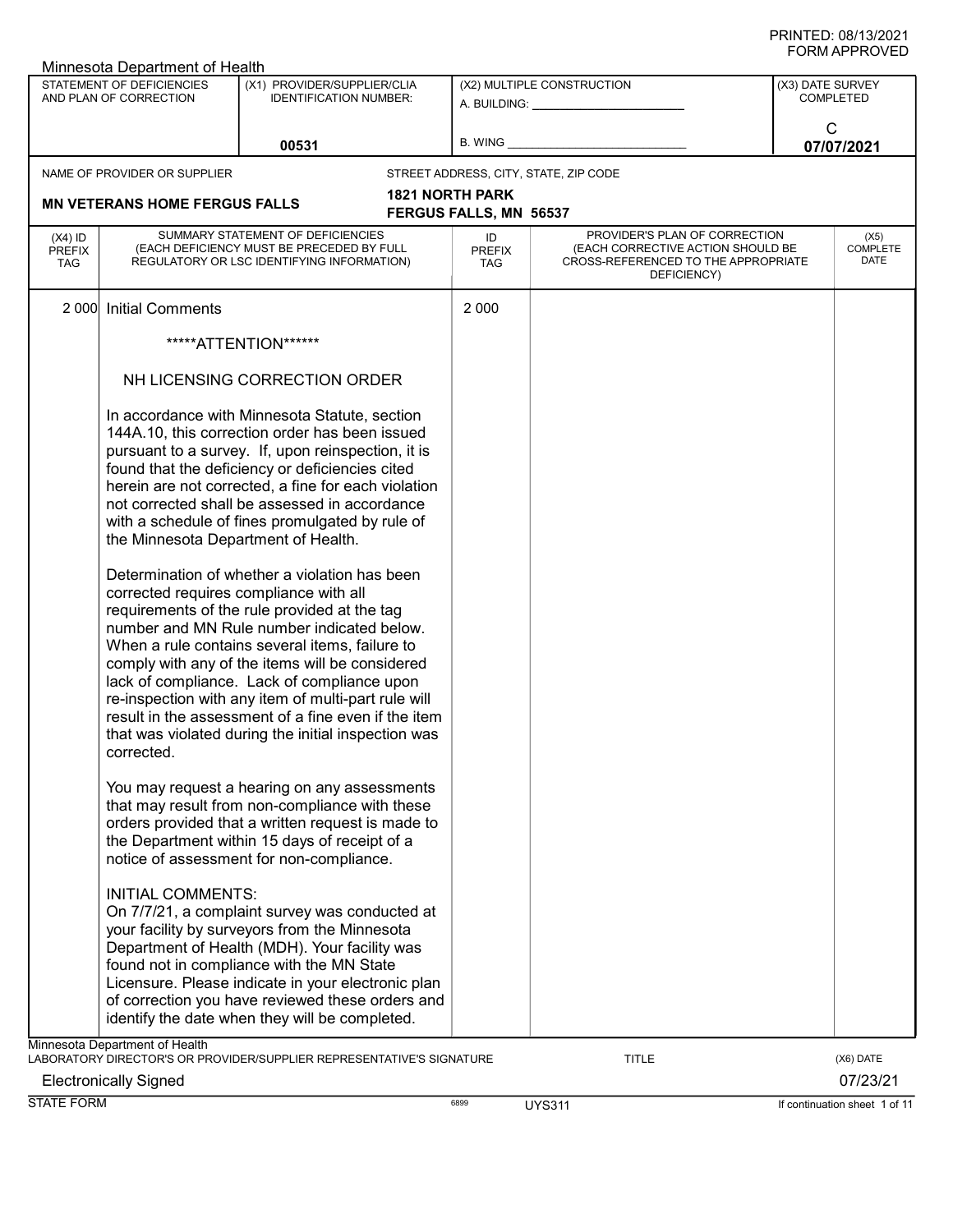|                                          | Minnesota Department of Health                                    |                                                                                                                                                                                                                                                                                                                                                                                                                                                                                                                                                                                                                                                                                                                                                                                                                                                                               |                                   |                                                                                                                          |                  | ש∟יטוור וחיוויט                 |
|------------------------------------------|-------------------------------------------------------------------|-------------------------------------------------------------------------------------------------------------------------------------------------------------------------------------------------------------------------------------------------------------------------------------------------------------------------------------------------------------------------------------------------------------------------------------------------------------------------------------------------------------------------------------------------------------------------------------------------------------------------------------------------------------------------------------------------------------------------------------------------------------------------------------------------------------------------------------------------------------------------------|-----------------------------------|--------------------------------------------------------------------------------------------------------------------------|------------------|---------------------------------|
|                                          | STATEMENT OF DEFICIENCIES<br>AND PLAN OF CORRECTION               | (X1) PROVIDER/SUPPLIER/CLIA<br><b>IDENTIFICATION NUMBER:</b>                                                                                                                                                                                                                                                                                                                                                                                                                                                                                                                                                                                                                                                                                                                                                                                                                  |                                   | (X2) MULTIPLE CONSTRUCTION<br>A. BUILDING: A. BUILDING:                                                                  | (X3) DATE SURVEY | <b>COMPLETED</b>                |
|                                          |                                                                   | 00531                                                                                                                                                                                                                                                                                                                                                                                                                                                                                                                                                                                                                                                                                                                                                                                                                                                                         | B. WING                           |                                                                                                                          | C                | 07/07/2021                      |
|                                          | NAME OF PROVIDER OR SUPPLIER                                      |                                                                                                                                                                                                                                                                                                                                                                                                                                                                                                                                                                                                                                                                                                                                                                                                                                                                               |                                   | STREET ADDRESS, CITY, STATE, ZIP CODE                                                                                    |                  |                                 |
|                                          | <b>MN VETERANS HOME FERGUS FALLS</b>                              |                                                                                                                                                                                                                                                                                                                                                                                                                                                                                                                                                                                                                                                                                                                                                                                                                                                                               | <b>1821 NORTH PARK</b>            |                                                                                                                          |                  |                                 |
|                                          |                                                                   |                                                                                                                                                                                                                                                                                                                                                                                                                                                                                                                                                                                                                                                                                                                                                                                                                                                                               | <b>FERGUS FALLS, MN 56537</b>     |                                                                                                                          |                  |                                 |
| $(X4)$ ID<br><b>PREFIX</b><br><b>TAG</b> |                                                                   | SUMMARY STATEMENT OF DEFICIENCIES<br>(EACH DEFICIENCY MUST BE PRECEDED BY FULL<br>REGULATORY OR LSC IDENTIFYING INFORMATION)                                                                                                                                                                                                                                                                                                                                                                                                                                                                                                                                                                                                                                                                                                                                                  | ID<br><b>PREFIX</b><br><b>TAG</b> | PROVIDER'S PLAN OF CORRECTION<br>(EACH CORRECTIVE ACTION SHOULD BE<br>CROSS-REFERENCED TO THE APPROPRIATE<br>DEFICIENCY) |                  | (X5)<br><b>COMPLETE</b><br>DATE |
| 2 0 0 0                                  | Continued From page 1                                             |                                                                                                                                                                                                                                                                                                                                                                                                                                                                                                                                                                                                                                                                                                                                                                                                                                                                               | 2 0 0 0                           |                                                                                                                          |                  |                                 |
|                                          | subp. 1                                                           | The following complaint was found to be<br>SUBSTANTIATED: H5636014C (MN74439) with<br>a licensing order issued at MN Rule 4658.0200                                                                                                                                                                                                                                                                                                                                                                                                                                                                                                                                                                                                                                                                                                                                           |                                   |                                                                                                                          |                  |                                 |
|                                          | Time Period for Correction.<br>the Minnesota Department of Health | Minnesota Department of Health is documenting<br>the State Licensing Correction Orders using<br>Federal software. Tag numbers have been<br>assigned to Minnesota state statutes/rules for<br>Nursing Homes. The assigned tag number<br>appears in the far-left column entitled "ID Prefix<br>Tag." The state statute/rule out of compliance is<br>listed in the "Summary Statement of Deficiencies"<br>column and replaces the "To Comply" portion of<br>the correction order. This column also includes<br>the findings which are in violation of the state<br>statute after the statement, "This Rule is not met<br>as evidence by." Following the surveyor's findings<br>are the Suggested Method of Correction and<br>You have agreed to participate in the electronic<br>receipt of State licensure orders consistent with<br>Informational Bulletin 14-01, available at |                                   |                                                                                                                          |                  |                                 |
|                                          |                                                                   | https://www.health.state.mn.us/facilities/regulatio<br>n/infobulletins/ib14 1.html The State licensing<br>orders are delineated on the attached Minnesota<br>Department of Health orders being submitted to<br>you electronically. Although no plan of correction<br>is necessary for State Statutes/Rules, please<br>enter the word "CORRECTED" in the box<br>available for text. You must then indicate in the<br>electronic State licensure process, under the<br>heading completion date, the date your orders will                                                                                                                                                                                                                                                                                                                                                       |                                   |                                                                                                                          |                  |                                 |
|                                          |                                                                   | be corrected prior to electronically submitting to<br>the Minnesota Department of Health. The facility<br>is enrolled in ePOC and therefore a signature is<br>not required at the bottom of the first page of                                                                                                                                                                                                                                                                                                                                                                                                                                                                                                                                                                                                                                                                 |                                   |                                                                                                                          |                  |                                 |
|                                          | Minnesota Department of Health                                    |                                                                                                                                                                                                                                                                                                                                                                                                                                                                                                                                                                                                                                                                                                                                                                                                                                                                               |                                   |                                                                                                                          |                  |                                 |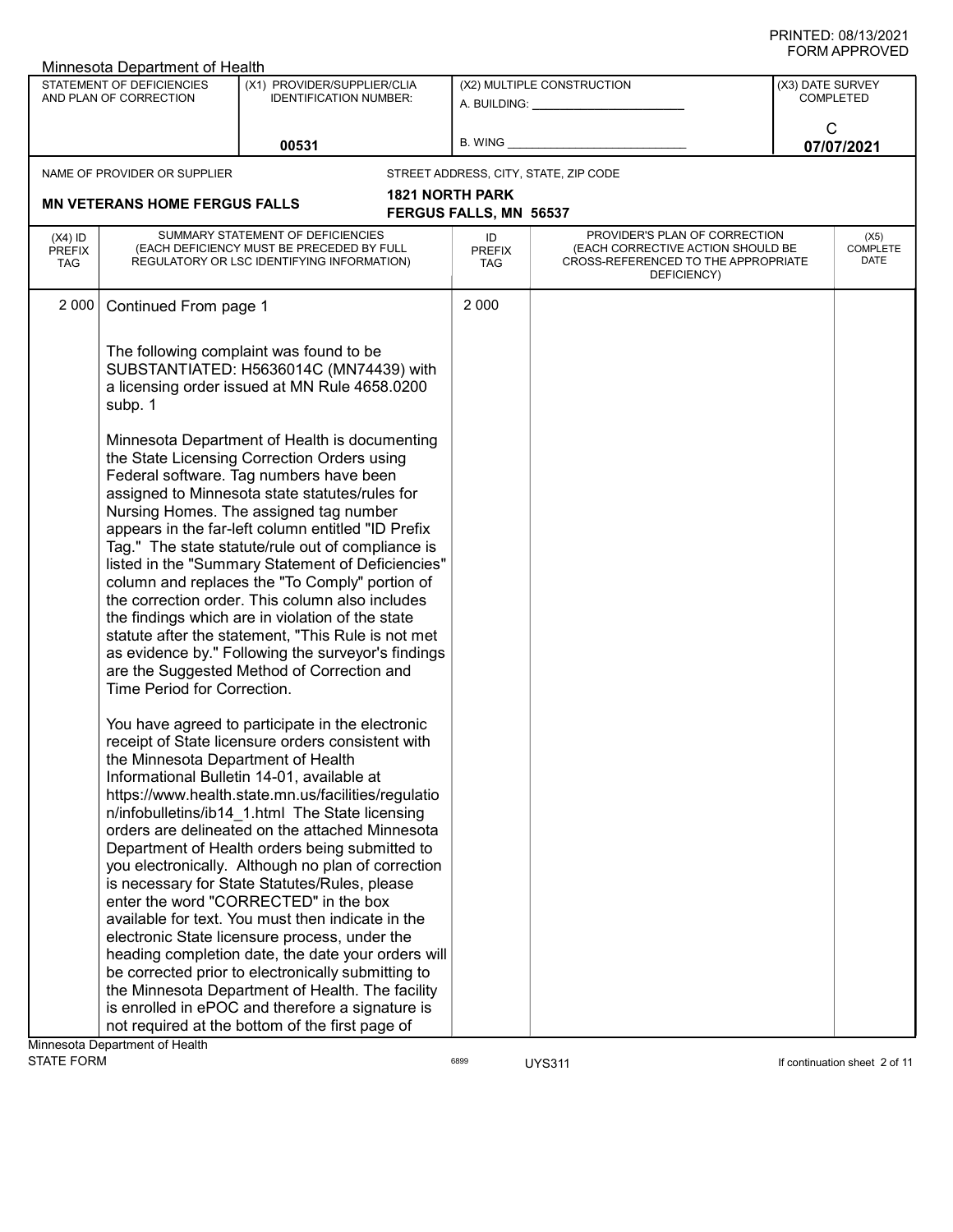|                                          | ש∟יטוור ותשוט<br>Minnesota Department of Health                                                                                                                                                                                                                                                                                                                                                                                                                                                                                                                                        |                                                                                                                                                                                                                                                                                                                                                                                                                                                                  |                                                         |                                                                                                                                                                                                                                                              |                                      |                                 |  |
|------------------------------------------|----------------------------------------------------------------------------------------------------------------------------------------------------------------------------------------------------------------------------------------------------------------------------------------------------------------------------------------------------------------------------------------------------------------------------------------------------------------------------------------------------------------------------------------------------------------------------------------|------------------------------------------------------------------------------------------------------------------------------------------------------------------------------------------------------------------------------------------------------------------------------------------------------------------------------------------------------------------------------------------------------------------------------------------------------------------|---------------------------------------------------------|--------------------------------------------------------------------------------------------------------------------------------------------------------------------------------------------------------------------------------------------------------------|--------------------------------------|---------------------------------|--|
|                                          | STATEMENT OF DEFICIENCIES<br>AND PLAN OF CORRECTION                                                                                                                                                                                                                                                                                                                                                                                                                                                                                                                                    | (X1) PROVIDER/SUPPLIER/CLIA<br><b>IDENTIFICATION NUMBER:</b>                                                                                                                                                                                                                                                                                                                                                                                                     |                                                         | (X2) MULTIPLE CONSTRUCTION<br>A. BUILDING: A AND AND A STREAM OF A STREAM OF A STREAM OF A STREAM OF A STREAM OF A STREAM OF A STREAM OF A STREAM OF A STREAM OF A STREAM OF A STREAM OF A STREAM OF A STREAM OF A STREAM OF A STREAM OF A STREAM OF A STREA | (X3) DATE SURVEY<br><b>COMPLETED</b> |                                 |  |
|                                          |                                                                                                                                                                                                                                                                                                                                                                                                                                                                                                                                                                                        | 00531                                                                                                                                                                                                                                                                                                                                                                                                                                                            |                                                         | B. WING <b>Example 2008</b>                                                                                                                                                                                                                                  | $\mathsf{C}$                         | 07/07/2021                      |  |
|                                          | NAME OF PROVIDER OR SUPPLIER                                                                                                                                                                                                                                                                                                                                                                                                                                                                                                                                                           |                                                                                                                                                                                                                                                                                                                                                                                                                                                                  |                                                         | STREET ADDRESS, CITY, STATE, ZIP CODE                                                                                                                                                                                                                        |                                      |                                 |  |
|                                          | <b>MN VETERANS HOME FERGUS FALLS</b>                                                                                                                                                                                                                                                                                                                                                                                                                                                                                                                                                   |                                                                                                                                                                                                                                                                                                                                                                                                                                                                  | <b>1821 NORTH PARK</b><br><b>FERGUS FALLS, MN 56537</b> |                                                                                                                                                                                                                                                              |                                      |                                 |  |
| $(X4)$ ID<br><b>PREFIX</b><br><b>TAG</b> |                                                                                                                                                                                                                                                                                                                                                                                                                                                                                                                                                                                        | SUMMARY STATEMENT OF DEFICIENCIES<br>(EACH DEFICIENCY MUST BE PRECEDED BY FULL<br>REGULATORY OR LSC IDENTIFYING INFORMATION)                                                                                                                                                                                                                                                                                                                                     | ID<br><b>PREFIX</b><br><b>TAG</b>                       | PROVIDER'S PLAN OF CORRECTION<br>(EACH CORRECTIVE ACTION SHOULD BE<br>CROSS-REFERENCED TO THE APPROPRIATE<br>DEFICIENCY)                                                                                                                                     |                                      | (X5)<br><b>COMPLETE</b><br>DATE |  |
| 2 0 0 0                                  | Continued From page 2                                                                                                                                                                                                                                                                                                                                                                                                                                                                                                                                                                  |                                                                                                                                                                                                                                                                                                                                                                                                                                                                  | 2 0 0 0                                                 |                                                                                                                                                                                                                                                              |                                      |                                 |  |
|                                          | state form.                                                                                                                                                                                                                                                                                                                                                                                                                                                                                                                                                                            |                                                                                                                                                                                                                                                                                                                                                                                                                                                                  |                                                         |                                                                                                                                                                                                                                                              |                                      |                                 |  |
|                                          | FOURTH COLUMN WHICH STATES,                                                                                                                                                                                                                                                                                                                                                                                                                                                                                                                                                            | PLEASE DISREGARD THE HEADING OF THE<br>"PROVIDER'S PLAN OF CORRECTION." THIS<br>APPLIES TO FEDERAL DEFICIENCIES ONLY.<br>THIS WILL APPEAR ON EACH PAGE.                                                                                                                                                                                                                                                                                                          |                                                         |                                                                                                                                                                                                                                                              |                                      |                                 |  |
|                                          | Residents; Visitors                                                                                                                                                                                                                                                                                                                                                                                                                                                                                                                                                                    | 2 375 MN Rule 4658.0200 Subp. 1 Policies Concerning                                                                                                                                                                                                                                                                                                                                                                                                              | 2 3 7 5                                                 |                                                                                                                                                                                                                                                              |                                      | 8/2/21                          |  |
|                                          | Subpart 1. Visitors. A nursing home must<br>provide access to a resident by relatives and<br>guardians, and to any entity or individual that<br>provides health, social, legal, advocacy, or<br>religious services to the resident, subject to the<br>resident's right to deny or withdraw consent at<br>any time. A nursing home must also provide<br>access to others who are visiting the resident with<br>the resident's consent. A nursing home may<br>restrict visits when the visits pose a health or<br>safety risk to a resident or otherwise violate a<br>resident's rights. |                                                                                                                                                                                                                                                                                                                                                                                                                                                                  |                                                         |                                                                                                                                                                                                                                                              |                                      |                                 |  |
|                                          | by:<br>Findings include:                                                                                                                                                                                                                                                                                                                                                                                                                                                                                                                                                               | This MN Requirement is not met as evidenced<br>Based on interview and document review, the<br>facility failed to provide routine indoor visitation<br>according to the Centers for Disease Control<br>(CDC) guidance when a facility was not in<br>COVID-19 outbreak status for 2 of 3 residents<br>(R1, R3) who were able to voice concerns about<br>indoor visitation. This practice had the potential to<br>affect all 96 residents residing in the facility. |                                                         | <b>CORRECTED</b>                                                                                                                                                                                                                                             |                                      |                                 |  |
|                                          |                                                                                                                                                                                                                                                                                                                                                                                                                                                                                                                                                                                        | The CDC guidance Updated Healthcare Infection                                                                                                                                                                                                                                                                                                                                                                                                                    |                                                         |                                                                                                                                                                                                                                                              |                                      |                                 |  |
|                                          | Minnesota Department of Health                                                                                                                                                                                                                                                                                                                                                                                                                                                                                                                                                         |                                                                                                                                                                                                                                                                                                                                                                                                                                                                  |                                                         |                                                                                                                                                                                                                                                              |                                      |                                 |  |

STATE FORM **EXAMPLE 19** TORM 6899 **UYS311 UYS311** UYS311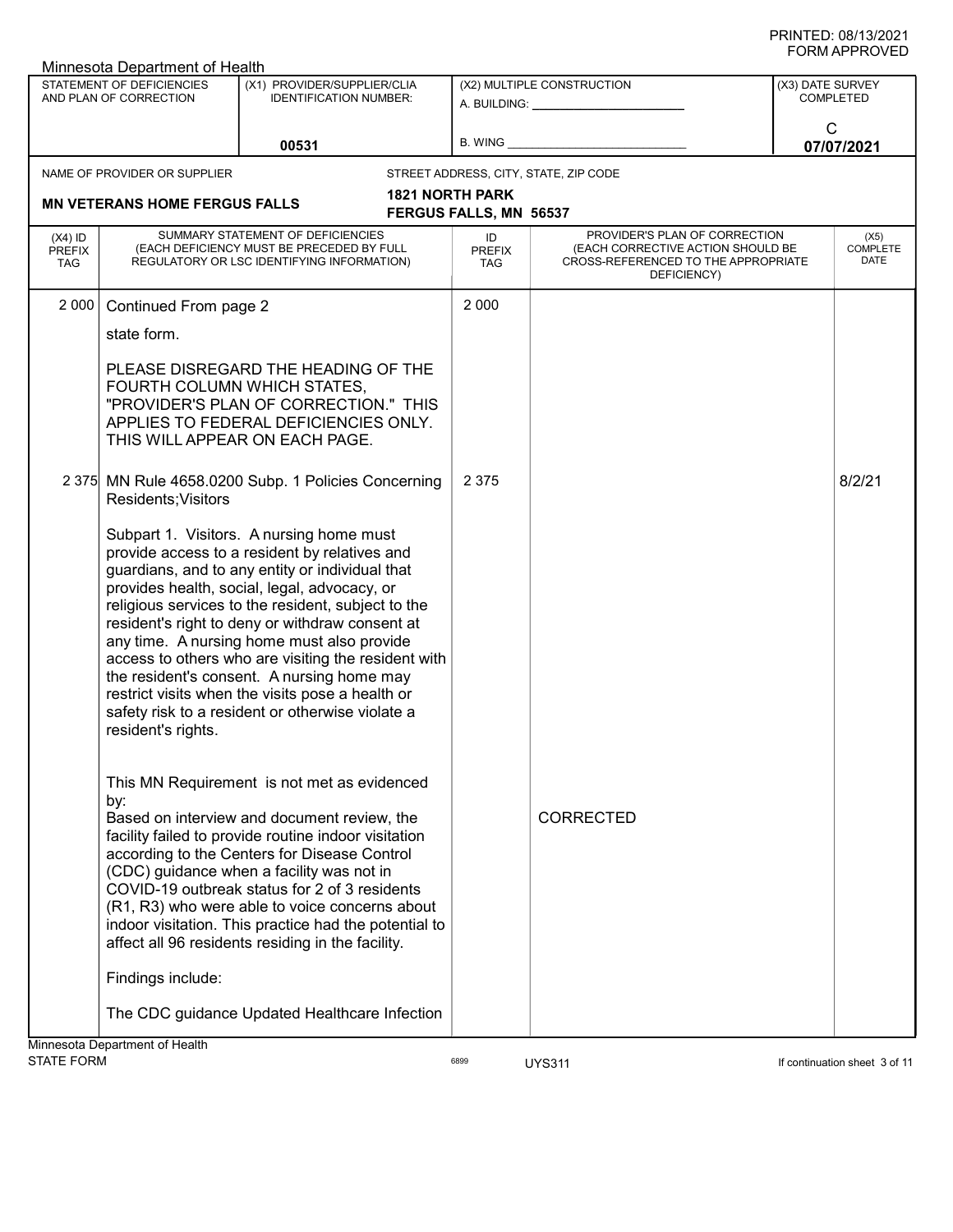| FURIVI APPRUVED<br>Minnesota Department of Health   |                                                                                                                                                                                                                                                                                                                                                                                                                                                                                                                                                                                                                                                                                                                                                                                                                                                                                                                                                                                                                                                                                                                                                                                                                                                                                                                                                                                                                                                                                                                                                                                                                                                                                                                                                                                                                                                             |         |                                                         |                                                                                                                          |                 |                                      |  |
|-----------------------------------------------------|-------------------------------------------------------------------------------------------------------------------------------------------------------------------------------------------------------------------------------------------------------------------------------------------------------------------------------------------------------------------------------------------------------------------------------------------------------------------------------------------------------------------------------------------------------------------------------------------------------------------------------------------------------------------------------------------------------------------------------------------------------------------------------------------------------------------------------------------------------------------------------------------------------------------------------------------------------------------------------------------------------------------------------------------------------------------------------------------------------------------------------------------------------------------------------------------------------------------------------------------------------------------------------------------------------------------------------------------------------------------------------------------------------------------------------------------------------------------------------------------------------------------------------------------------------------------------------------------------------------------------------------------------------------------------------------------------------------------------------------------------------------------------------------------------------------------------------------------------------------|---------|---------------------------------------------------------|--------------------------------------------------------------------------------------------------------------------------|-----------------|--------------------------------------|--|
| STATEMENT OF DEFICIENCIES<br>AND PLAN OF CORRECTION | (X1) PROVIDER/SUPPLIER/CLIA<br><b>IDENTIFICATION NUMBER:</b>                                                                                                                                                                                                                                                                                                                                                                                                                                                                                                                                                                                                                                                                                                                                                                                                                                                                                                                                                                                                                                                                                                                                                                                                                                                                                                                                                                                                                                                                                                                                                                                                                                                                                                                                                                                                |         |                                                         | (X2) MULTIPLE CONSTRUCTION<br>A. BUILDING: _________________                                                             |                 | (X3) DATE SURVEY<br><b>COMPLETED</b> |  |
| 00531                                               |                                                                                                                                                                                                                                                                                                                                                                                                                                                                                                                                                                                                                                                                                                                                                                                                                                                                                                                                                                                                                                                                                                                                                                                                                                                                                                                                                                                                                                                                                                                                                                                                                                                                                                                                                                                                                                                             | B. WING |                                                         |                                                                                                                          | C<br>07/07/2021 |                                      |  |
| NAME OF PROVIDER OR SUPPLIER                        |                                                                                                                                                                                                                                                                                                                                                                                                                                                                                                                                                                                                                                                                                                                                                                                                                                                                                                                                                                                                                                                                                                                                                                                                                                                                                                                                                                                                                                                                                                                                                                                                                                                                                                                                                                                                                                                             |         |                                                         | STREET ADDRESS, CITY, STATE, ZIP CODE                                                                                    |                 |                                      |  |
| <b>MN VETERANS HOME FERGUS FALLS</b>                |                                                                                                                                                                                                                                                                                                                                                                                                                                                                                                                                                                                                                                                                                                                                                                                                                                                                                                                                                                                                                                                                                                                                                                                                                                                                                                                                                                                                                                                                                                                                                                                                                                                                                                                                                                                                                                                             |         | <b>1821 NORTH PARK</b><br><b>FERGUS FALLS, MN 56537</b> |                                                                                                                          |                 |                                      |  |
| $(X4)$ ID<br><b>PREFIX</b><br><b>TAG</b>            | SUMMARY STATEMENT OF DEFICIENCIES<br>(EACH DEFICIENCY MUST BE PRECEDED BY FULL<br>REGULATORY OR LSC IDENTIFYING INFORMATION)                                                                                                                                                                                                                                                                                                                                                                                                                                                                                                                                                                                                                                                                                                                                                                                                                                                                                                                                                                                                                                                                                                                                                                                                                                                                                                                                                                                                                                                                                                                                                                                                                                                                                                                                |         | ID<br><b>PREFIX</b><br>TAG                              | PROVIDER'S PLAN OF CORRECTION<br>(EACH CORRECTIVE ACTION SHOULD BE<br>CROSS-REFERENCED TO THE APPROPRIATE<br>DEFICIENCY) |                 | (X5)<br><b>COMPLETE</b><br>DATE      |  |
| 2 3 7 5<br>Continued From page 3                    |                                                                                                                                                                                                                                                                                                                                                                                                                                                                                                                                                                                                                                                                                                                                                                                                                                                                                                                                                                                                                                                                                                                                                                                                                                                                                                                                                                                                                                                                                                                                                                                                                                                                                                                                                                                                                                                             |         | 2 3 7 5                                                 |                                                                                                                          |                 |                                      |  |
| case reported on 5/20/21.                           | Prevention and Control Recommendations in<br>Response to COVID-19 Vaccination dated<br>4/27/21, identified indoor visitation could be<br>permitted for all residents when the county<br>positivity rate was less than 10%, more than 70%<br>of residents in the facility are fully vaccinated, and<br>the facility was not in outbreak status.<br>The COVID-19 Nursing Home Data for the week<br>of 6/15/21 through 6/28/21, identified Ottertail<br>county's positivity rate for the week was 2.5%.<br>On 7/7/21, at 1:27 p.m. the director of nursing<br>(DON) stated the facility was in non-outbreak<br>status since 6/4/21, with the last COVID-19 staff<br>During interview on 7/7/21, at 2:53 p.m. the long<br>term care ombudsman (LTCO) (a trained<br>advocate for residents of nursing homes to<br>resolve problems) stated she had been trying to<br>work with R1 and countless other residents<br>regarding concerns and complaints due to the<br>facility's visitation policy. Prior to the week of<br>7/1/21, only two visitors per resident and no one<br>under 18 were allowed even though the facility<br>administration had assured her visitation would<br>be determined on a case by case basis. Further,<br>residents were just told "no", no timelines were<br>given and no process was specified. The entire<br>process to obtain a visitation exception was very<br>ambiguous and not resident centered. The<br>visitation exception request originally took five<br>weeks for R1 because they were continually told<br>by facility administration family could visit the<br>resident outside the facility. However, when LTCO<br>began working with R1's family regarding this it<br>was snowing and then it was 100 degrees<br>Fahrenheit (F) outside. The facility made no<br>alternative visitation opportunities for inclimate |         |                                                         |                                                                                                                          |                 |                                      |  |
| Minnesota Department of Health                      |                                                                                                                                                                                                                                                                                                                                                                                                                                                                                                                                                                                                                                                                                                                                                                                                                                                                                                                                                                                                                                                                                                                                                                                                                                                                                                                                                                                                                                                                                                                                                                                                                                                                                                                                                                                                                                                             |         |                                                         |                                                                                                                          |                 |                                      |  |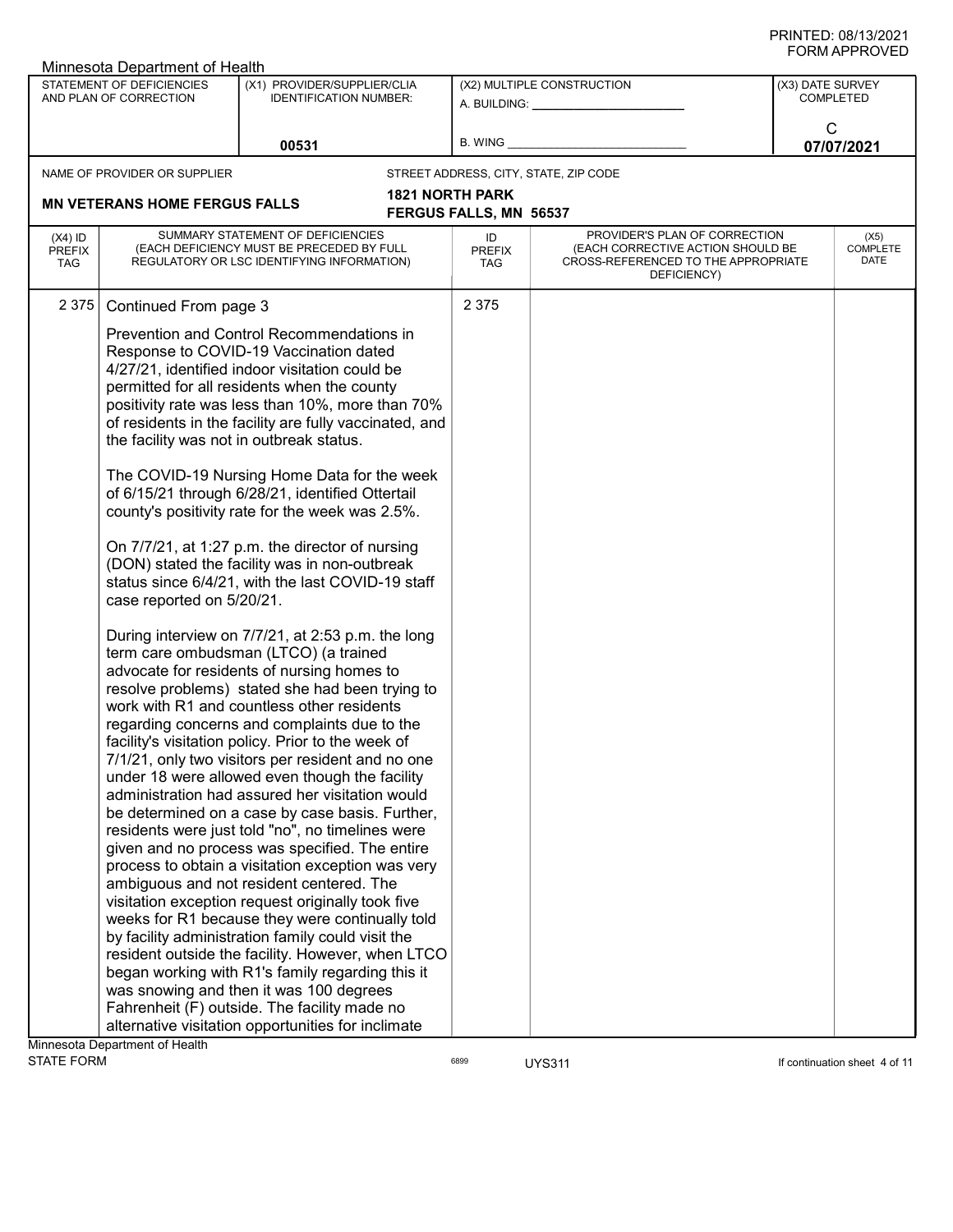|                                          | <b>JINIAI LIVULL</b><br>Minnesota Department of Health                                                                   |                                                                                                                                                                                                                                                                                                                                                                                                                                                                                                                                                                                                                                                                                                                                                                                                                                                                                                        |                                                         |                                                                                                                          |                                      |                          |  |
|------------------------------------------|--------------------------------------------------------------------------------------------------------------------------|--------------------------------------------------------------------------------------------------------------------------------------------------------------------------------------------------------------------------------------------------------------------------------------------------------------------------------------------------------------------------------------------------------------------------------------------------------------------------------------------------------------------------------------------------------------------------------------------------------------------------------------------------------------------------------------------------------------------------------------------------------------------------------------------------------------------------------------------------------------------------------------------------------|---------------------------------------------------------|--------------------------------------------------------------------------------------------------------------------------|--------------------------------------|--------------------------|--|
|                                          | STATEMENT OF DEFICIENCIES<br>AND PLAN OF CORRECTION                                                                      | (X1) PROVIDER/SUPPLIER/CLIA<br><b>IDENTIFICATION NUMBER:</b>                                                                                                                                                                                                                                                                                                                                                                                                                                                                                                                                                                                                                                                                                                                                                                                                                                           |                                                         | (X2) MULTIPLE CONSTRUCTION<br>A. BUILDING: A. BUILDING:                                                                  | (X3) DATE SURVEY<br><b>COMPLETED</b> |                          |  |
|                                          | 00531                                                                                                                    |                                                                                                                                                                                                                                                                                                                                                                                                                                                                                                                                                                                                                                                                                                                                                                                                                                                                                                        | B. WING                                                 |                                                                                                                          | C                                    | 07/07/2021               |  |
|                                          | NAME OF PROVIDER OR SUPPLIER                                                                                             |                                                                                                                                                                                                                                                                                                                                                                                                                                                                                                                                                                                                                                                                                                                                                                                                                                                                                                        |                                                         | STREET ADDRESS, CITY, STATE, ZIP CODE                                                                                    |                                      |                          |  |
|                                          | <b>MN VETERANS HOME FERGUS FALLS</b>                                                                                     |                                                                                                                                                                                                                                                                                                                                                                                                                                                                                                                                                                                                                                                                                                                                                                                                                                                                                                        | <b>1821 NORTH PARK</b><br><b>FERGUS FALLS, MN 56537</b> |                                                                                                                          |                                      |                          |  |
| $(X4)$ ID<br><b>PREFIX</b><br><b>TAG</b> |                                                                                                                          | SUMMARY STATEMENT OF DEFICIENCIES<br>(EACH DEFICIENCY MUST BE PRECEDED BY FULL<br>REGULATORY OR LSC IDENTIFYING INFORMATION)                                                                                                                                                                                                                                                                                                                                                                                                                                                                                                                                                                                                                                                                                                                                                                           | ID<br><b>PREFIX</b><br><b>TAG</b>                       | PROVIDER'S PLAN OF CORRECTION<br>(EACH CORRECTIVE ACTION SHOULD BE<br>CROSS-REFERENCED TO THE APPROPRIATE<br>DEFICIENCY) |                                      | (X5)<br>COMPLETE<br>DATE |  |
| 2 3 7 5                                  | Continued From page 4                                                                                                    |                                                                                                                                                                                                                                                                                                                                                                                                                                                                                                                                                                                                                                                                                                                                                                                                                                                                                                        | 2 3 7 5                                                 |                                                                                                                          |                                      |                          |  |
|                                          | weather.                                                                                                                 |                                                                                                                                                                                                                                                                                                                                                                                                                                                                                                                                                                                                                                                                                                                                                                                                                                                                                                        |                                                         |                                                                                                                          |                                      |                          |  |
|                                          | furious because he wanted to see his<br>with their masks".                                                               | Finally, an meeting was scheduled and R1 was<br>approved for a visit with her grandchildren, but<br>they were denied access to the building when<br>they arrived due to more than one child present.<br>Additionally, the LTCO continued to receive<br>resident complaints. Another resident, R3 was<br>grandchildren and had been denied. LTCO<br>provided information from the State Agency as<br>well as the CDC indicating there were no<br>restriction for children under the age of 18, but<br>the facility administration was unwilling to update<br>their policy due to their leadership in Minneapolis<br>and stated they could not because "children fiddle<br>R1's annual Minimum Data Set (MDS) dated                                                                                                                                                                                      |                                                         |                                                                                                                          |                                      |                          |  |
|                                          | services.<br>able to see her grandchildren or<br>her anymore. Further, she visited her<br>Minnesota Department of Health | 3/18/21, indicated R1 was cognitively intact. R1's<br>care plan dated 4/6/21, indicated R1's family was<br>supportive and active with care, was coping with<br>visitor restrictions and required additional<br>emotional support and/or resources. The care<br>plan directed staff to encourage ongoing family<br>involvement and invite R1's family to attend<br>special events, activities, meals, and support<br>On 7/7/21, at 3:15 p.m. R1 stated she was not<br>great-grandchildren within the facility building, but<br>the facility was starting to open again. She told<br>staff she was concerned, after such a long time<br>period, her family would not want to come to visit<br>great-grandchildren in recent weeks because<br>they had taken her out of the facility for an outing<br>and she had an outdoor visit. However, she was<br>not allowed to see her great-grandchildren inside |                                                         |                                                                                                                          |                                      |                          |  |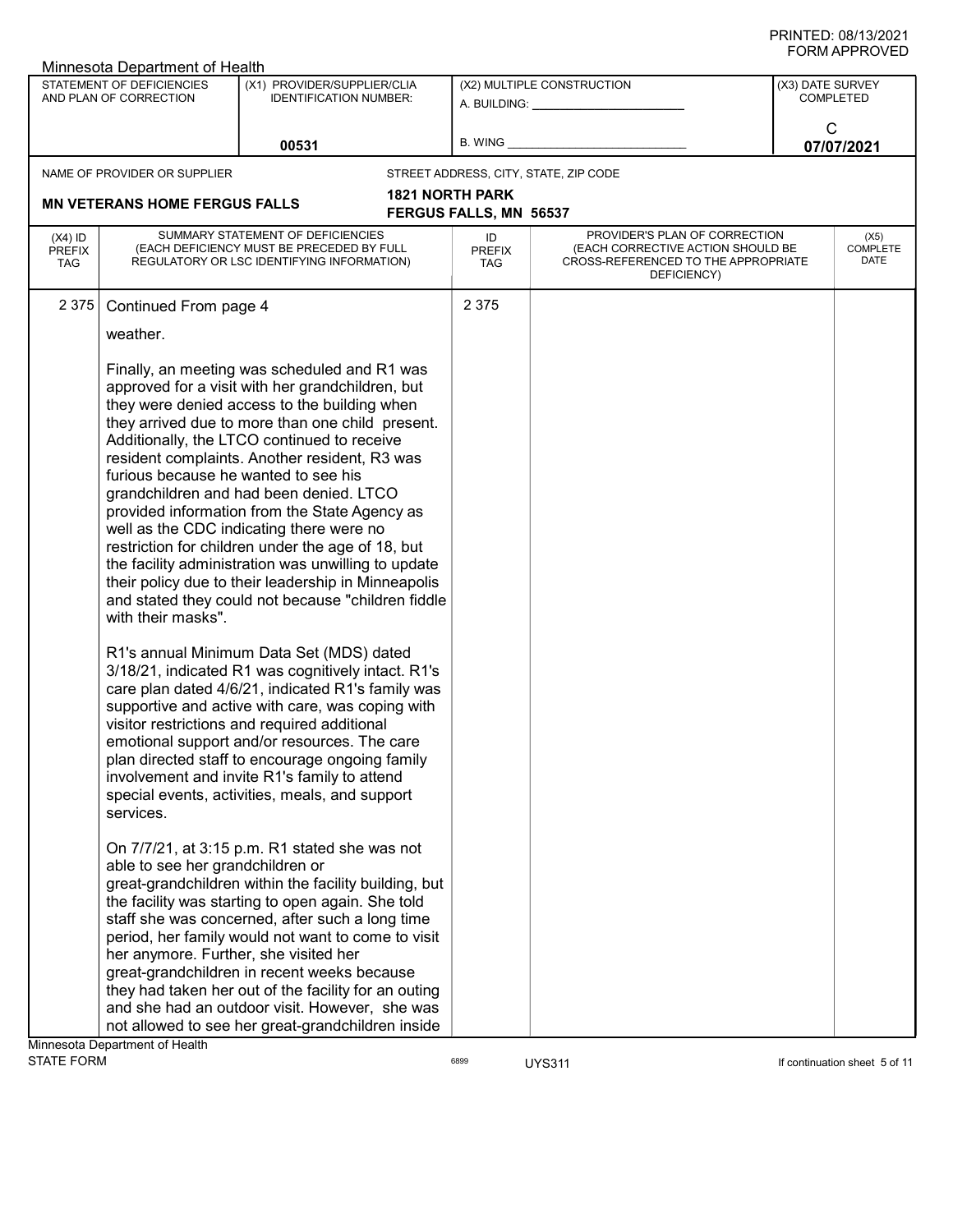| Minnesota Department of Health           |                                                                             |                                                                                                                                                                                                                                                                                                                                                                                                                                                                                                                                                                                                                                                                                                                                                                                                                                                                                                                                                                                                                                                                                                                                                                                                                                                                                                                                                                                                                                                                                                                                                                                                  |                                                        |                                                                                                                          |                               |                                 |  |  |
|------------------------------------------|-----------------------------------------------------------------------------|--------------------------------------------------------------------------------------------------------------------------------------------------------------------------------------------------------------------------------------------------------------------------------------------------------------------------------------------------------------------------------------------------------------------------------------------------------------------------------------------------------------------------------------------------------------------------------------------------------------------------------------------------------------------------------------------------------------------------------------------------------------------------------------------------------------------------------------------------------------------------------------------------------------------------------------------------------------------------------------------------------------------------------------------------------------------------------------------------------------------------------------------------------------------------------------------------------------------------------------------------------------------------------------------------------------------------------------------------------------------------------------------------------------------------------------------------------------------------------------------------------------------------------------------------------------------------------------------------|--------------------------------------------------------|--------------------------------------------------------------------------------------------------------------------------|-------------------------------|---------------------------------|--|--|
|                                          | <b>STATEMENT OF DEFICIENCIES</b><br>AND PLAN OF CORRECTION                  | (X1) PROVIDER/SUPPLIER/CLIA<br><b>IDENTIFICATION NUMBER:</b>                                                                                                                                                                                                                                                                                                                                                                                                                                                                                                                                                                                                                                                                                                                                                                                                                                                                                                                                                                                                                                                                                                                                                                                                                                                                                                                                                                                                                                                                                                                                     | (X2) MULTIPLE CONSTRUCTION<br>A. BUILDING: ___________ |                                                                                                                          | (X3) DATE SURVEY<br>COMPLETED |                                 |  |  |
|                                          |                                                                             | 00531                                                                                                                                                                                                                                                                                                                                                                                                                                                                                                                                                                                                                                                                                                                                                                                                                                                                                                                                                                                                                                                                                                                                                                                                                                                                                                                                                                                                                                                                                                                                                                                            | <b>B. WING</b>                                         |                                                                                                                          | C<br>07/07/2021               |                                 |  |  |
|                                          | NAME OF PROVIDER OR SUPPLIER                                                |                                                                                                                                                                                                                                                                                                                                                                                                                                                                                                                                                                                                                                                                                                                                                                                                                                                                                                                                                                                                                                                                                                                                                                                                                                                                                                                                                                                                                                                                                                                                                                                                  |                                                        | STREET ADDRESS, CITY, STATE, ZIP CODE                                                                                    |                               |                                 |  |  |
|                                          |                                                                             |                                                                                                                                                                                                                                                                                                                                                                                                                                                                                                                                                                                                                                                                                                                                                                                                                                                                                                                                                                                                                                                                                                                                                                                                                                                                                                                                                                                                                                                                                                                                                                                                  | <b>1821 NORTH PARK</b>                                 |                                                                                                                          |                               |                                 |  |  |
|                                          | <b>MN VETERANS HOME FERGUS FALLS</b>                                        |                                                                                                                                                                                                                                                                                                                                                                                                                                                                                                                                                                                                                                                                                                                                                                                                                                                                                                                                                                                                                                                                                                                                                                                                                                                                                                                                                                                                                                                                                                                                                                                                  | FERGUS FALLS, MN 56537                                 |                                                                                                                          |                               |                                 |  |  |
| $(X4)$ ID<br><b>PREFIX</b><br><b>TAG</b> |                                                                             | SUMMARY STATEMENT OF DEFICIENCIES<br>(EACH DEFICIENCY MUST BE PRECEDED BY FULL<br>REGULATORY OR LSC IDENTIFYING INFORMATION)                                                                                                                                                                                                                                                                                                                                                                                                                                                                                                                                                                                                                                                                                                                                                                                                                                                                                                                                                                                                                                                                                                                                                                                                                                                                                                                                                                                                                                                                     | ID<br><b>PREFIX</b><br>TAG                             | PROVIDER'S PLAN OF CORRECTION<br>(EACH CORRECTIVE ACTION SHOULD BE<br>CROSS-REFERENCED TO THE APPROPRIATE<br>DEFICIENCY) |                               | (X5)<br><b>COMPLETE</b><br>DATE |  |  |
| 2 3 7 5                                  | Continued From page 5                                                       |                                                                                                                                                                                                                                                                                                                                                                                                                                                                                                                                                                                                                                                                                                                                                                                                                                                                                                                                                                                                                                                                                                                                                                                                                                                                                                                                                                                                                                                                                                                                                                                                  | 2 3 7 5                                                |                                                                                                                          |                               |                                 |  |  |
|                                          | ideal".                                                                     | the building and she needed to see them<br>outdoors or to go on an outing with them. "It's not                                                                                                                                                                                                                                                                                                                                                                                                                                                                                                                                                                                                                                                                                                                                                                                                                                                                                                                                                                                                                                                                                                                                                                                                                                                                                                                                                                                                                                                                                                   |                                                        |                                                                                                                          |                               |                                 |  |  |
|                                          | Because of this, R1 visited with her<br>resident in the building at a time. | On 7/7/21, at 3:45 p.m. family member (FM)-A<br>stated she spoke with the facility staff and LTCO<br>in hopes to resolve her concerns regarding<br>visitation. At that time, FM-A was told visitation<br>was a "case by case" decision and exceptions to<br>the under age 18 restriction could be obtained.<br>FM-A stated an exception had been approved<br>and on 6/28/21, R1's granddaughter-in-law<br>arrived at the facility along with R1's two<br>great-grandchildren. They planned to walk<br>through the facility to an inner courtyard which<br>housed a childrens playground while being<br>escorted by staff. However, FM-A stated they<br>were told they were not allowed in the building<br>because there were two children, not one.<br>great-grandchildren but had to do so in another<br>outdoor area of the building which prevented<br>entry to the building. When FM-A asked why one<br>child was alright, but not two, she was told it was<br>the facility policy to only allow 2 visitors per<br>R3's quarterly MDS dated 4/16/21, indicated R3<br>was cognitively intact. R3's care plan dated<br>4/26/21, identified R3 and R3's family were<br>coping with restrictions related to COVID-19<br>protocols and precautions and R3 was at the risk<br>for psychosocial effects such as depression,<br>withdrawal from social situations, and emotional<br>strain. The care plan directed staff to encourage<br>family to provide window visits as able, phone<br>calls, essential caregiver visits as allowed, and<br>video chats. Further, recreation staff and/or social |                                                        |                                                                                                                          |                               |                                 |  |  |
|                                          |                                                                             | services would assist with the use of a streaming                                                                                                                                                                                                                                                                                                                                                                                                                                                                                                                                                                                                                                                                                                                                                                                                                                                                                                                                                                                                                                                                                                                                                                                                                                                                                                                                                                                                                                                                                                                                                |                                                        |                                                                                                                          |                               |                                 |  |  |
|                                          | device.                                                                     |                                                                                                                                                                                                                                                                                                                                                                                                                                                                                                                                                                                                                                                                                                                                                                                                                                                                                                                                                                                                                                                                                                                                                                                                                                                                                                                                                                                                                                                                                                                                                                                                  |                                                        |                                                                                                                          |                               |                                 |  |  |
|                                          | Minnesota Department of Health                                              |                                                                                                                                                                                                                                                                                                                                                                                                                                                                                                                                                                                                                                                                                                                                                                                                                                                                                                                                                                                                                                                                                                                                                                                                                                                                                                                                                                                                                                                                                                                                                                                                  |                                                        |                                                                                                                          |                               |                                 |  |  |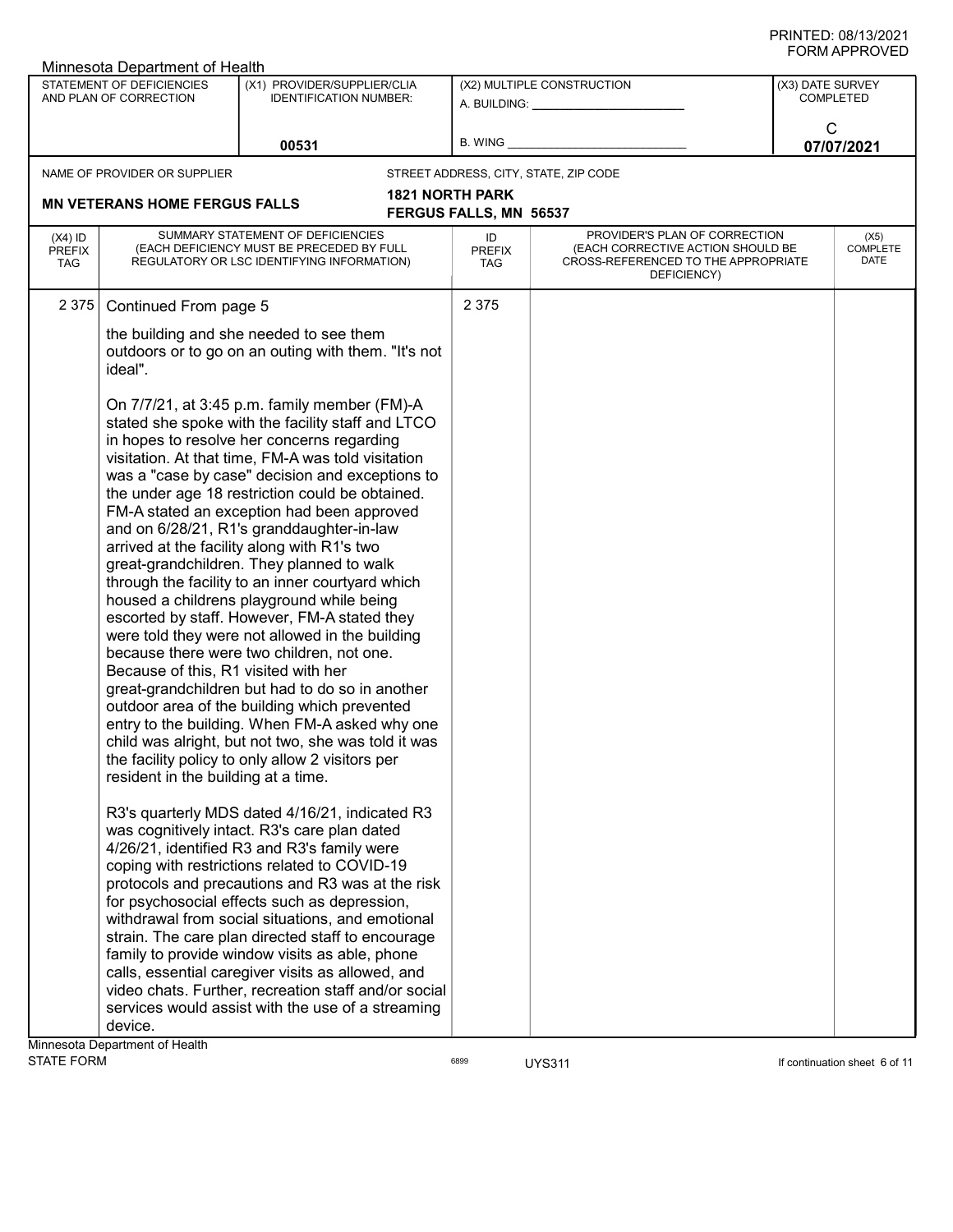|                                          | Minnesota Department of Health                      |                                                                                                                                                                                                                                                                                                                                                                                                                                                                                                                                                                                                                                                                                                                                                                                                                                                                                                                                                    |                                   |                                                                                                                          | ש∟יטוור וחיוויט                      |
|------------------------------------------|-----------------------------------------------------|----------------------------------------------------------------------------------------------------------------------------------------------------------------------------------------------------------------------------------------------------------------------------------------------------------------------------------------------------------------------------------------------------------------------------------------------------------------------------------------------------------------------------------------------------------------------------------------------------------------------------------------------------------------------------------------------------------------------------------------------------------------------------------------------------------------------------------------------------------------------------------------------------------------------------------------------------|-----------------------------------|--------------------------------------------------------------------------------------------------------------------------|--------------------------------------|
|                                          | STATEMENT OF DEFICIENCIES<br>AND PLAN OF CORRECTION | (X1) PROVIDER/SUPPLIER/CLIA<br><b>IDENTIFICATION NUMBER:</b>                                                                                                                                                                                                                                                                                                                                                                                                                                                                                                                                                                                                                                                                                                                                                                                                                                                                                       |                                   | (X2) MULTIPLE CONSTRUCTION<br>A. BUILDING: A. BUILDING:                                                                  | (X3) DATE SURVEY<br><b>COMPLETED</b> |
|                                          | 00531                                               |                                                                                                                                                                                                                                                                                                                                                                                                                                                                                                                                                                                                                                                                                                                                                                                                                                                                                                                                                    |                                   | B. WING <b>Example 2008</b>                                                                                              | C<br>07/07/2021                      |
|                                          | NAME OF PROVIDER OR SUPPLIER                        |                                                                                                                                                                                                                                                                                                                                                                                                                                                                                                                                                                                                                                                                                                                                                                                                                                                                                                                                                    |                                   | STREET ADDRESS, CITY, STATE, ZIP CODE                                                                                    |                                      |
|                                          |                                                     |                                                                                                                                                                                                                                                                                                                                                                                                                                                                                                                                                                                                                                                                                                                                                                                                                                                                                                                                                    | <b>1821 NORTH PARK</b>            |                                                                                                                          |                                      |
|                                          | <b>MN VETERANS HOME FERGUS FALLS</b>                |                                                                                                                                                                                                                                                                                                                                                                                                                                                                                                                                                                                                                                                                                                                                                                                                                                                                                                                                                    | <b>FERGUS FALLS, MN 56537</b>     |                                                                                                                          |                                      |
| $(X4)$ ID<br><b>PREFIX</b><br><b>TAG</b> |                                                     | SUMMARY STATEMENT OF DEFICIENCIES<br>(EACH DEFICIENCY MUST BE PRECEDED BY FULL<br>REGULATORY OR LSC IDENTIFYING INFORMATION)                                                                                                                                                                                                                                                                                                                                                                                                                                                                                                                                                                                                                                                                                                                                                                                                                       | ID<br><b>PREFIX</b><br><b>TAG</b> | PROVIDER'S PLAN OF CORRECTION<br>(EACH CORRECTIVE ACTION SHOULD BE<br>CROSS-REFERENCED TO THE APPROPRIATE<br>DEFICIENCY) | (X5)<br>COMPLETE<br>DATE             |
| 2 3 7 5                                  | Continued From page 6                               |                                                                                                                                                                                                                                                                                                                                                                                                                                                                                                                                                                                                                                                                                                                                                                                                                                                                                                                                                    | 2 3 7 5                           |                                                                                                                          |                                      |
|                                          | when they can come.                                 | On 7/7/21, at 3:26 p.m. R3 stated visits had been<br>going fine with his wife, but he couldn't see his<br>great-grandchildren without special permission.<br>R3 did not understand why, if the doors can be<br>open, visitors could not come whenever they<br>wanted. R3 stated he had not seen his<br>great-grandchildren since the beginning of the<br>pandemic even though he and his family had<br>been fully vaccinated. The facility staff had told<br>him he could arrange a special appointment for<br>his great-grandchildren to visit, but only one could<br>come at a time, it must be set up ahead of time,<br>and they must come through the back door. "It's<br>not like a regular visit. I don't know. Oh my God,<br>it's all kinds of rules. You have to say something<br>like they're coming in two weeks. Life doesn't<br>work like that. It's ridiculous." R3 then stated had<br>not requested a visit because he does not know |                                   |                                                                                                                          |                                      |
|                                          |                                                     | On 7/7/21, at 4:54 p.m. FM-B stated she lived five<br>hours away and had not been able to visit yet, but<br>R2's wife had been to scheduled visits. R2's adult<br>granddaughter brought R2's wife to the facility<br>and they were both allowed to visit, but the visits<br>were limited to less than $\frac{1}{2}$ hour in length and<br>needed to be scheduled ahead of time. FM-B<br>stated she was told this was due to the all the<br>government restrictions placed due to COVID-19.<br>On 7/7/21, at 4:04 p.m. nursing assistant (NA)-A<br>stated before COVID-19 resident visitors could<br>come at anytime, but after the restrictions were<br>put into place, visitors needed to schedule visits.<br>However, NA-A could not verify who was allowed<br>to visit or when they could visit and directed the<br>surveyor to check with the front office.                                                                                    |                                   |                                                                                                                          |                                      |
|                                          |                                                     | On 7/7/21, at 4:06 p.m. registered nurse (RN)-A                                                                                                                                                                                                                                                                                                                                                                                                                                                                                                                                                                                                                                                                                                                                                                                                                                                                                                    |                                   |                                                                                                                          |                                      |
| <b>STATE FORM</b>                        | Minnesota Department of Health                      |                                                                                                                                                                                                                                                                                                                                                                                                                                                                                                                                                                                                                                                                                                                                                                                                                                                                                                                                                    | 6899                              | <b>UYS311</b>                                                                                                            | If continuation sheet 7 of 11        |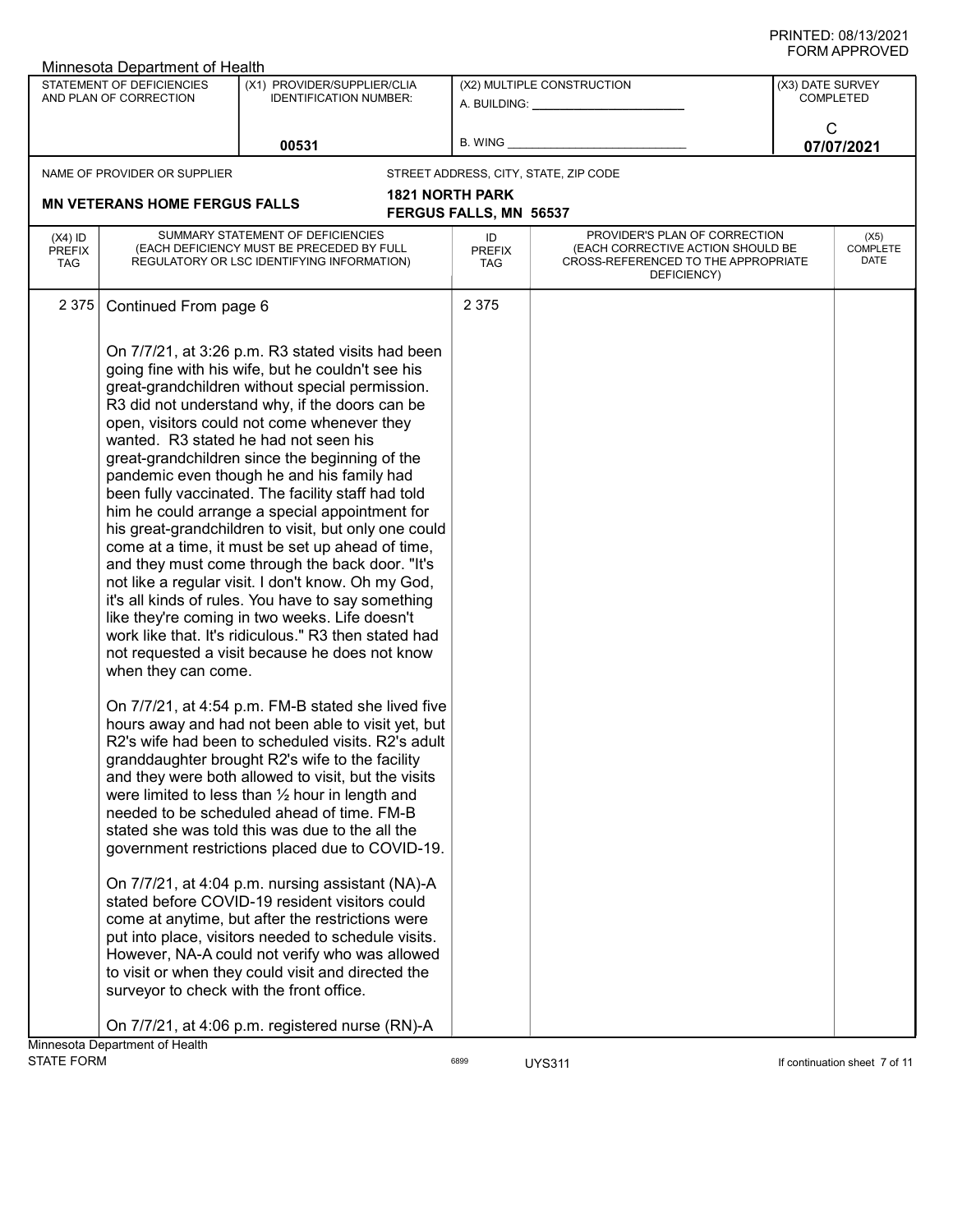|                                          | ש∟יטוור וחיוויט<br>Minnesota Department of Health             |                                                                                                                                                                                                                                                                                                                                                                                                                                                                                                                                                                                                                                                                                                                                                                                                                                                                                                                                                                                                                                                                                                                                                                                                                                                                                                                                                                                                                                                                                                                                                         |                                                     |                                                                                                                          |                  |                                 |  |
|------------------------------------------|---------------------------------------------------------------|---------------------------------------------------------------------------------------------------------------------------------------------------------------------------------------------------------------------------------------------------------------------------------------------------------------------------------------------------------------------------------------------------------------------------------------------------------------------------------------------------------------------------------------------------------------------------------------------------------------------------------------------------------------------------------------------------------------------------------------------------------------------------------------------------------------------------------------------------------------------------------------------------------------------------------------------------------------------------------------------------------------------------------------------------------------------------------------------------------------------------------------------------------------------------------------------------------------------------------------------------------------------------------------------------------------------------------------------------------------------------------------------------------------------------------------------------------------------------------------------------------------------------------------------------------|-----------------------------------------------------|--------------------------------------------------------------------------------------------------------------------------|------------------|---------------------------------|--|
|                                          | STATEMENT OF DEFICIENCIES<br>AND PLAN OF CORRECTION           | (X1) PROVIDER/SUPPLIER/CLIA<br><b>IDENTIFICATION NUMBER:</b>                                                                                                                                                                                                                                                                                                                                                                                                                                                                                                                                                                                                                                                                                                                                                                                                                                                                                                                                                                                                                                                                                                                                                                                                                                                                                                                                                                                                                                                                                            | (X2) MULTIPLE CONSTRUCTION<br>A. BUILDING: ________ |                                                                                                                          | (X3) DATE SURVEY | <b>COMPLETED</b>                |  |
|                                          |                                                               | 00531                                                                                                                                                                                                                                                                                                                                                                                                                                                                                                                                                                                                                                                                                                                                                                                                                                                                                                                                                                                                                                                                                                                                                                                                                                                                                                                                                                                                                                                                                                                                                   | B. WING                                             |                                                                                                                          | C                | 07/07/2021                      |  |
|                                          | NAME OF PROVIDER OR SUPPLIER                                  |                                                                                                                                                                                                                                                                                                                                                                                                                                                                                                                                                                                                                                                                                                                                                                                                                                                                                                                                                                                                                                                                                                                                                                                                                                                                                                                                                                                                                                                                                                                                                         |                                                     | STREET ADDRESS, CITY, STATE, ZIP CODE                                                                                    |                  |                                 |  |
|                                          | <b>MN VETERANS HOME FERGUS FALLS</b>                          |                                                                                                                                                                                                                                                                                                                                                                                                                                                                                                                                                                                                                                                                                                                                                                                                                                                                                                                                                                                                                                                                                                                                                                                                                                                                                                                                                                                                                                                                                                                                                         | <b>1821 NORTH PARK</b>                              |                                                                                                                          |                  |                                 |  |
|                                          |                                                               |                                                                                                                                                                                                                                                                                                                                                                                                                                                                                                                                                                                                                                                                                                                                                                                                                                                                                                                                                                                                                                                                                                                                                                                                                                                                                                                                                                                                                                                                                                                                                         | <b>FERGUS FALLS, MN 56537</b>                       |                                                                                                                          |                  |                                 |  |
| $(X4)$ ID<br><b>PREFIX</b><br><b>TAG</b> |                                                               | SUMMARY STATEMENT OF DEFICIENCIES<br>(EACH DEFICIENCY MUST BE PRECEDED BY FULL<br>REGULATORY OR LSC IDENTIFYING INFORMATION)                                                                                                                                                                                                                                                                                                                                                                                                                                                                                                                                                                                                                                                                                                                                                                                                                                                                                                                                                                                                                                                                                                                                                                                                                                                                                                                                                                                                                            | ID<br><b>PREFIX</b><br><b>TAG</b>                   | PROVIDER'S PLAN OF CORRECTION<br>(EACH CORRECTIVE ACTION SHOULD BE<br>CROSS-REFERENCED TO THE APPROPRIATE<br>DEFICIENCY) |                  | (X5)<br><b>COMPLETE</b><br>DATE |  |
| 2 3 7 5                                  | Continued From page 7                                         |                                                                                                                                                                                                                                                                                                                                                                                                                                                                                                                                                                                                                                                                                                                                                                                                                                                                                                                                                                                                                                                                                                                                                                                                                                                                                                                                                                                                                                                                                                                                                         | 2 3 7 5                                             |                                                                                                                          |                  |                                 |  |
|                                          | staff were aware.<br>allowed to visit with children outdoors. | stated visitors could and could not visit openly. If<br>the visitor was willing to do an outside visit, the<br>visit was able to happen at any time. This was<br>decided by the county positivity rate and if the<br>facility was in an COVID-19 outbreak. Visits were<br>also scheduled Monday through Friday in<br>designated rooms so there were not too many<br>visitors at the facility at one time, to ensure the<br>residents and staff were safe. RN-A then stated<br>grandchildren visiting depended on the age.<br>Because of this, he would need to call the DON<br>or another director during the evening or on a<br>weekend to determine if visitation would be<br>allowed for a grandchild. RN-A verified he was<br>unaware of what the current policy stated<br>regarding children and would have to look in the<br>policy book, but would call the DON if no other<br>On 7/7/21, at 4:13 p.m. licensed practical nurse<br>(LPN)-A stated residents could have visitors<br>whenever they wanted, but due to COVID-19<br>visitors needed to schedule an appointment prior<br>to coming. LPN-A stated visitors under the age of<br>18 were not allowed in the building and when<br>visitor appointments were scheduled ages were<br>confirmed prior. LPN-A stated she would direct<br>requests to a unit director on weekends or<br>evenings if she received a request for a child to<br>visit. However, LPN-A stated residents were<br>During interview with the DON on 7/7/21, at 4:19<br>p.m. the DON indicated visitation for visitors |                                                     |                                                                                                                          |                  |                                 |  |
|                                          |                                                               | under age 18 was by exception because the<br>facility's medical director had stood firm regarding<br>this topic. The DON further explained anyone<br>under 18 who entered the building needed to be                                                                                                                                                                                                                                                                                                                                                                                                                                                                                                                                                                                                                                                                                                                                                                                                                                                                                                                                                                                                                                                                                                                                                                                                                                                                                                                                                     |                                                     |                                                                                                                          |                  |                                 |  |
|                                          |                                                               | escorted by an adult companion and a staff<br>member to the designated visiting area. Some                                                                                                                                                                                                                                                                                                                                                                                                                                                                                                                                                                                                                                                                                                                                                                                                                                                                                                                                                                                                                                                                                                                                                                                                                                                                                                                                                                                                                                                              |                                                     |                                                                                                                          |                  |                                 |  |
|                                          | Minnesota Department of Health                                |                                                                                                                                                                                                                                                                                                                                                                                                                                                                                                                                                                                                                                                                                                                                                                                                                                                                                                                                                                                                                                                                                                                                                                                                                                                                                                                                                                                                                                                                                                                                                         |                                                     |                                                                                                                          |                  |                                 |  |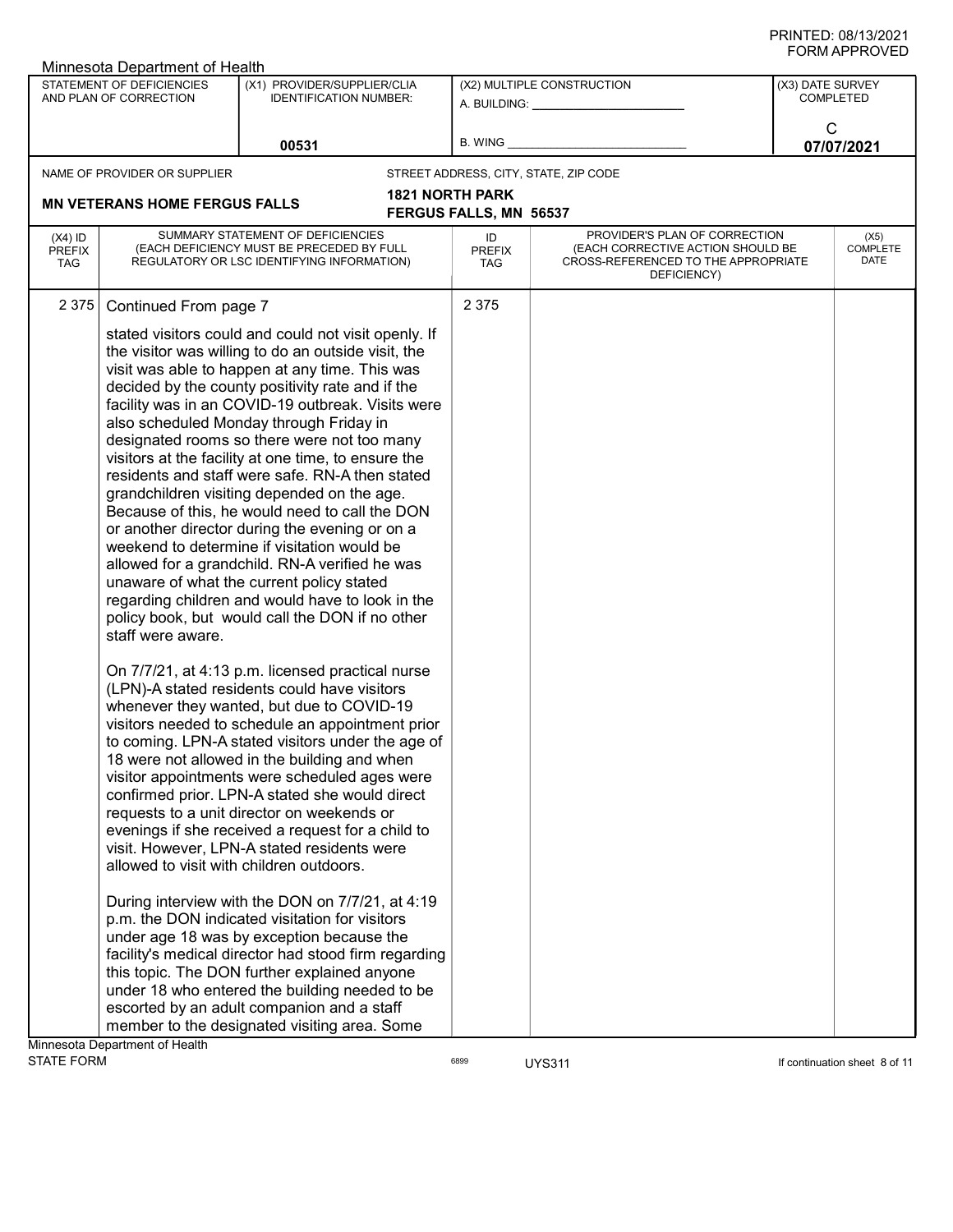|                                          | Minnesota Department of Health                                                                                               |                                                                                                                                                                                                                                                                                                                                                                                                                                                                                                                                                                                                                                                                                                                                                                                                                                                                                                                                                                                                                                                                                                                                                                                                                                                                                                                                                                                                                                                                                                                                                                                                                                                                                                                                                                                                                                                                                                     |                                               |                                                                                                                          |                                      |  |
|------------------------------------------|------------------------------------------------------------------------------------------------------------------------------|-----------------------------------------------------------------------------------------------------------------------------------------------------------------------------------------------------------------------------------------------------------------------------------------------------------------------------------------------------------------------------------------------------------------------------------------------------------------------------------------------------------------------------------------------------------------------------------------------------------------------------------------------------------------------------------------------------------------------------------------------------------------------------------------------------------------------------------------------------------------------------------------------------------------------------------------------------------------------------------------------------------------------------------------------------------------------------------------------------------------------------------------------------------------------------------------------------------------------------------------------------------------------------------------------------------------------------------------------------------------------------------------------------------------------------------------------------------------------------------------------------------------------------------------------------------------------------------------------------------------------------------------------------------------------------------------------------------------------------------------------------------------------------------------------------------------------------------------------------------------------------------------------------|-----------------------------------------------|--------------------------------------------------------------------------------------------------------------------------|--------------------------------------|--|
|                                          | STATEMENT OF DEFICIENCIES<br>(X1) PROVIDER/SUPPLIER/CLIA<br>AND PLAN OF CORRECTION<br><b>IDENTIFICATION NUMBER:</b><br>00531 |                                                                                                                                                                                                                                                                                                                                                                                                                                                                                                                                                                                                                                                                                                                                                                                                                                                                                                                                                                                                                                                                                                                                                                                                                                                                                                                                                                                                                                                                                                                                                                                                                                                                                                                                                                                                                                                                                                     | (X2) MULTIPLE CONSTRUCTION<br>A. BUILDING: A. |                                                                                                                          | (X3) DATE SURVEY<br><b>COMPLETED</b> |  |
|                                          |                                                                                                                              |                                                                                                                                                                                                                                                                                                                                                                                                                                                                                                                                                                                                                                                                                                                                                                                                                                                                                                                                                                                                                                                                                                                                                                                                                                                                                                                                                                                                                                                                                                                                                                                                                                                                                                                                                                                                                                                                                                     | B. WING                                       |                                                                                                                          | C<br>07/07/2021                      |  |
|                                          | NAME OF PROVIDER OR SUPPLIER                                                                                                 |                                                                                                                                                                                                                                                                                                                                                                                                                                                                                                                                                                                                                                                                                                                                                                                                                                                                                                                                                                                                                                                                                                                                                                                                                                                                                                                                                                                                                                                                                                                                                                                                                                                                                                                                                                                                                                                                                                     |                                               | STREET ADDRESS, CITY, STATE, ZIP CODE                                                                                    |                                      |  |
|                                          |                                                                                                                              |                                                                                                                                                                                                                                                                                                                                                                                                                                                                                                                                                                                                                                                                                                                                                                                                                                                                                                                                                                                                                                                                                                                                                                                                                                                                                                                                                                                                                                                                                                                                                                                                                                                                                                                                                                                                                                                                                                     | <b>1821 NORTH PARK</b>                        |                                                                                                                          |                                      |  |
|                                          | <b>MN VETERANS HOME FERGUS FALLS</b>                                                                                         |                                                                                                                                                                                                                                                                                                                                                                                                                                                                                                                                                                                                                                                                                                                                                                                                                                                                                                                                                                                                                                                                                                                                                                                                                                                                                                                                                                                                                                                                                                                                                                                                                                                                                                                                                                                                                                                                                                     | <b>FERGUS FALLS, MN 56537</b>                 |                                                                                                                          |                                      |  |
| $(X4)$ ID<br><b>PREFIX</b><br><b>TAG</b> |                                                                                                                              | SUMMARY STATEMENT OF DEFICIENCIES<br>(EACH DEFICIENCY MUST BE PRECEDED BY FULL<br>REGULATORY OR LSC IDENTIFYING INFORMATION)                                                                                                                                                                                                                                                                                                                                                                                                                                                                                                                                                                                                                                                                                                                                                                                                                                                                                                                                                                                                                                                                                                                                                                                                                                                                                                                                                                                                                                                                                                                                                                                                                                                                                                                                                                        | ID<br><b>PREFIX</b><br><b>TAG</b>             | PROVIDER'S PLAN OF CORRECTION<br>(EACH CORRECTIVE ACTION SHOULD BE<br>CROSS-REFERENCED TO THE APPROPRIATE<br>DEFICIENCY) | (X5)<br><b>COMPLETE</b><br>DATE      |  |
| 2 3 7 5                                  | Continued From page 8<br>not keep the child masked.<br>grandchildren outside the building.                                   | factors that were considered were: Could the<br>child be a vector (any living agent which carries<br>and transmits an infectious pathogen into another<br>living organism)? Could the child keep a mask<br>on? Could the child spread COVID-19? The<br>whole building would be in an outbreak and<br>visitation would shut down if the facility staff could<br>Children could visit as long as they were outside<br>and did not enter the building, but again stated<br>indoor visitation would be allowed by exception.<br>However, stated only one child and one adult<br>could be escorted in for a visit and one adult with<br>two toddlers would not be allowed to visit<br>because it did not meet the visitation policy. The<br>DON denied being aware of any visitors having<br>been turned away or having not been allowed to<br>visit their loved-one, but then stated residents<br>were always encouraged to go on outings with<br>their families and friends. Further a resident could<br>go on an outing with their family while unmasked,<br>not social distance and be allowed to return to the<br>facility unrestricted but believed this was less<br>risky than a child that may or may not follow mask<br>guidelines within the facility. The DON stated<br>visitation has been a frequent topic with<br>residents, resident council and with LTCO;<br>however, while visitation policy and procedures<br>remained unchanged and the residents who were<br>most vocal were going on outings with<br>During interview with the administrator and DON<br>on 7/7/21, at 4:30 p.m. the administrator indicated<br>the facility's visitation policy stated no one under<br>the age of 18, only two visitors at a time and visits<br>must be scheduled ahead of time due to limited<br>space. Because they allowed only 12 visitors in<br>the building at one time, outdoor visits were | 2 3 7 5                                       |                                                                                                                          |                                      |  |
|                                          | Minnesota Department of Health                                                                                               |                                                                                                                                                                                                                                                                                                                                                                                                                                                                                                                                                                                                                                                                                                                                                                                                                                                                                                                                                                                                                                                                                                                                                                                                                                                                                                                                                                                                                                                                                                                                                                                                                                                                                                                                                                                                                                                                                                     |                                               |                                                                                                                          |                                      |  |
| <b>STATE FORM</b>                        |                                                                                                                              |                                                                                                                                                                                                                                                                                                                                                                                                                                                                                                                                                                                                                                                                                                                                                                                                                                                                                                                                                                                                                                                                                                                                                                                                                                                                                                                                                                                                                                                                                                                                                                                                                                                                                                                                                                                                                                                                                                     | 6899                                          | <b>UYS311</b>                                                                                                            | If continuation sheet 9 of 11        |  |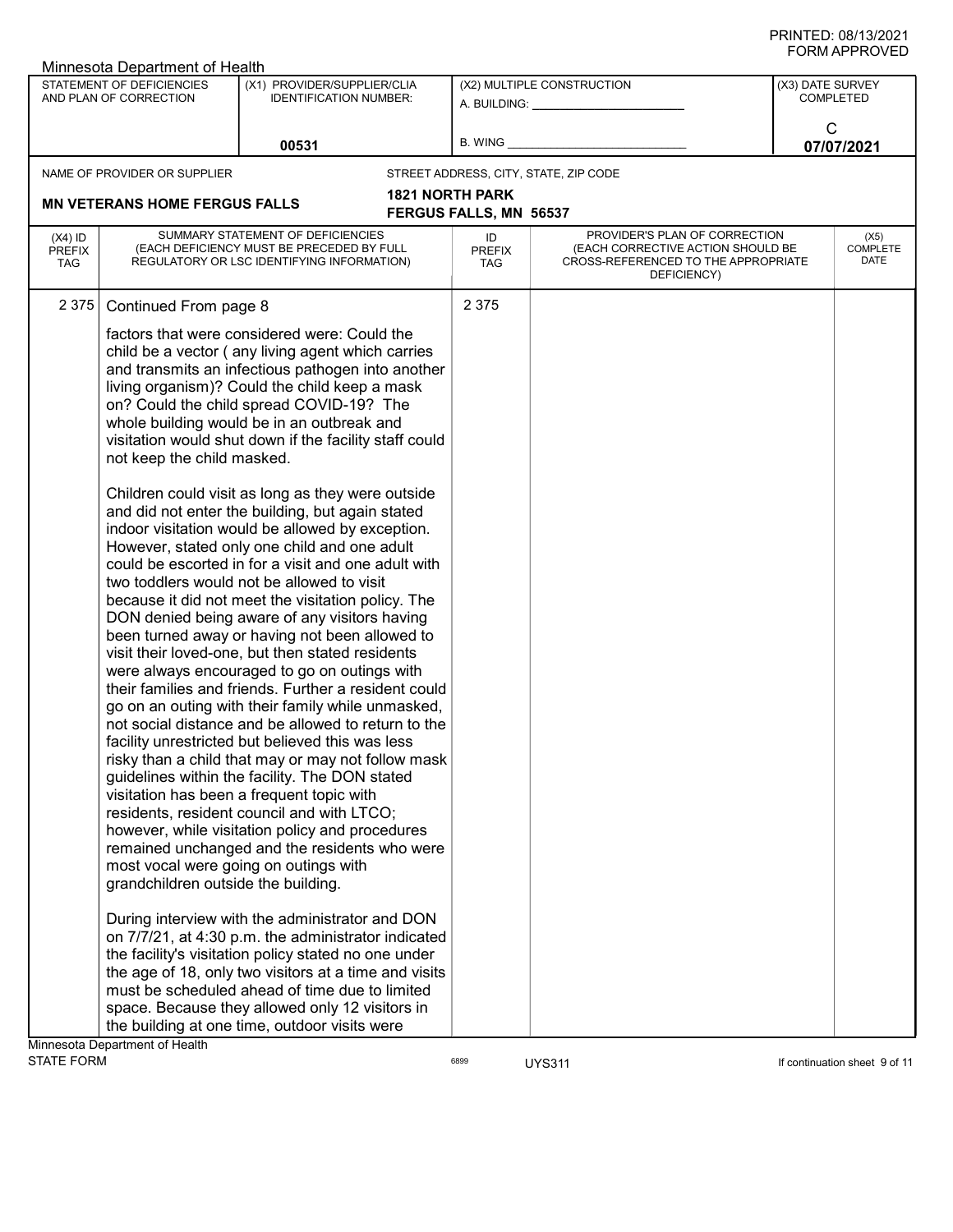| STATEMENT OF DEFICIENCIES<br>(X1) PROVIDER/SUPPLIER/CLIA<br>(X2) MULTIPLE CONSTRUCTION<br>(X3) DATE SURVEY<br><b>COMPLETED</b><br>AND PLAN OF CORRECTION<br><b>IDENTIFICATION NUMBER:</b><br>A. BUILDING: A. BUILDING:<br>C<br>B. WING<br>00531<br>07/07/2021<br>STREET ADDRESS, CITY, STATE, ZIP CODE<br>NAME OF PROVIDER OR SUPPLIER<br><b>1821 NORTH PARK</b><br><b>MN VETERANS HOME FERGUS FALLS</b><br><b>FERGUS FALLS, MN 56537</b><br>PROVIDER'S PLAN OF CORRECTION<br>SUMMARY STATEMENT OF DEFICIENCIES<br>$(X4)$ ID<br>ID<br>(X5)<br>COMPLETE<br>(EACH DEFICIENCY MUST BE PRECEDED BY FULL<br>(EACH CORRECTIVE ACTION SHOULD BE<br><b>PREFIX</b><br><b>PREFIX</b><br>DATE<br>REGULATORY OR LSC IDENTIFYING INFORMATION)<br>CROSS-REFERENCED TO THE APPROPRIATE<br><b>TAG</b><br><b>TAG</b><br>DEFICIENCY)<br>2 3 7 5<br>Continued From page 9<br>2 3 7 5<br>always encouraged. The administrator stated<br>their current county positivity rate was low, their<br>resident vaccination rate was greater than 70%,<br>and they were not in an outbreak status.<br>Additionally, QSO 20-39 revised 4/27/21, directed<br>nursing homes to not restrict visitation if the<br>criteria above were met nor does it state children<br>were not allowed. The administrator did state they<br>had addressed these concerns with agency<br>management; however, they were cautious to<br>open visitation further and policy/procedure had<br>remained unchanged. At that time, the DON<br>stated "we can always be more strict not lesser".<br>The facility policy Minnesota Department of<br>Veteran Affairs Operation Procedure: FF-COVID<br>-19 Indoor Visitation dated 3/26/21, indicated<br>visits would be allowed for residents so long as<br>rules and guidelines were followed to reduce the<br>potential for the spread of COVID - 19. The<br>procedure went on to state visits must be<br>scheduled in advance with no "walk-ins" allowed;<br>each visit would be scheduled for 20 minutes to<br>allow for cleaning time before and after each visit;<br>visits would be monitored by a facility staff<br>member or volunteer; a maximum of two adult<br>visitors per visit would be allowed; persons under<br>age 18 were not allowed to visit, and<br>visits/appointments could be canceled at any time<br>by the facility and were at the facility's discretion.<br>The Center's for Medicare and Medicaid Quality,<br>Safety and Oversight (QSO) memo 20-39 revised<br>4/27/21, indicated nursing homes should allow<br>indoor visitation at all times and for all residents<br>(regardless of vaccination status), except for a<br>few circumstances when visitation should be<br>limited due to a high risk of COVID-19<br>transmission. These scenarios include limiting<br>indoor visitation for: | <b>JINIAI LIVULL</b><br>Minnesota Department of Health |  |  |  |  |  |
|---------------------------------------------------------------------------------------------------------------------------------------------------------------------------------------------------------------------------------------------------------------------------------------------------------------------------------------------------------------------------------------------------------------------------------------------------------------------------------------------------------------------------------------------------------------------------------------------------------------------------------------------------------------------------------------------------------------------------------------------------------------------------------------------------------------------------------------------------------------------------------------------------------------------------------------------------------------------------------------------------------------------------------------------------------------------------------------------------------------------------------------------------------------------------------------------------------------------------------------------------------------------------------------------------------------------------------------------------------------------------------------------------------------------------------------------------------------------------------------------------------------------------------------------------------------------------------------------------------------------------------------------------------------------------------------------------------------------------------------------------------------------------------------------------------------------------------------------------------------------------------------------------------------------------------------------------------------------------------------------------------------------------------------------------------------------------------------------------------------------------------------------------------------------------------------------------------------------------------------------------------------------------------------------------------------------------------------------------------------------------------------------------------------------------------------------------------------------------------------------------------------------------------------------------------------------------------------------------------------------------------------------------------------------------------------------------------------------------------------------------------------------------------------------------------------------|--------------------------------------------------------|--|--|--|--|--|
|                                                                                                                                                                                                                                                                                                                                                                                                                                                                                                                                                                                                                                                                                                                                                                                                                                                                                                                                                                                                                                                                                                                                                                                                                                                                                                                                                                                                                                                                                                                                                                                                                                                                                                                                                                                                                                                                                                                                                                                                                                                                                                                                                                                                                                                                                                                                                                                                                                                                                                                                                                                                                                                                                                                                                                                                                     |                                                        |  |  |  |  |  |
|                                                                                                                                                                                                                                                                                                                                                                                                                                                                                                                                                                                                                                                                                                                                                                                                                                                                                                                                                                                                                                                                                                                                                                                                                                                                                                                                                                                                                                                                                                                                                                                                                                                                                                                                                                                                                                                                                                                                                                                                                                                                                                                                                                                                                                                                                                                                                                                                                                                                                                                                                                                                                                                                                                                                                                                                                     |                                                        |  |  |  |  |  |
|                                                                                                                                                                                                                                                                                                                                                                                                                                                                                                                                                                                                                                                                                                                                                                                                                                                                                                                                                                                                                                                                                                                                                                                                                                                                                                                                                                                                                                                                                                                                                                                                                                                                                                                                                                                                                                                                                                                                                                                                                                                                                                                                                                                                                                                                                                                                                                                                                                                                                                                                                                                                                                                                                                                                                                                                                     |                                                        |  |  |  |  |  |
|                                                                                                                                                                                                                                                                                                                                                                                                                                                                                                                                                                                                                                                                                                                                                                                                                                                                                                                                                                                                                                                                                                                                                                                                                                                                                                                                                                                                                                                                                                                                                                                                                                                                                                                                                                                                                                                                                                                                                                                                                                                                                                                                                                                                                                                                                                                                                                                                                                                                                                                                                                                                                                                                                                                                                                                                                     |                                                        |  |  |  |  |  |
|                                                                                                                                                                                                                                                                                                                                                                                                                                                                                                                                                                                                                                                                                                                                                                                                                                                                                                                                                                                                                                                                                                                                                                                                                                                                                                                                                                                                                                                                                                                                                                                                                                                                                                                                                                                                                                                                                                                                                                                                                                                                                                                                                                                                                                                                                                                                                                                                                                                                                                                                                                                                                                                                                                                                                                                                                     |                                                        |  |  |  |  |  |
|                                                                                                                                                                                                                                                                                                                                                                                                                                                                                                                                                                                                                                                                                                                                                                                                                                                                                                                                                                                                                                                                                                                                                                                                                                                                                                                                                                                                                                                                                                                                                                                                                                                                                                                                                                                                                                                                                                                                                                                                                                                                                                                                                                                                                                                                                                                                                                                                                                                                                                                                                                                                                                                                                                                                                                                                                     |                                                        |  |  |  |  |  |
|                                                                                                                                                                                                                                                                                                                                                                                                                                                                                                                                                                                                                                                                                                                                                                                                                                                                                                                                                                                                                                                                                                                                                                                                                                                                                                                                                                                                                                                                                                                                                                                                                                                                                                                                                                                                                                                                                                                                                                                                                                                                                                                                                                                                                                                                                                                                                                                                                                                                                                                                                                                                                                                                                                                                                                                                                     |                                                        |  |  |  |  |  |
|                                                                                                                                                                                                                                                                                                                                                                                                                                                                                                                                                                                                                                                                                                                                                                                                                                                                                                                                                                                                                                                                                                                                                                                                                                                                                                                                                                                                                                                                                                                                                                                                                                                                                                                                                                                                                                                                                                                                                                                                                                                                                                                                                                                                                                                                                                                                                                                                                                                                                                                                                                                                                                                                                                                                                                                                                     |                                                        |  |  |  |  |  |